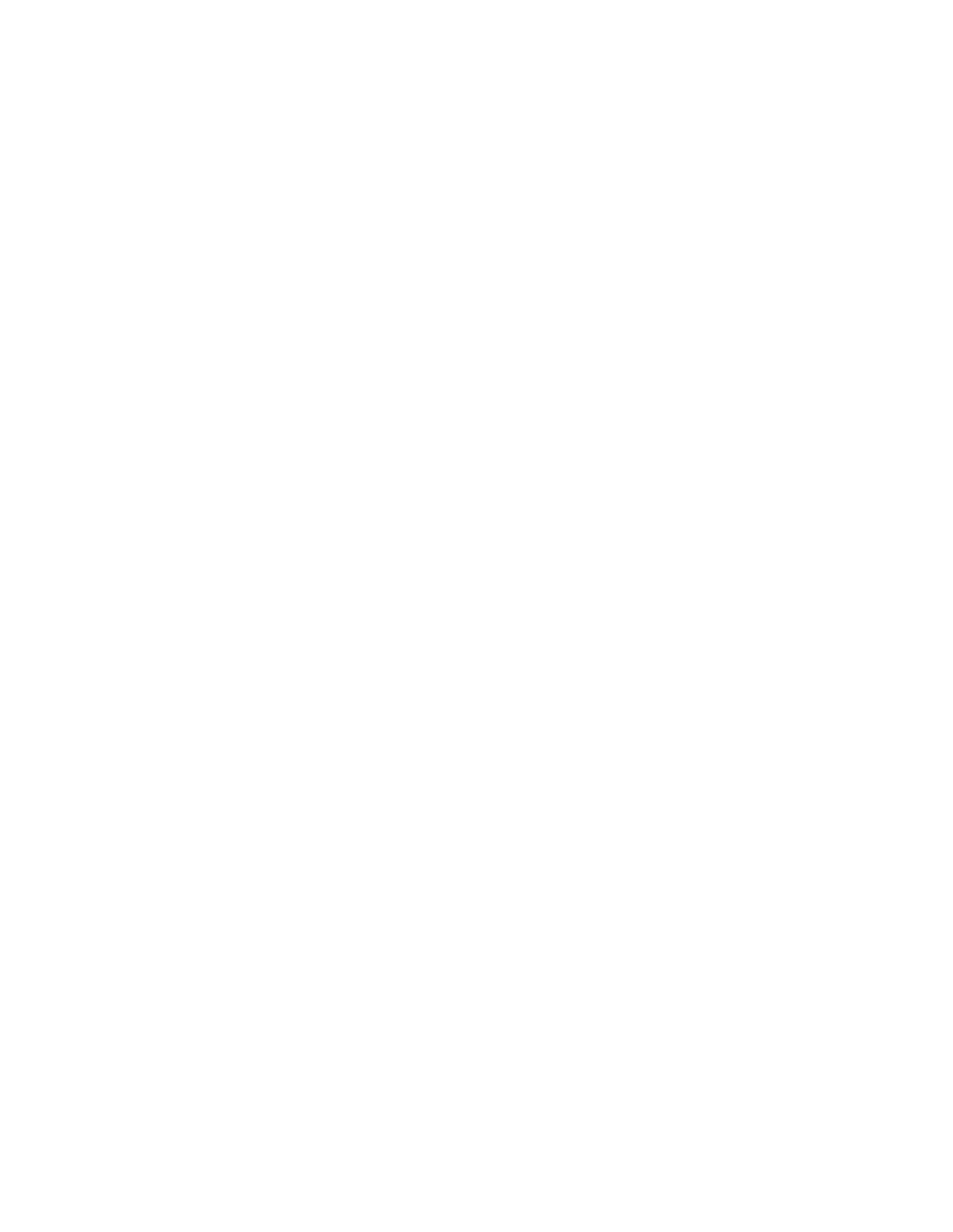**Published on November 1, 2019**

Disciples of Christ Bible College and Seminary • North Fort Myers, Florida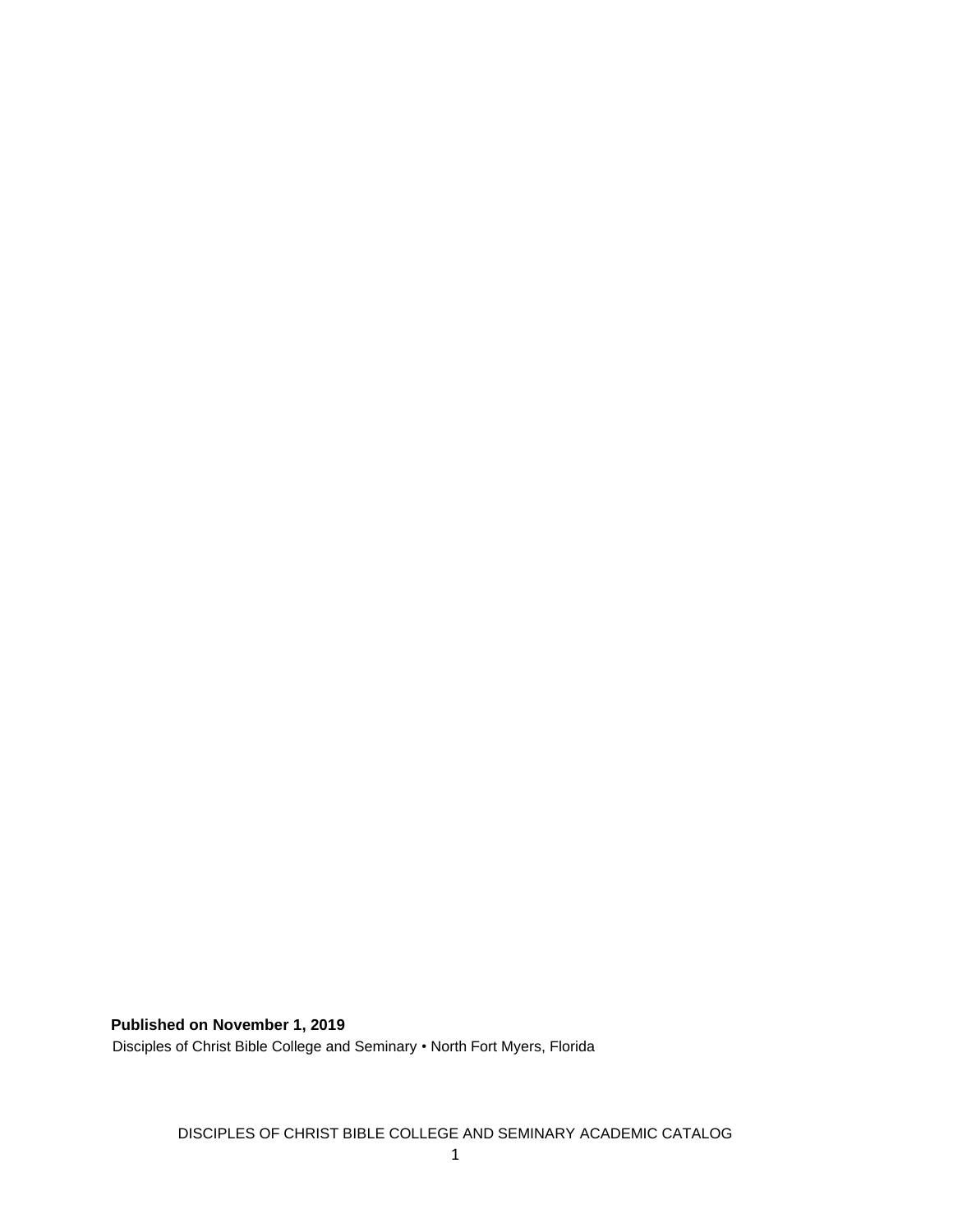This Catalog contains policies and guidelines for aiding students in planning their Christian educational curriculum and is not to be considered as a contractual agreement. Program requirements, course content, and other regulations are subject to change at the discretion of the controlling entities within Disciples of Christ Bible College and Seminary.

# **ACADEMIC CATALOG**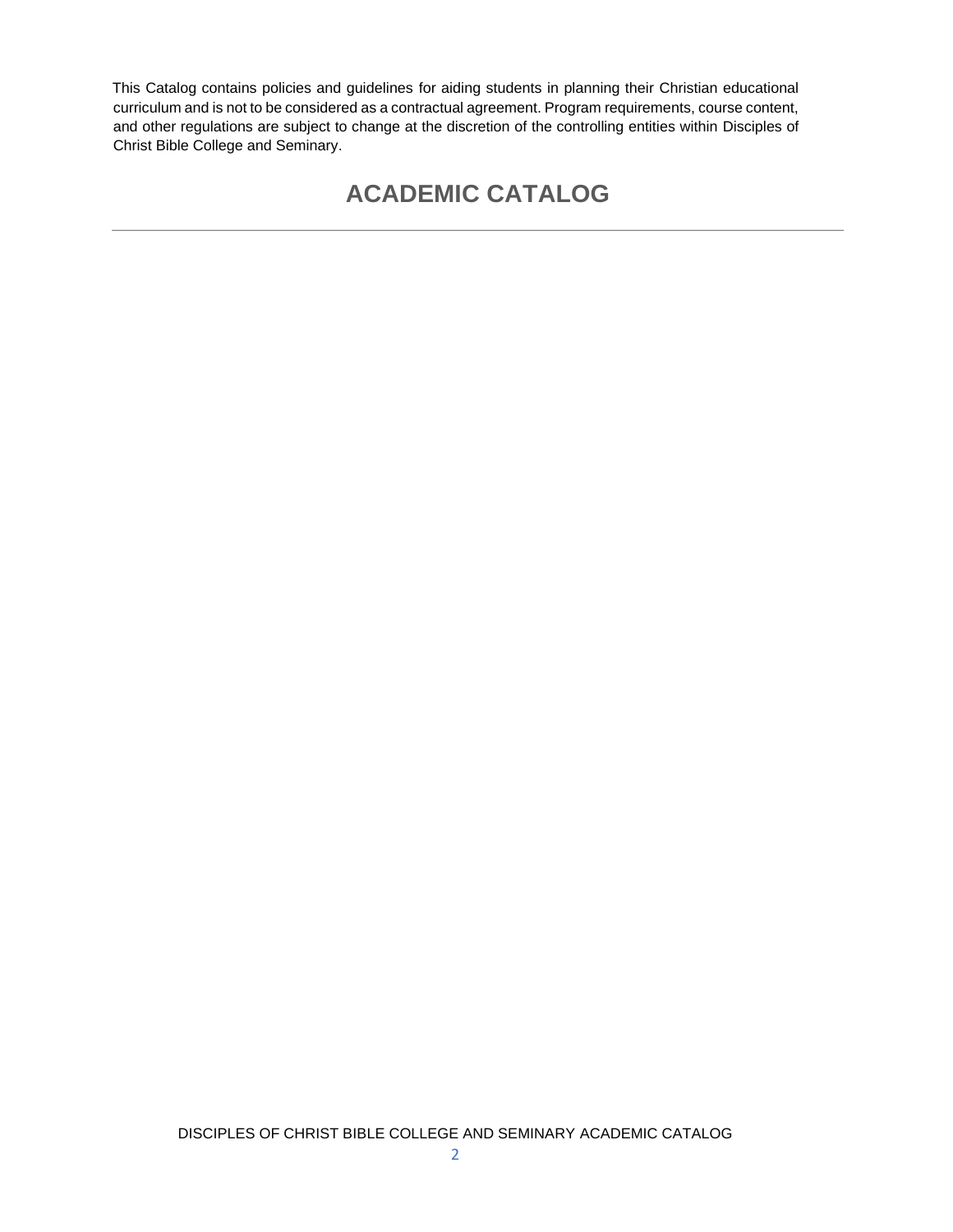# Table of Contents

| Graduate/Seminary Admission Requirements14       |
|--------------------------------------------------|
| Requirements                                     |
| <b>Doctoral Admission Requirements</b>           |
| Non-Degree Seeking Admissions Requirements       |
| International Admission Requirements15           |
| <b>Application Requirements</b>                  |
| <b>Enrollment Requirements</b>                   |
| <b>Transcript Requirements</b>                   |
| <b>Acceptable Transcript</b>                     |
| Non-acceptable Transcripts                       |
|                                                  |
| <b>Matriculation Policy</b>                      |
| Readmission                                      |
| <b>Family Educational Rights and Privacy Act</b> |
| <b>Student Communication</b>                     |
|                                                  |
| <b>Payment of Accounts</b>                       |
| <b>Deferred Payment Plans</b>                    |
| <b>Improper Payments</b>                         |
| <b>Outstanding Balances</b>                      |
|                                                  |
| Course Change Add/Drop                           |
|                                                  |
| <b>Student Orientation</b>                       |
| <b>Spiritual Development</b>                     |
| <b>Dress Code Policy</b>                         |
| Men and Women                                    |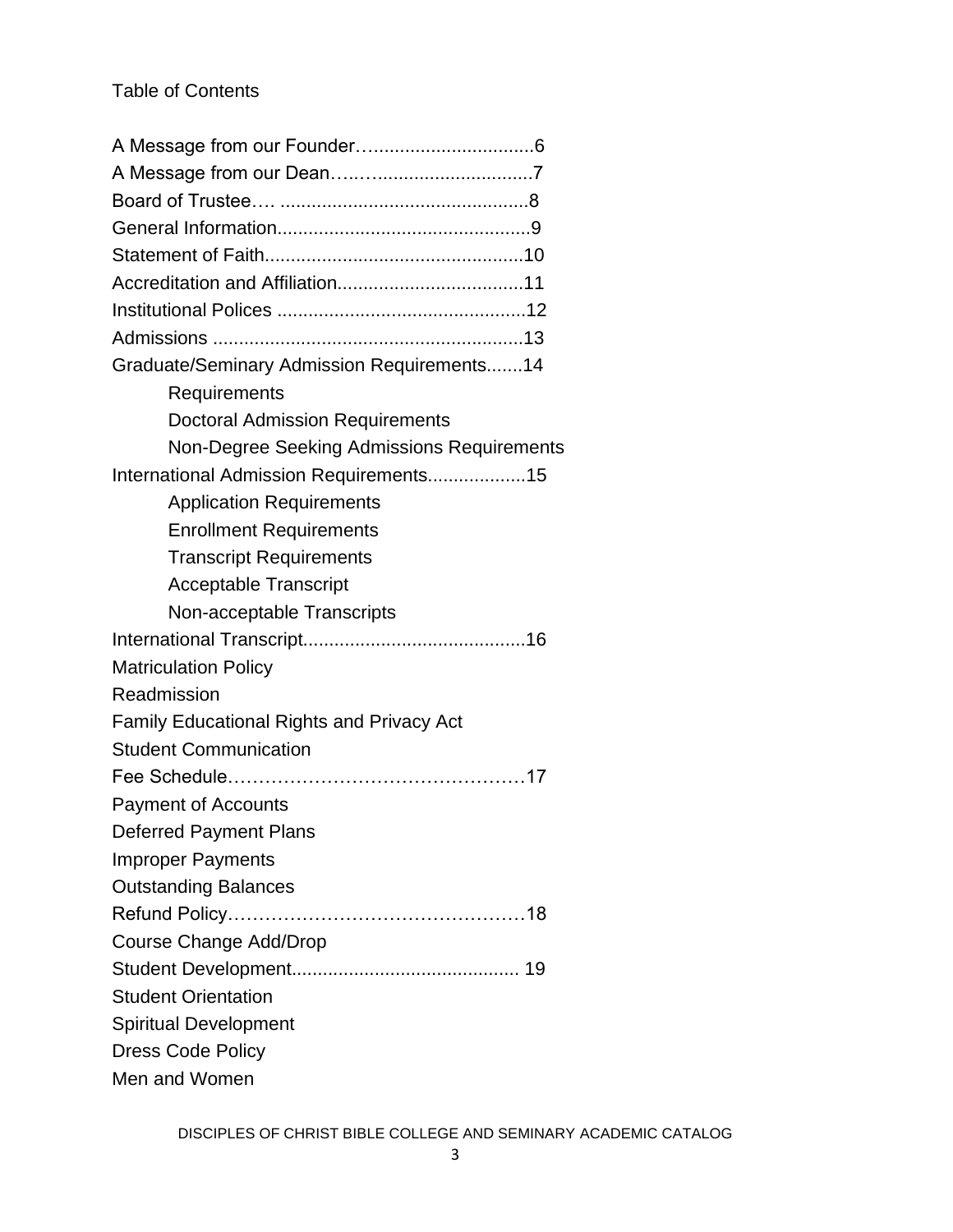| <b>Platform Ministry</b>                    |
|---------------------------------------------|
|                                             |
| <b>Representative Misconduct</b>            |
| <b>Jurisdiction</b>                         |
| Non-Academic Discipline                     |
| <b>Penalties</b>                            |
| Appeals of Non-Academic Discipline          |
| <b>Student Grievance Procedures</b>         |
|                                             |
| Academic Advisement                         |
| <b>Student Classification</b>               |
| Course Changes - Add/Withdrawal             |
| Attendance Policy - On Ground               |
| Participation Policy _ Online Course        |
| <b>Online Student Orientation</b>           |
| Transfer of Credit - Undergraduate Studies  |
| <b>Catalog Requirements</b>                 |
| <b>Student Responsibility</b>               |
| <b>Course Requirements</b>                  |
| <b>Grading System</b>                       |
| <b>Challenges to Grades</b>                 |
| Withdrawals                                 |
| <b>No-Show Policy</b>                       |
| <b>Academic Honors</b>                      |
| Assignments                                 |
| <b>Final Examinations</b>                   |
| Transcripts                                 |
| <b>Official Grades</b>                      |
| <b>Evaluation of Academic Progress</b>      |
| <b>Academic Rehabilitative Measures</b>     |
| Appeals and Grievances30                    |
| Time limits for Academic Program completion |
| Program Change                              |
| Degree Conferral/Graduation                 |
| <b>Graduating with Honors</b>               |
| Honorary Degree Awarded32                   |
| Honorary Degree procedures and guidelines   |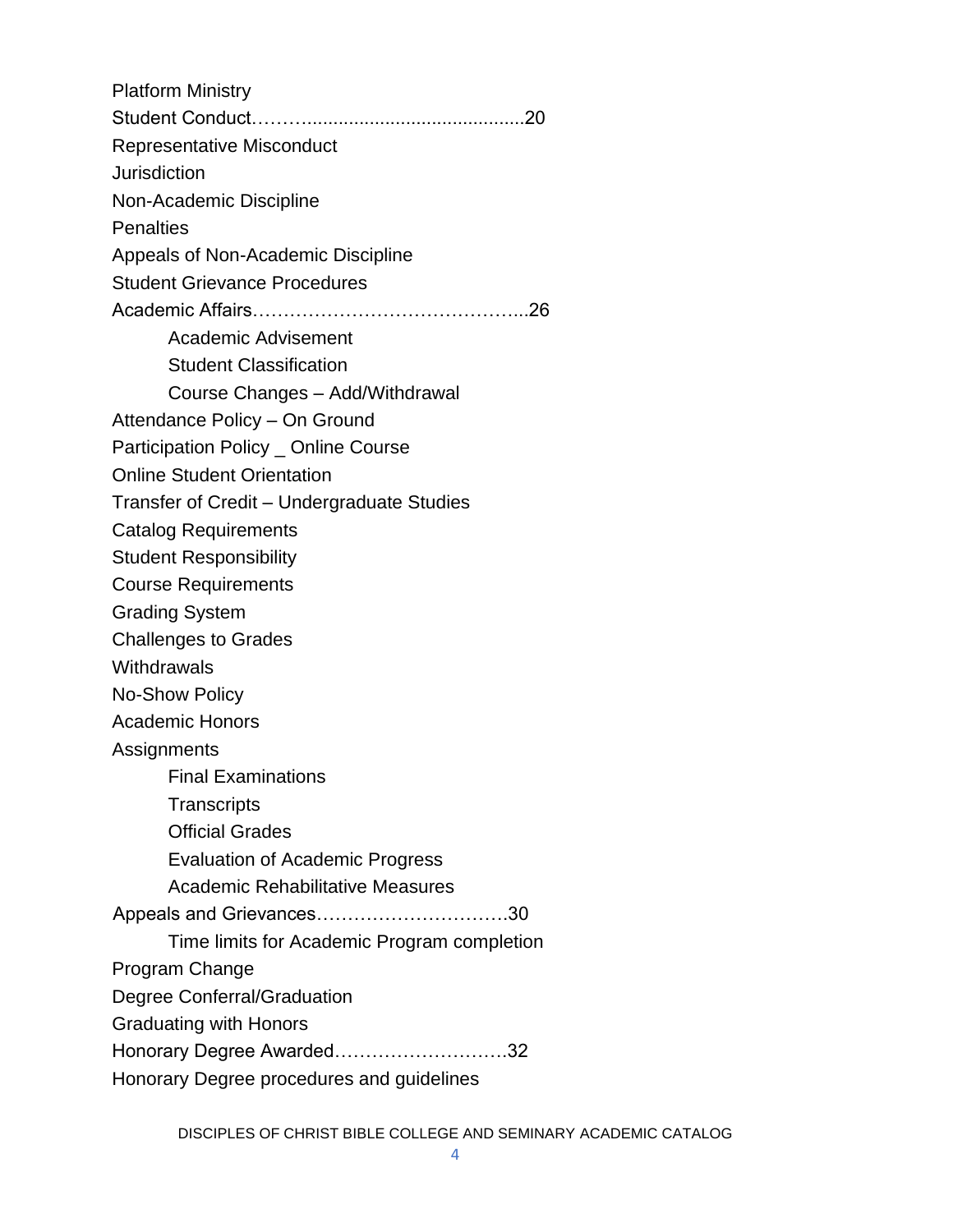Final Examinations Academic Integrity Standard……………………..33 Discipline Regarding Academic Integrity Violations Request for Policy Exception Change of Grade Withdrawal from the Institution Leave of Absence Undergraduate Academic Program Overview….35 Undergraduate Associate Degrees Associate of Christian Ministry Associate of Christian Religion Undergraduate Baccalaureate-Degree………….39 Bachelor's Degree Objectives General and Major Curriculum Learning Outcomes Bachelors in Christian Education Bachelors in Christian Ministry Bachelors in Christian Religion Bachelors in Christian Theology Undergraduate Course Numbers………………..46 Undergraduate Course Descriptions Graduate Academic Program Overview………...52 Graduate Program Curriculum Graduate Program Objectives Graduate / Master's Degree………………………53 Master of Christian Education Master of Christian Ministry Master of Christian Religion Disciples of Christ Bible College | School of Seminary..56 Master of Divinity Master of Christian Theology Graduate / Doctoral Degree……………………….59 Doctor of Ministry Doctor of Theology Doctor of Philosophy in Theology Graduate Course Descriptions……………………63 Graduate Course Description Bible Certificate and Chaplain Certificate……70-72

DISCIPLES OF CHRIST BIBLE COLLEGE AND SEMINARY ACADEMIC CATALOG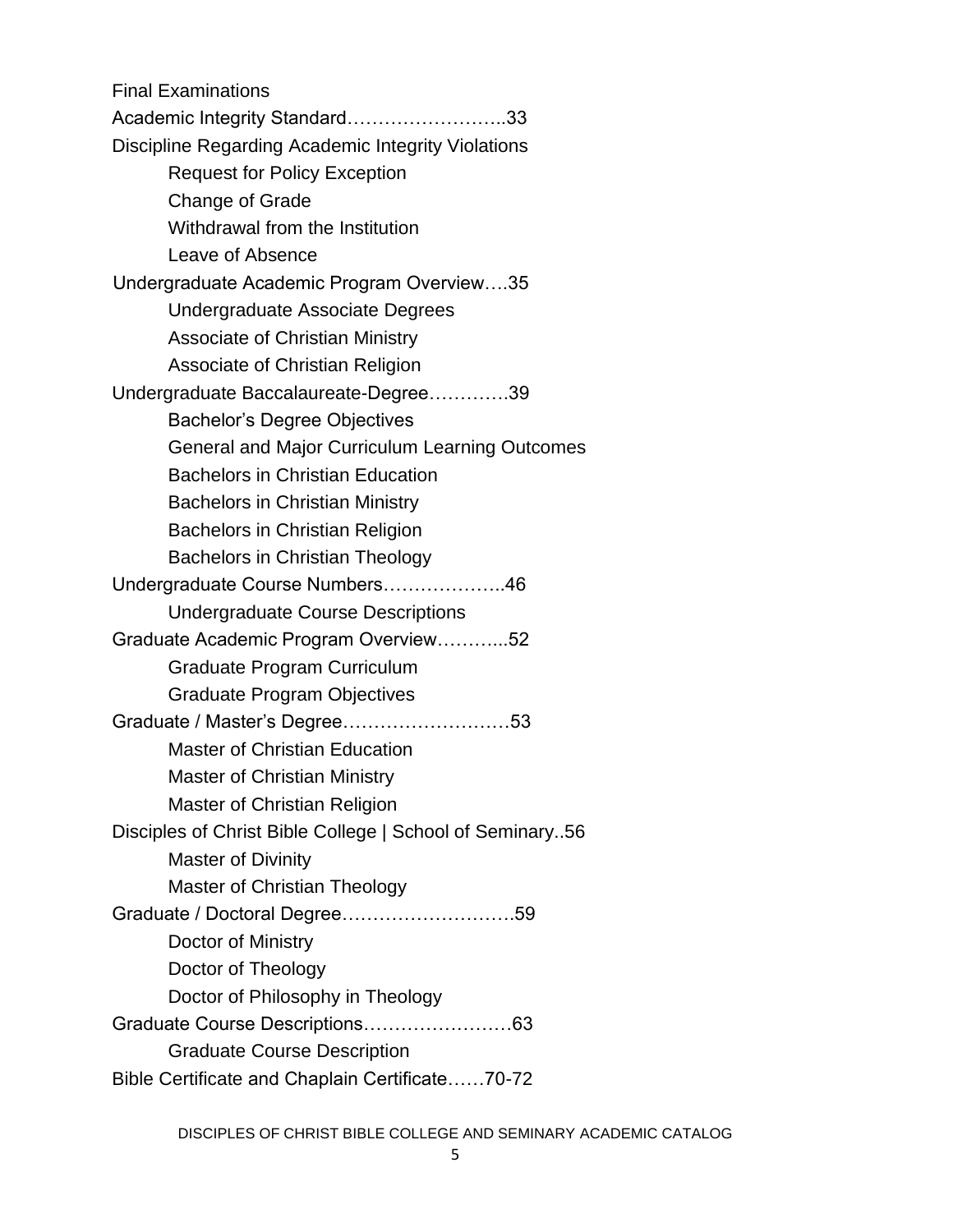

# **A Message from Our Founder**

Today we see churches in need of ministries that are educationally and theologically sound, in their training of the biblical message and Christian values of the Gospel. Disciples of Christ Bible College and Seminary is an educational religious institution that is focused on cultivating servants for Jesus Christ, who will be disciplined in the workings of the Holy Spirit and the Word of God. Disciples of Christ Bible College and Seminary exists to be used by our Lord and Savior as a conduit for preparing the Lord's people to fulfill the Great Commission.

All our biblical great leaders were servants first, which is where greatness begins. We are repeatedly instructed to become servants if we desire to be leaders in God's kingdom. We are called to be His servants and Jesus Christ is our model to live by. The Apostle Paul reminds us that in the incarnation Jesus emptied himself, taking the form of a servant (Phil.2:7). John declares that "the Word (Jesus) became flesh and dwelt among us" (1:14), thus denoting the Son's servanthood. Matthew proclaims that… "the Son of man also came not to be served, but to serve…." Jesus' life and actions demonstrated servant- hood. He wrapped himself with a towel, took a basin of water, and washed the disciples' feet.

With this mission and purpose in mind for Disciples of Christ Bible College and Seminary, I am pleased to invite you to consider training here whether for professional ministry or for personal enrichment. I am thrilled that you have decided to obey God and to either step out in faith to begin the pilgrimage of preparing for the ministry and servanthood to which the Father is calling you, or having begun ministry, you have decided to better equip yourself to be a more effective servant in the Kingdom.

Your Servant,

Giovanni Robinson Sr., Ph.D. Founder/President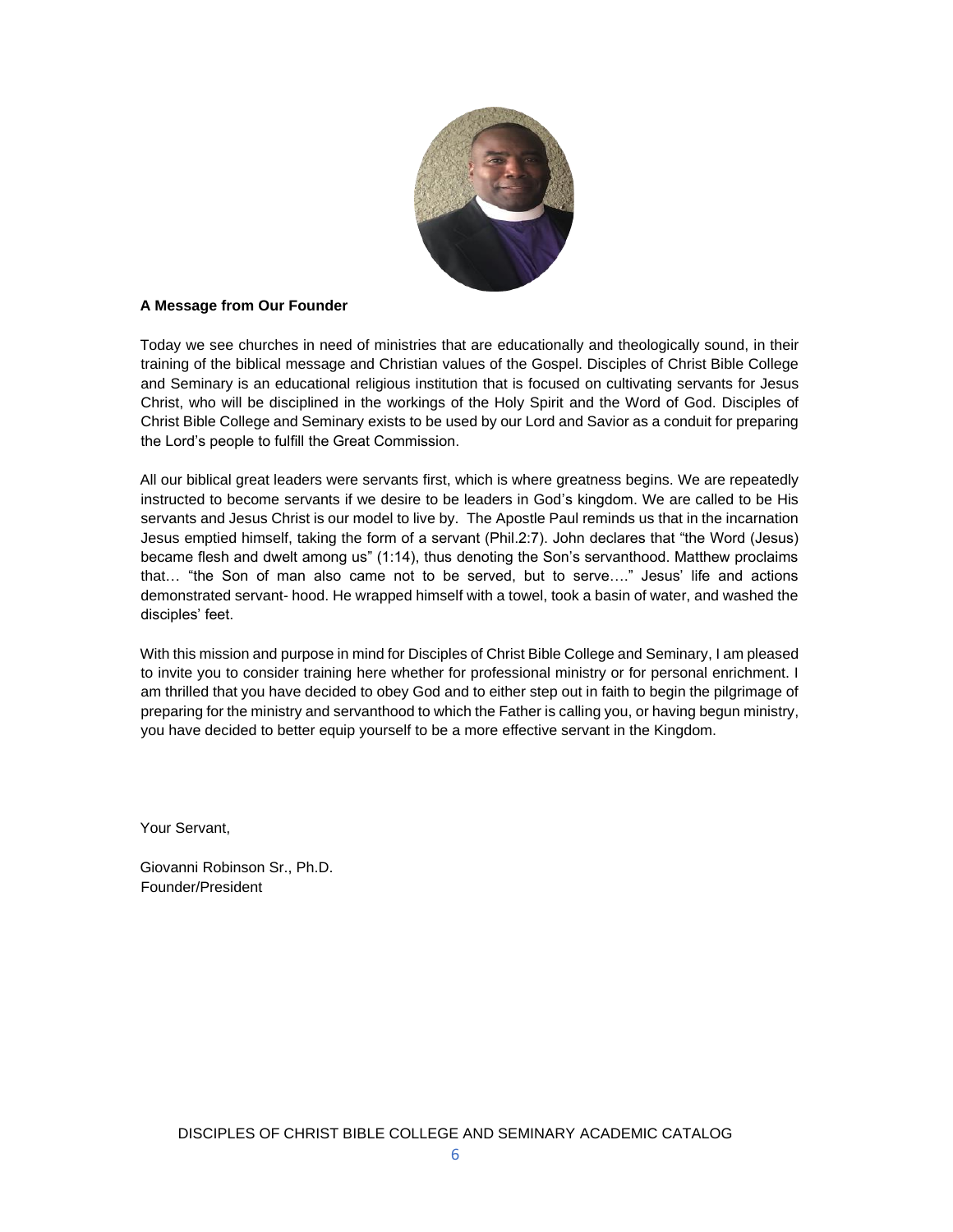

#### **A Message From Our Dean of Academics**

Welcome to Disciples of Christ Bible College and Seminary! Whether you are a new or returning student, we are excited to have you as part of our family!

I believe this next chapter of your life at Disciples of Christ Bible College and Seminary will be a transformational season in your walk with Jesus Christ. My prayer is that it is filled with fun, laughter, knowledge and powerful Holy Spirit filled encounters.

I love what Paul said in 1 Cor 9:24. (AMP), "Do you not know that in a race all the runners run their very best to win, but only one receives the prize? Run your race in such a way that you may seize the prize and make it yours!" This is an amazing passage of scripture, but I think my favorite words in it are "make it yours!" As you begin you're educational journey at Disciples of Christ Bible College and Seminary, remember that you are taking steps of faith. You are moving outside of your comfort zone, investing time and resources as you commit yourself to learning and growing in the knowledge of the Lord.

YOU ARE CALLED and set apart by the Lord Jesus Christ! As you embark on this new chapter of your life at Disciples of Christ Bible College and Seminary, know that you are chosen. 1 Peter 2:9 reminds us that we are a "chosen people, a royal priesthood, a holy nation, God's special possession, that you may declare the praises of him who called you out of darkness into his wonderful light." So here is my encouragement to you: run your race, make it your own, take hold of the calling God has placed on your life.

I am confident that Disciples of Christ Bible College and Seminary will play a vital role in "*Edifying, Educating, and Equipping the Lord's people for active discipleship in fulfilling the Great Commission.*" Your future at Disciples of Christ Bible College and Seminary is limitless, and so is your calling.

In His Grip,

Pastor Deborah A. Walsh D. Min Dean of Academic / Academic Advisor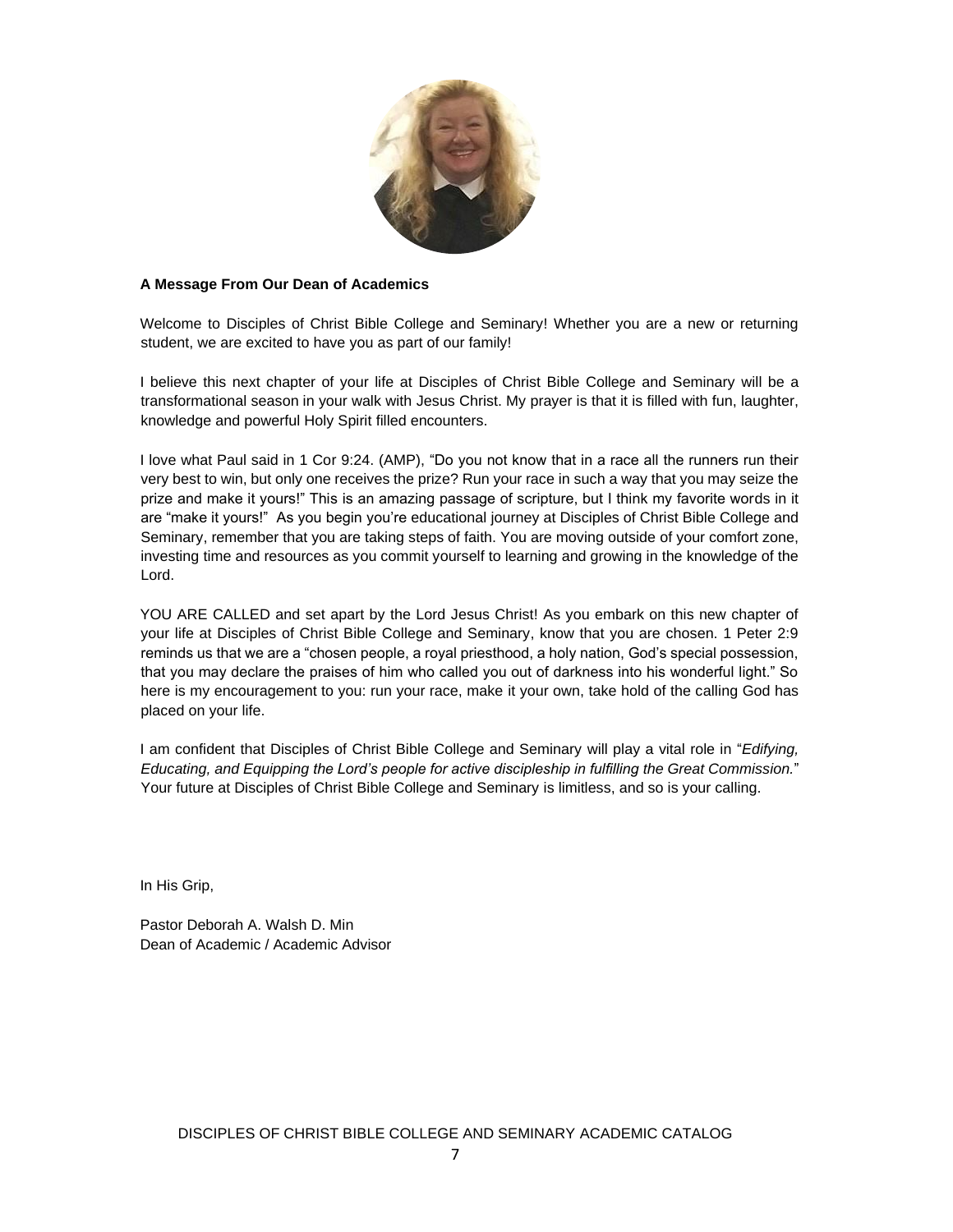# **Board of Trustees**

GIOVANNI ROBINSON SR.

TERESA A. ROBINSON

DEBROAH A. WALSH

CHRISTOPHER M. HOLLOWAY SR.

VIOLA W. WILLIAMS

# **Administrative Staff**

GIOVANNI ROBINSON SR., Ph.D. President

TERESA A. ROBINSON Vice President & Registrar

DEBORAH A. WALSH, D. Min. Dean of Academics / Academic Advisor

CHRISTOPHER M. HOLLOWAY SR., Ph.D. Dean of Seminary – Knoxville, TN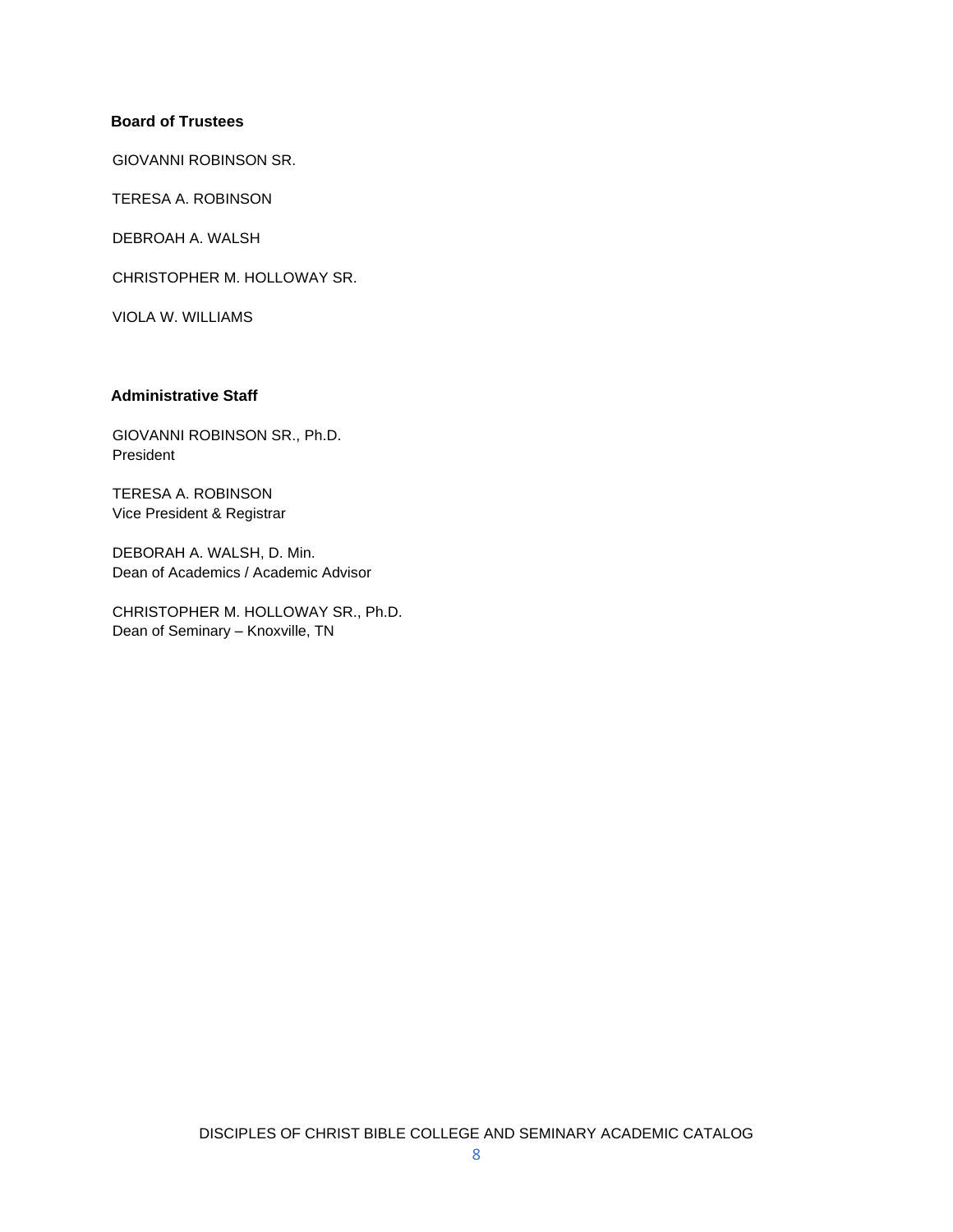# **General Information**

# MISSION STATEMENT

To develop Holy Spirit filled men and women that will represent Jesus Christ through the education and application of the word of God. Through our correspondence, residential and online programs these men and women will impact their workplaces, communities and the world, while filling the Lord's Great Commission.

# **Institutional Objectives**

To fulfill its mission, Disciples of Christ Bible College and Seminary is committed to:

- 1. Provide quality teaching and foster a positive learning atmosphere.
- 2. Drive students to a solid academic understanding and a Christian worldview.
- 3. Ensure competency in scholarship, research, and professional communication in all graduate programs and undergraduate programs where appropriate.
- 4. Ensure each student has the needed competency in research and the proficient literacy in undergraduate and graduate programs.
- 5. Inspire commitment to a Christian way of life, which embodies personal accountability, helping those in need, and actively spreading the gospel of Jesus Christ.

#### **Institutional Outcomes**

In harmony with the mission and institutional objectives of the school, The King's expects certain outcomes to be demonstrated by its graduates. These foundational outcomes are enlarged upon by the specific measurable objectives in each academic program offered by the institution. The combination of these institutional objectives for each student and the specific objectives for each academic program provides a basis for assessing a student's progress and the institution's effectiveness in fulfilling its mission.

#### **Graduating students will:**

- 1. Show a commitment to the Lordship of Jesus Christ;
- 2. Show the fruit of a Spirit-filled lifestyle and mindset;
- 3. Acknowledge the authority of Scripture in the way they live;
- 4. Demonstrate firm knowledge of Scripture and ability to apply its principles to life;
- 5. Evidence a commitment to the biblical mandate of evangelism and the ability to share their faith;
- 6. Evidence a commitment to the Church and to serve in it;
- 7. Demonstrate the ability to effectively communicate in both written and oral form;
- 8. Give evidence of reasoning skills with the ability to interpret and integrate knowledge;
- 9. Demonstrate the ability to do research on a post-secondary level; and
- 10. Manifest a commitment to lifelong learning and growth.

#### **Philosophy of Education**

Through our correspondence courses, residential and online programs, Disciples of Christ Bible College and Seminary will educate and prepare Christian men and women who will make a positive impact in their lives, in their families, on their jobs and within their communities. We aim to be used as a conduit to help further aide Christian men and women in their ministerial calling to glorify God and fulfill the Great Commission. Our courses and degrees are designed to enhance the student's life and current ministry.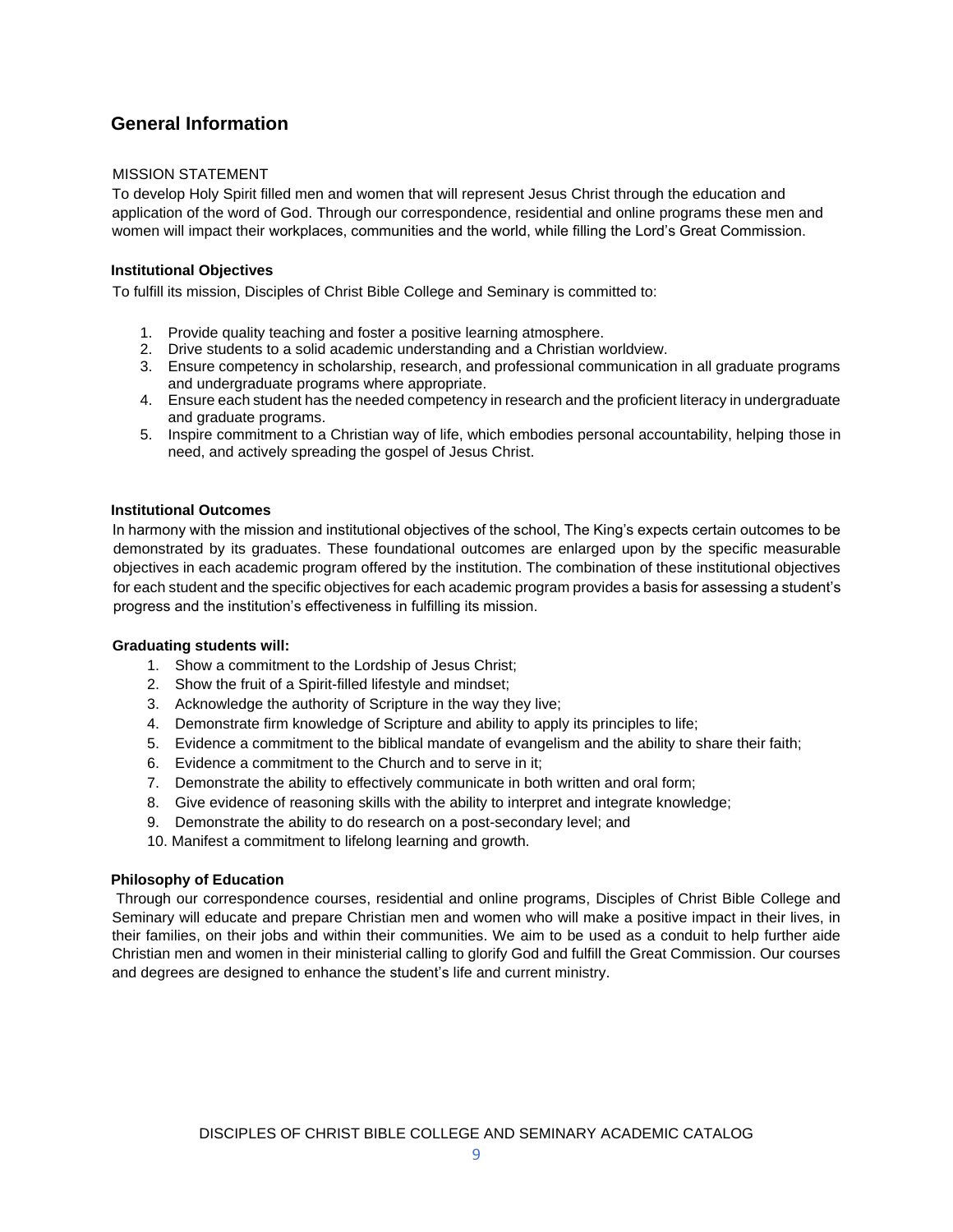#### **Statement of Faith**

WE BELIEVE –

We belief in one God, existing in three persons, God the Father, God the Son, and God the Holy Spirit. They are one, but three distinct individuals in operation. (John 14:26)

We believe God created everything and that mankind was directly created in the very image of God, not evolved. We also believe that the Bible was written by Holy Inspired Men of God who spake as they were moved by the Holy Spirit. (Peter 1:21)

We believe that Satan is a personal being, originally one of the highest-ranking angel; that he sinned and fell through pride; that he is the ruler of this present evil world system; and that he shall be eternally punished in the Lake of Fire (Genesis 3:1-19; Isaiah 14:12-17; Ezekiel 28:11-19; Revelation 20:10)

We believe that Jesus Christ offered Himself as a sacrifice for the sins of the world. He died on the cross for the sins of the world, was buried, and on the third day He rose physically from the dead and ascended to heaven where He now intercedes for man. (2 Cor 5:21/Rom 8:34)

We believe that you can only be saved through the finished work of Jesus Christ, through the repentance of sin and by faith in Jesus Christ as your personal Lord and Savior. Upon repentance and confession, we believe that the individual is forgiven of their sins, received as righteous, born again of the Holy Spirit, and assured of eternal life with their name written in the Lambs Book of Life in heaven by faith. We believe that the Holy Spirit dwells within all who are born again / accepted Jesus Christ as your personal Lord and Savior. (Eph 2:8-9)

We believe in the Great Commission, "Then Jesus came to them and said, "All authority in heaven and on earth has been given to me. Therefore go and make disciples of all nations, baptizing them in the name of the Father and of the Son and of the Holy Spirit, and teaching them to obey everything I have commanded you. And surely I am with you always, to the very end of the age." (Matt 28:18-20)

We believe in the Church's historic view of marriage as the union of a man and a woman to one another in a shared life of fidelity and devotion as a gift given by God to His people and one of the ways through which His image is made known in the world. (Genesis 1:26; John 13:34-35; 15:12-13; Acts 2:36; Rom.

We believe in the final judgment of all humankind into eternal union or eternal separation from God; ministering in this light with the passion of those who believe that "For God so loved the world that He gave His only begotten Son, that whoever believes in Him should not perish but have everlasting life" (John 3:16).

We believe in showing love and good works toward all humanity in serving human need, that the Gospel not be reproached, and that God's love be seen in practice as well as proclamation.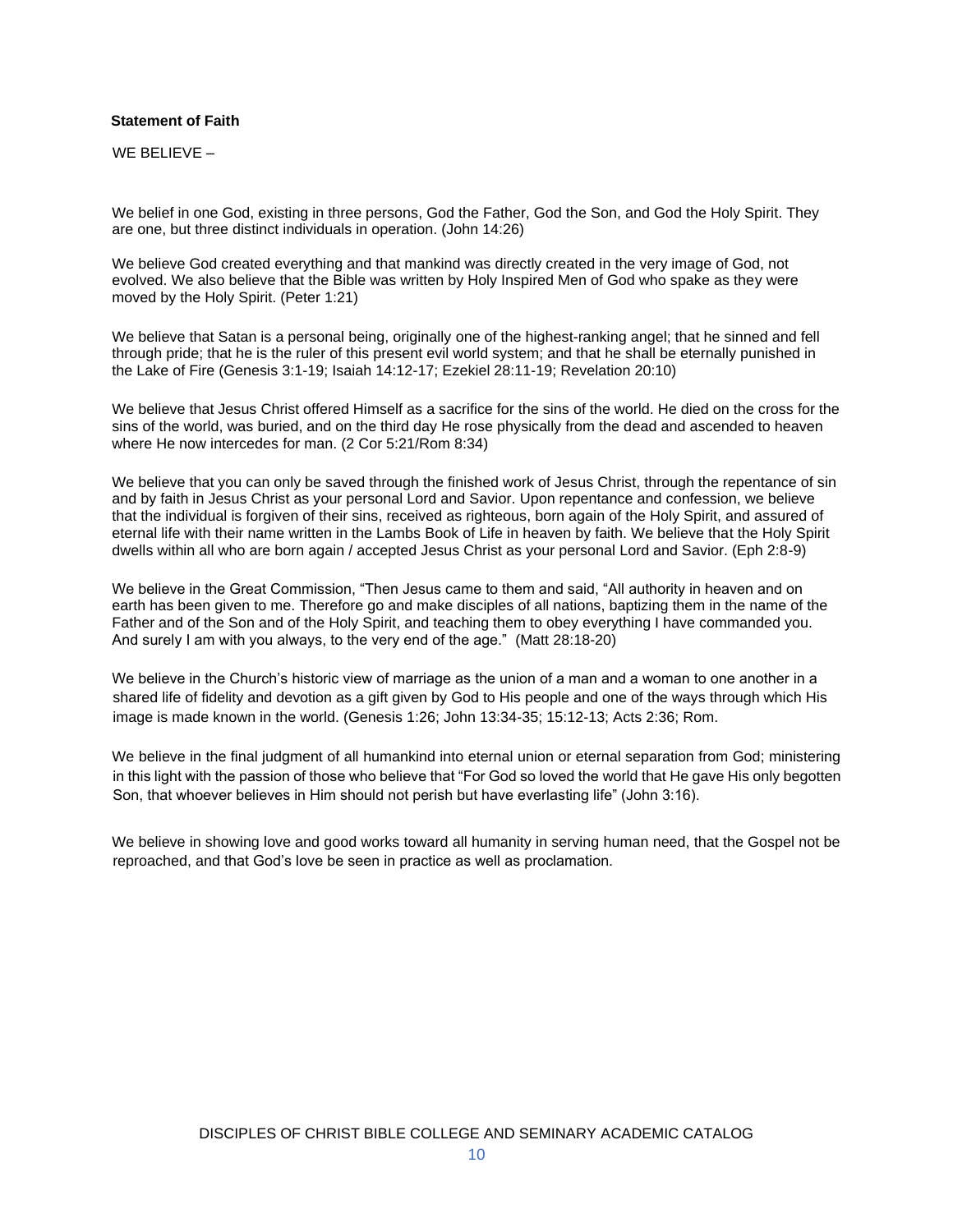# **Accreditation and Affiliations**

#### **Accreditation Information**

There are three main forms of accreditation – Independent, National and Regional. Because all accreditation are purely voluntary, many institutions choose Independent accreditation, so they are not compelled to conform to governmental restrictions, but still have accountability with regard to the high quality education they strive to provide their students.

Sometimes erroneously referred to as governmental accreditation, Regional accreditation is granted by six private non-governmental corporations, known as agencies. Each agency is responsible for and provides accreditation for universities in a separate area of the country. Regional accreditation means schools are eligible to receive government funds such as student loans and federal student grants. Conversely, students who do not attend a regionally accredited school are not eligible to receive US government funds to help pay for their schooling. Many excellent schools are regionally accredited. Students with career goals that require a degree from a regionally accredited institution will want to complete a program of study from one of these schools. Disciples of Christ Bible College and Seminary is an educational facility that has chosen Independent accreditation based on our desire to teach the whole Word of God without secular government involvement.

# **State of Florida Department of Education**



Disciples of Christ Bible College and Seminary operates under the authorization, as a degree granting religious institution through the exemption, by the Florida State Board of Independent Colleges and

Universities under Section 1005.06 (1) (f), FLA Statutes. The state of Florida, like other states, does not require accreditation or theological accreditation for our religious education based programs. However, Disciples of Christ Bible College and Seminary has sought accreditation.



# **Association of Independent Christian Colleges & Seminaries**

Disciples of Christ Bible College and Seminary is a member of the Association of Independent Christian Colleges & Seminaries (AICCS). Association of Independent

Christian Colleges & Seminaries is one of the largest, [non-government accrediting groups in the world.](https://www.aiccs.org/schools) AICCS is a non-profit association of independent Christian colleges and seminaries committed to academic excellence, intellectual freedom, ethical conduct, and moral integrity. AICCS was chartered as a charitable corporation in the State of Missouri to help establish, support, maintain, and promote the development of non-traditional, modular, and private tutoring/mentoring methods on-campus, and audio/video-taped, on-line, and other distance learning methods off-campus. We foster flexible, experimental, innovative, personalized learning alternatives, as well as traditional post-secondary and graduate-level educational modalities.



The National Bible College Association seeks to provide non-governmental recognition and certification by way of providing accredited status to small, private, independent Christian institutions of higher learning. Our goal and purpose is to recognize, endorse and accredit institutions of higher learning that are dedicated to the principles of the Kingdom of God and the effectual nurture and training of Ministers throughout the United States.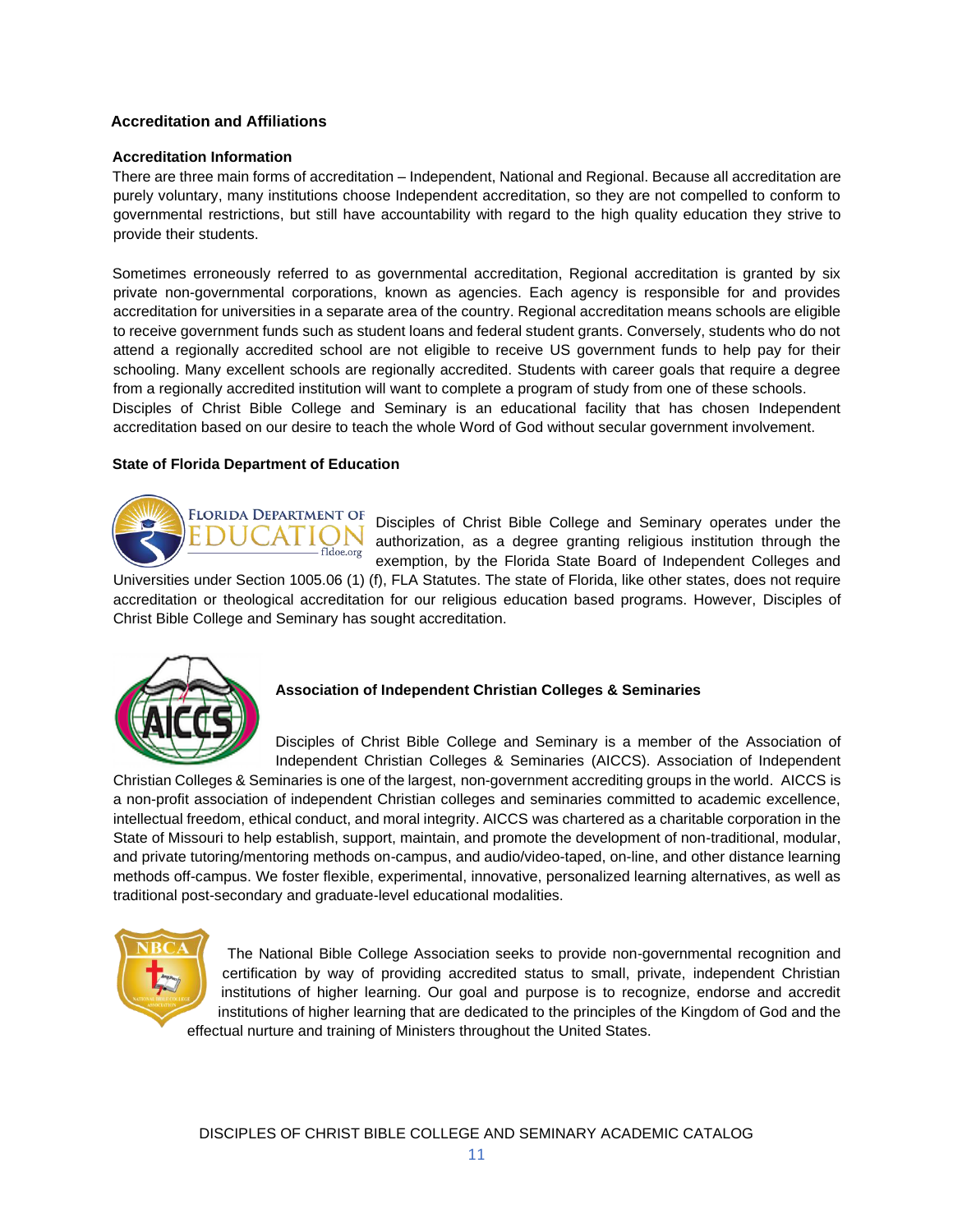# **INSTITUTIONAL POLICIES**

# **Non-Discriminatory Policy**

Disciples of Christ Bible College and Seminary believes that all people are created in the image of God and is committed to providing equal opportunity and access in its educational and spiritual programs and activities. The school provides full and affirmative compliance with the provision of Title VI of the Civil Rights Acts of 1964, Title IX of the Education Amendment of 1972, Section 504 of the Rehabilitation Act of 1973, and the Age Discrimination Act of 1975.

The school does not discriminate on the basis of race, color, gender, national or ethnic origin, handicaps or disability, age, marital, or veteran status in any of its policies, procedures, or practices. This includes its admissions policy, educational programs, treatment, employment, and all other activities that it provides. In addition, recognizing that women and men are equal partners in the ministry of building the Kingdom of God, the school strongly discourages the use of discriminatory language. The school also prohibits any form of sexual harassment on the part of its faculty, employees and students.

# **Americans With Disabilities Act**

Disciples of Christ Bible College and Seminary will make reasonable accommodations for students with documented disabilities as defined in Section 504 of the Rehabilitation Act of 1973 and the Americans with Disabilities Act of 1990. Students requesting accommodations must first register with the school Registrar to verify their eligibility. After documentation review, the Registrar will provide eligible students with accommodation letters for their Instructor. Please note that professors are not allowed to provide classroom accommodations to a student until appropriate verification from the Registrar has been provided.

# **Sexual Harassment**

The institution is committed to providing a learning and working environment that is free of discrimination. In keeping with this commitment, unlawful harassment, including sexual harassment, is strictly prohibited. Harassment is defined as unwelcomed or unsolicited verbal, physical, or visual contact that creates an intimidating, hostile, or offensive environment. Any student or employee who feels they have been subjected to such treatment should immediately report such to the Title IX Coordinator.

# **Drug Free Policy**

Recognizing that our bodies are the temples of the Holy Spirit, Disciples of Christ Bible College and Seminary requires that its campus, faculty, staff, and students be drug free. The school, including all departments and affiliated institutions within it, expressly prohibits the unlawful manufacture, distribution, dispensation, possession, or use of a controlled substance on the campus and premises. Violation of this policy will result in the immediate dismissal from the school of any student or employee involved in any of these activities. Faculty and Employees must, as a condition of employment, abide by the above stated policy and report any conviction under a criminal drug statute within five days of its occurrence. This report must be submitted to the Personnel Office.

Any faculty, student or employee using alcohol or the unlawful possession, use, or distribution of illicit drugs while on the properties owned or used by Disciples of Christ Bible College and Seminary will be immediately dismissed. In addition, students or employees involved in such illegal activities are subject to legal prosecution under federal, state, and local law and may be liable for personal injuries or property damage that occur when participating in the above activities.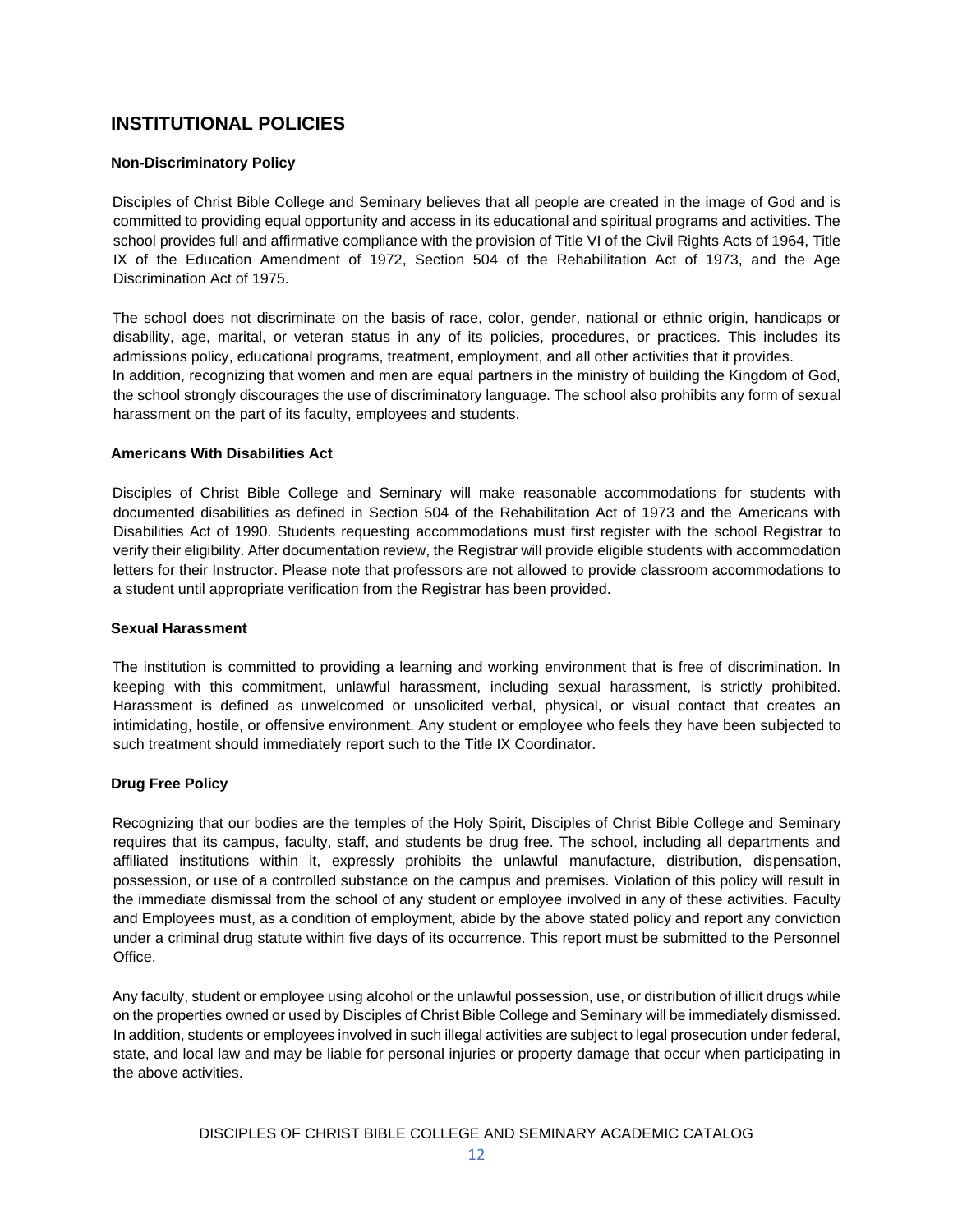# **Admissions**

# ACCEPTANCE OF ADMISSIONS

Disciples of Christ Bible College and Seminary Admissions Office will notify all Applicants of their admission decision electronically via email, and/or via postal mailed letter; this includes decisions of admission, admission with academic probation, additional documentation required, denial, etc. There is a one-time admission & registration fee of \$150. The administration and registration fee includes all materials, all books (pdf.), and classroom codes student needs for the entire selected program degree, (graduation fee is separate).

Decisions of the Admissions Review Committee are final and may not be appealed. In some cases, the Admissions Review Committee may propose alternative plans for deferment or future re-application. Applicants who are denied admission to Disciples of Christ Bible College and Seminary must wait one calendar year to reapply.

# ADMISSION REQUIREMENTS

Admissions Requirements are used to assess all applicants to Disciples of Christ Bible College and Seminary in areas of potential for academic success, spiritual standing and growth, and alignment with the school's Vision and Mission. The following outlines the requirements for each student category.

# UNDERGRADUATE ADMISSION REQUIREMENTS

First Time Student: Anyone applying to Disciples of Christ Bible College and Seminary who has graduated from high school/ home school, or earned GED certification, and has gained less than 12 hours of college coursework.

#### **Requirements:**

- High school or Home school diploma and or earned equivalency through the General Education Development (GED).
- Final Official Transcript from diploma issuing High School, copy of official Home School transcript, or official GED Certification. If applicant has not graduated high school during the application process, an In-Progress high school transcript is required for admission; a Final Official high school transcript is then required prior to enrollment.
- The Dean of Academics and the Office of the Registrar will grant any exceptions to this policy.

Transfer Student: Anyone applying to Disciples of Christ Bible College and Seminary who has gained college coursework from a postsecondary institution of higher education.

Adult Learner: Anyone applying to Disciples of Christ Bible College and Seminary who graduated from high school at least three years prior to applying and has never obtained college credit or standardized testing scores.

#### **Requirements:**

- Final Official Transcript from diploma-issuing High School, copy of Official Home School transcript, or earned equivalency through the General Education Development (GED).
- Additional documentation recommended by the Admission Office: Professional training coursework, ministry/work experience, and/or college recommendation letters.
- Ability-to-Benefit: Any Adult Learner applying to Disciples of Christ Bible College and Seminary who does not possess a High School Diploma, Home School Diploma, or GED Certificate.
- Official Transcript of any High School or Home School coursework.
- Additional documentation recommended by the Admission Office: ACT/SAT scores if taken, professional training coursework, ministry/work experience, and/or college recommendation letters.

DISCIPLES OF CHRIST BIBLE COLLEGE AND SEMINARY ACADEMIC CATALOG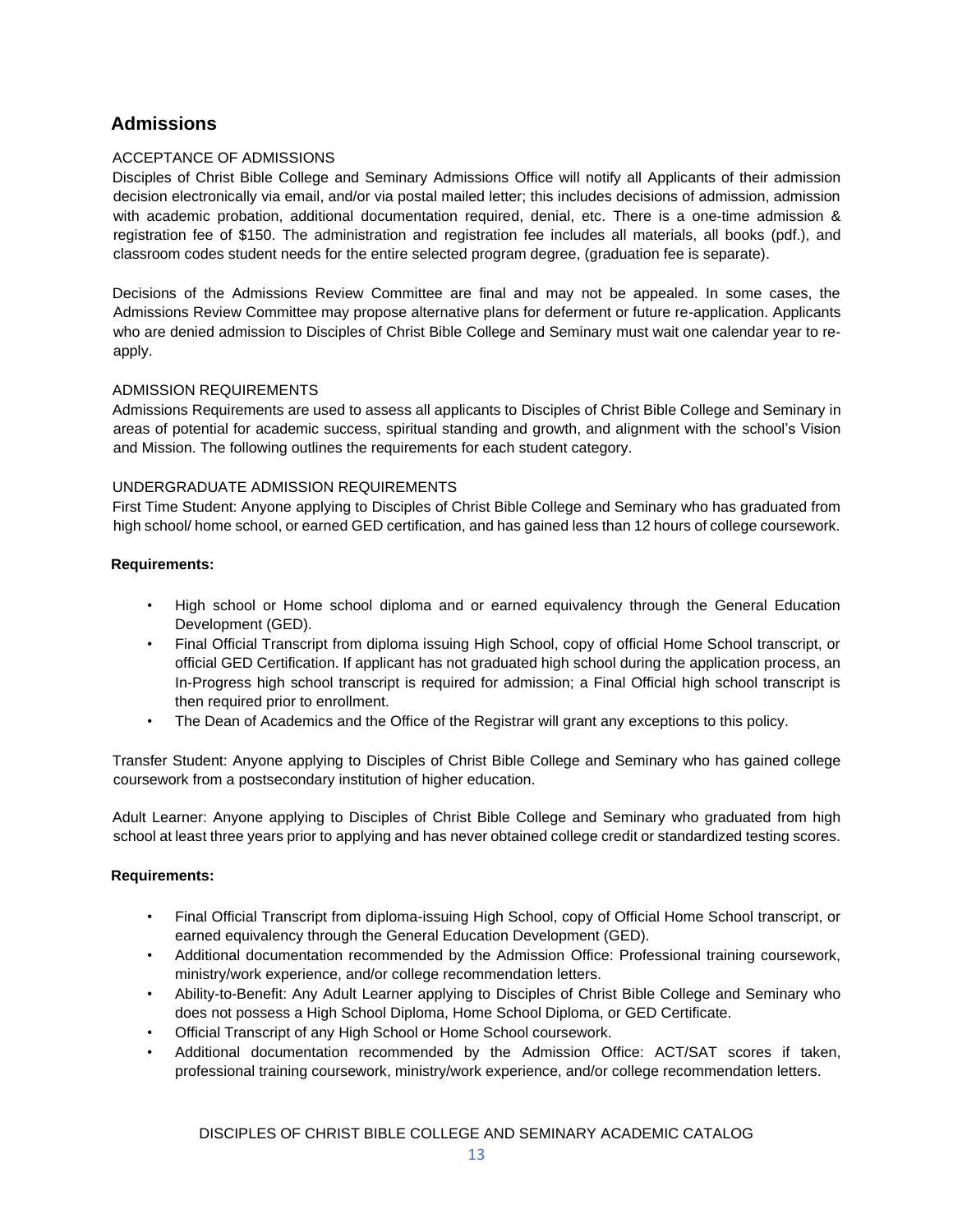# **GRADUATE/SEMINARY ADMISSION REQUIREMENTS**

First Time Graduate: Anyone applying to a graduate program at Disciples of Christ Bible College and Seminary who has earned a Baccalaureate degree or its equivalent.

#### **Requirements:**

- Baccalaureate degree or its equivalent.
- Separate, Official Transcripts from each undergraduate institution previously attended.
- Minimum cumulative GPA of 2.5 in earned baccalaureate degree.
	- $\circ$  Additionally, cumulative GPA requirements may vary for admission into certain graduate programs.

Transfer Graduate: Anyone applying to a graduate program at Disciples of Christ Bible College and Seminary who has earned graduate level coursework.

# DOCTORAL ADMISSION REQUIREMENTS

Doctoral applicants must hold a Master's in related degree, or its equivalent. Priority consideration will be given to applicants with a graduate degree cumulative GPA of 3.0 or higher. In addition to a graduate degree, applicants should have three years of ministry experience and be on a current ministry assignment.

Each applicant must submit the following:

- Online Doctoral Application
- Official transcript of Master's degree.
- A personal statement on the following points (500 word maximum, within the Doctoral Application)
	- o Your goal in attending DOCBCS
	- o Your understanding of the church and your role as a leader within the church
	- $\circ$  How the Doctoral program will contribute to your professional development and spiritual formation as a Christ-centered leader

# NON-DEGREE SEEKING ADMISSIONS REQUIREMENTS

Non-degree Seeking Student: Anyone applying to Disciples of Christ Bible College and Seminary to take and earn actual credit, with no intention of earning a degree.

Complete the full Application Package for appropriate academic level (Undergraduate or Graduate), along with applicable Admission Requirements.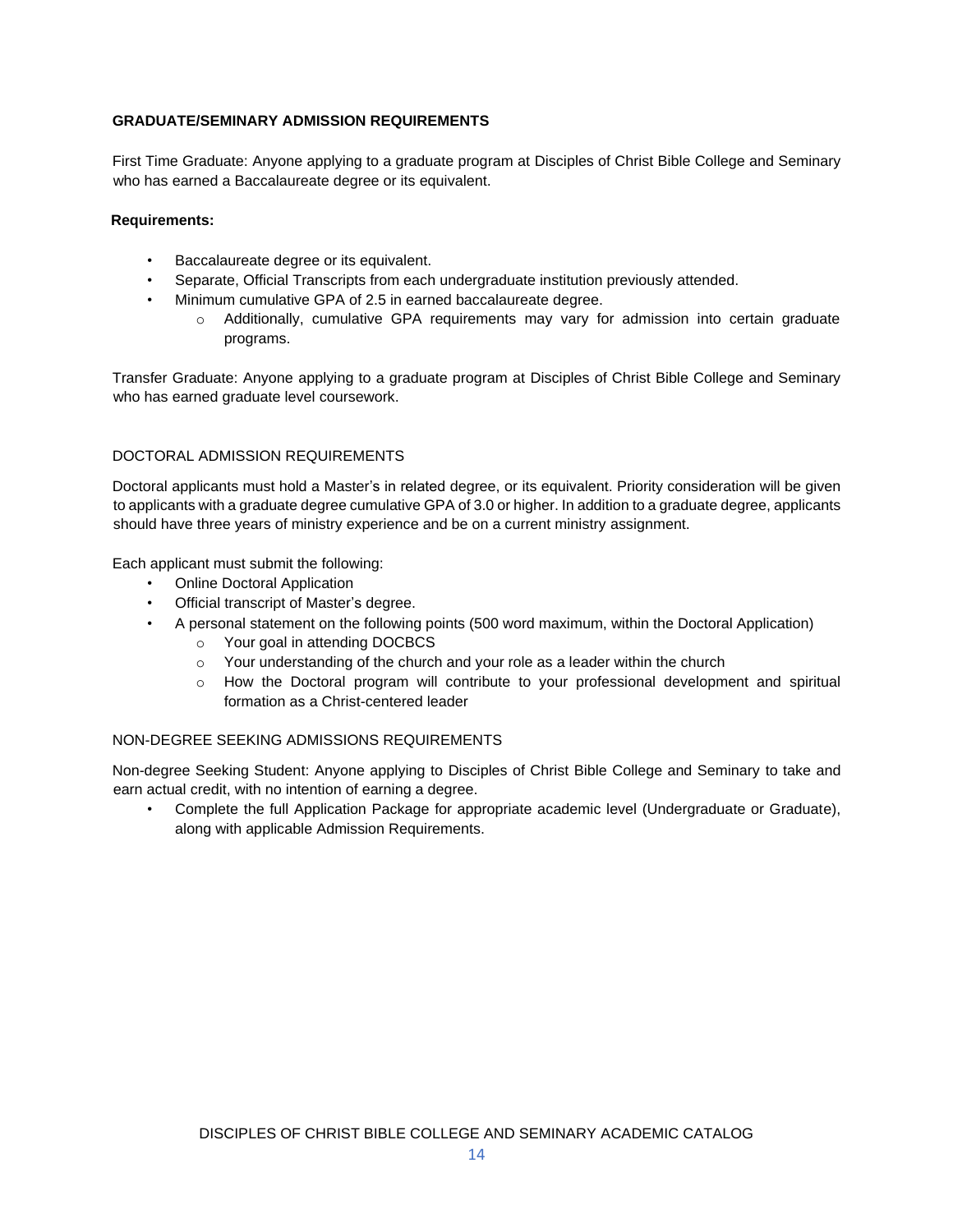# **INTERNATIONAL ADMISSION REQUIREMENTS**

International Student: Anyone applying to Disciples of Christ Bible College and Seminary who is not a U.S. Citizen or U.S. Permanent Resident.

# **Application Requirements:**

- This school is authorized under Federal law to enroll nonimmigrant students. Nonimmigrant (International) applicants must demonstrate English proficiency in order to be considered for admission to Disciples of Christ Bible College and Seminary.
- Complete the full Application Package for appropriate academic level (Undergraduate, Graduate, Doctoral), along with applicable Admission Requirements.
	- o All international transcripts must have an official English translation if not originally printed in English, and an evaluation by a recognized foreign credential evaluation service indicating the US equivalency of the degree/coursework.
	- $\circ$  International applicants must demonstrate they have sufficient funds to meet educational requirements.

# **Enrollment Requirements:**

International students are expected to adhere to the following:

- Pay balance in full as agreed upon.
- Attend all classes and meet Satisfactory Academic Progress (SAP).

# TRANSCRIPT REQUIREMENTS

Official transcripts of all collegiate work attempted are required to complete Application Packages, regardless of the number/type of credits attempted, earned, or not earned. Applicants must have official transcripts from all previously attended schools sent directly to The Admissions Office.

Official Transcript: A transcript that has been officially issued by an institution and received by the Admission Office at Disciples of Christ Bible College and Seminary in an envelope sealed by the issuing institution. Official Transcripts may come in the form of electronic transcripts if submitted directly to the Admissions Office by the original issuing institution.

# **Acceptable Transcripts**

- Official transcript, including final or in-progress, issued by an institution and in the original envelope sealed by the issuing institution.
- Official Transcript in an electronic form, submitted directly to the Admissions Office by the original issuing institution.

# **Non-acceptable Transcripts**

- Unofficial
- Printed in any way other than official from the issuing institution
- Credits from one institution displayed on the transcript of another
- Faxed, emailed, or printed copies

Failure to list all institutions previously attended on an Application for Admission may be considered an integrity offense due to non-disclosure that may result in the rescinding of admission or disenrollment. Although course work may have been taken at vocational-technical institutes, non-accredited schools, or non-related institutions, all transcripts are required to complete an Application Package.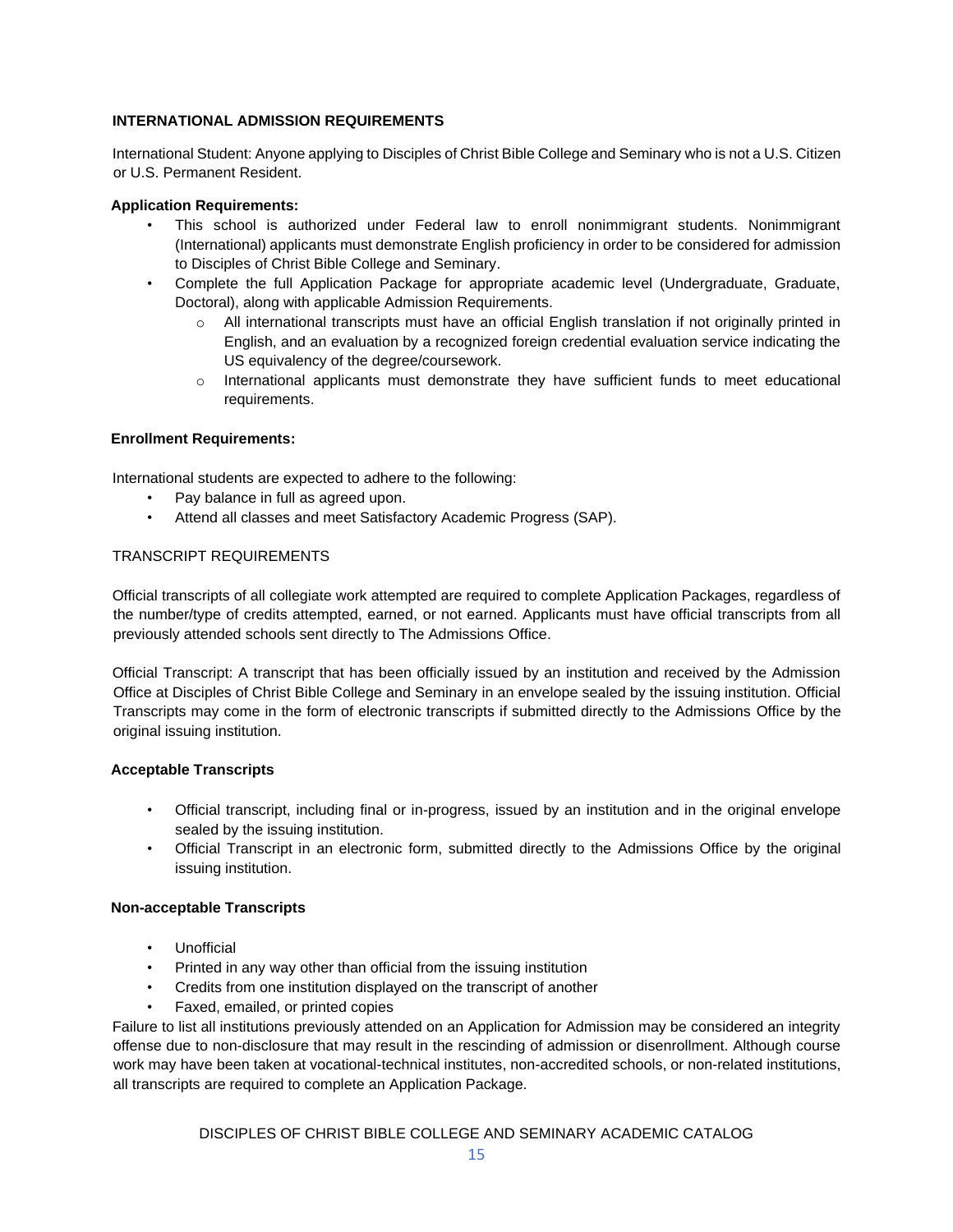#### **International Transcripts**

All international transcripts must be evaluated by a certifiable agency, showing English translation and U.S. degree equivalency. This does not apply to non-accredited trade school transcripts or ministry certificates. Disciples of Christ Bible College and Seminary has known historically, other colleges and universities to use World Education Services; www.wes.org. International transcripts and/or documents must be original, issued, and certified by the issuing university or college. International documentation should contain complete record of all study completed, grades received, all degrees/diplomas/certificates conferred or awarded and dates.

Disciples of Christ Bible College and Seminary understands that international transcripts are at times difficult to obtain, and so reserves the right to approve exceptions to official transcript requirements for international applicants, on a case-by-case basis.

# MATRICULATION POLICY

A matriculated student is one who has been officially accepted to Disciples of Christ Bible College and Seminary through the undergraduate and/or graduate admissions process, is enrolled in a degree program during which they were admitted and has attended his or her first class either on campus or online as defined by Disciples of Christ Bible College and Seminary Attendance Policies.

#### **READMISSION**

Disciples of Christ Bible College and Seminary welcomes all previous students to reapply and continue their studies. An abbreviated reapplication form is required for students who have an enrollment absence of longer than three (3) months. Returning students must provide official transcripts of all schools attended during their absence from Disciples of Christ Bible College and Seminary. Disciples of Christ Bible College and Seminary Admissions Office reserves the right to approve exceptions on a case by case basis.

# RIGHT OF ACCESS | DISCLOSURE OF RECORDS

#### **Family Educational Rights and Privacy Act**

Disciples of Christ Bible College and Seminary observes the Family Educational Rights and Privacy Act of 1974. Thus, with a few exceptions provided by law, students may review their educational records upon request. Access is granted upon submission of written request to the Registrar. Information which students may have waived their right to see (i.e. external references) are the only items excluded from their review. Students may request the amendment of their educational records if they feel the records are not accurate.

Disciples of Christ Bible College and Seminary identifies the following as Directory Information: Name, address, telephone listing, electronic mail address, date and place of birth, photographs, participation in officially recognized activities and sports, field of study, enrollment status (full-time, part-time, undergraduate, graduate), degrees and awards received, dates of attendance, most recent previous school attended, and grade level. The release of this information is not considered harmful or an invasion of privacy if disclosed without consent. However, students may opt out of having directory information disclosed without consent. To do so, the student must say so in writing of through email at docbc.seminary@gmail.com

#### **Student Communication:**

Students are required to read, respond and archive all official correspondence from the Disciples of Christ Bible College and Seminary. The responsibility for understanding and adhering to requests, policies, deadlines and procedures communicated to students rests entirely with the student. It is the expectation that students will check their email accounts at least once per day while classes are in session.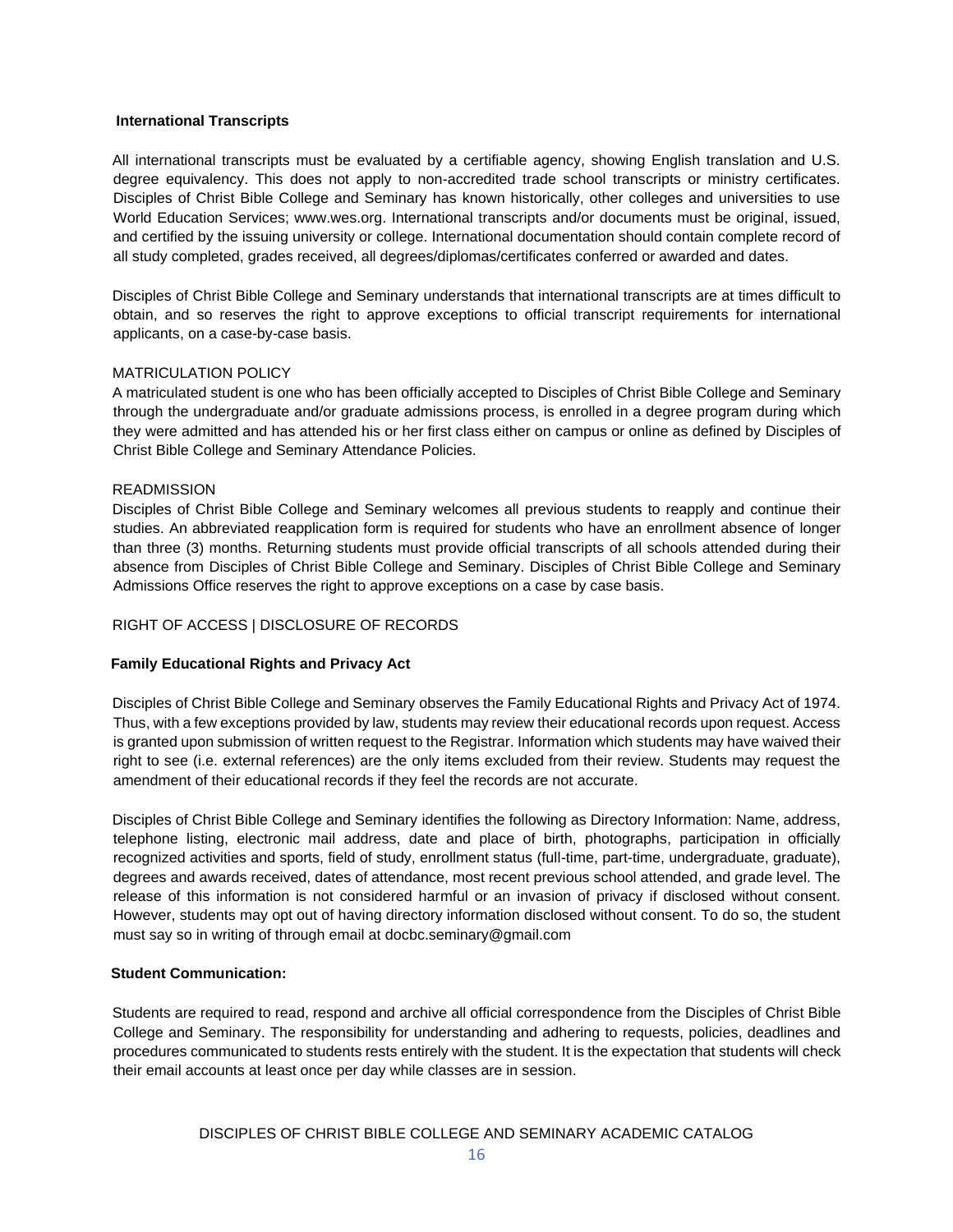# **FEE SCHEDULE**

Disciples of Christ Bible College and Seminary makes every effort to offer quality theological education at the most moderate cost possible. It is our intent at Disciples of Christ Bible College and Seminary to keep tuition and fee costs very modest. Our purpose in this matter of finances is to provide a financial package, which shall not be a burden to any student. We believe that our cost structure is the lowest, when compared to similar institutions. Upon looking at a variety of bible colleges and theological seminaries, we intentionally determined to offer our students an affordable Christian education. We do not assess student tuition costs on the basis of per credit hours, but per degree. Therefore, upon registration, the student becomes obligated to pay the total tuition fee.

- Application & Registration Fee (nonrefundable) \$150.00
- Bible Certificate Program \$600
- Chaplain Ministry Certificate Program \$355
- Honorary Doctorates Degree \$450
- Associates Degree \$2,699
- Bachelors Degree \$3,499
- Masters Degree \$3,899
- Doctoral Program \$4,899
- Ph.D. Program \$5,099
- Denied Credit Card \$25.00
- Official Transcript Fee \$10.00
- Graduation Fee \$110.00
- Late Payment Fee \$10.00

Occasionally, an individual course may have a fee in addition to the tuition due to the nature of the course or special materials, benefits, or activities required for the course. In each case the Schedule of Courses will note a fee is applicable. All fees (audit, online, processing, etc.) are non-refundable.

# **Payment of Accounts**

All tuition and fees are due and payable in full at the time of registration unless a deferred payment plan is in place. Payments may be made by PayPal, money order, Venmo, or credit card.

#### **Deferred Payment Plans**

Students may choose to participate in a deferred payment plan. This plan allows the student to pay their remaining tuition balance over a 16-month period or before taking the final exam, whichever comes first. Students will pay 11% of their tuition each month until paid in full. Accounts must be cleared prior to the taking of final examinations. If for any reason a student cannot meet the above criteria for payment due to extenuating circumstances, the student may contact the Office of the Registrar for further guidance.

#### **Improper Payment**

When a credit card payment is denied there is an insufficient fund-processing fee (\$25) charged the student.

# **Outstanding Balances**

A student's account must be current by the end of each course/program. Students will not be permitted to register for subsequent courses/programs if they have an unpaid balance on their account. A student's records, grades, and transcripts will not be released while an outstanding balance exists. If a student has a credit balance on their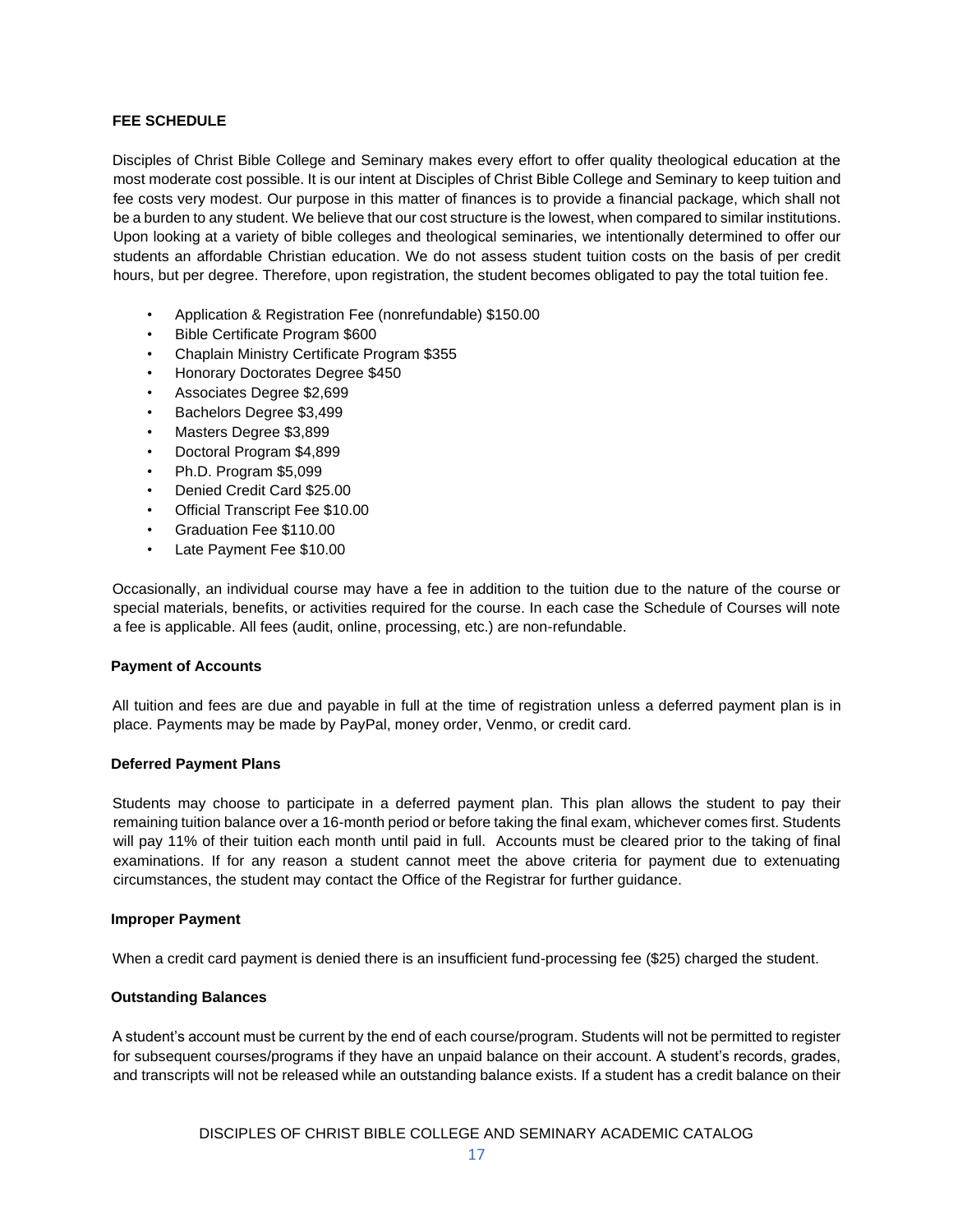account and has not requested a refund check, the credit balance will be deducted from the next tuition payment required of the student. REFUND POLICY

Tuition refunds/credits are made for withdrawal from a course/program when the student has officially (Drop/Add) with the Office of the Registrar. Failure to attend class does not constitute withdrawal. Students failing to properly withdraw from a course/program will not receive a refund.

# **Course Changes Drop/Add**

Course/Program changes may occur at any time during the first academic week. Courses that are dropped are subject to DOCBCS refund policy.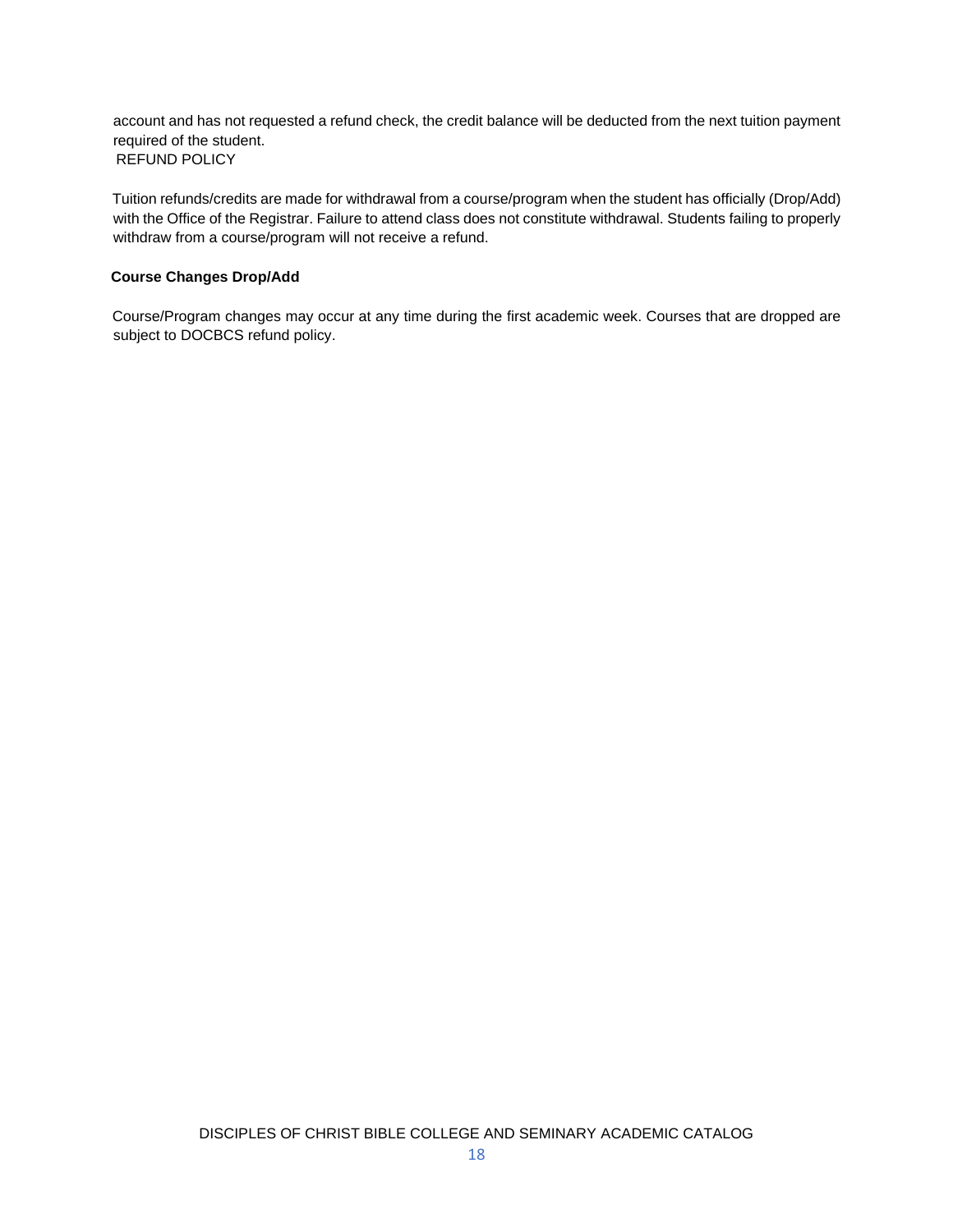# **Student Development**

# **Student Orientation**

To assist new students in their acclimation to Disciples of Christ Bible College and Seminary an orientation program is provided. The objective is to enable students to make a smooth transition into the life and opportunities of the school. These sessions introduce the student to the spiritual, social, and academic life of the school. They are introduced to the faculty, administration, programs, and policies of the school. Academic advisement and assistance is provided each student in their initial academic registration.

# **Spiritual Development**

Students at Disciples of Christ Bible College and Seminary enjoy a variety of opportunities to enhance their spiritual development. It is expected that all students will regularly attend and be involved in a local church.

To assist in the spiritual nurturing of the student body, weekly bible studies and church services are available for student and faculty participation. These times are intended to complement the instruction and spiritual growth students receive in the classroom. Students also have the opportunity to fulfill their practicum requirements at Disciples of Christ Bible College and Seminary and at other churches throughout the area.

A number of specialized and small group ministries are available through the Bible College and theological Seminary department. Students are encouraged to be involved and learn about all that Disciples of Christ Bible College and Seminary has to offer during their time here.

# **Disciples of Christ Bible College and Seminary Dress Code Policy for students**

As a Christian institution that is dedicated to preparing students for Spirit-empowered ministry and leadership in church and marketplace settings, Disciples of Christ Bible College and Seminary asks students to respect and comply with community standards with regard to dress. In general, at all times, whether on or off campus, students should keep in mind their callings as ambassadors for Christ. Our aim is always to glorify Christ and point people to Him, and we hope that through these guidelines we will minimize times when we distract from that aim by drawing undue attention to our physical appearance. To this end, we ask students to honor the principles of modesty, professionalism, neatness and personal hygiene.

# **Men and Women**

Shoes should be worn at all times. They should be clean, neat and professional. Sandals should maintain a professional appearance. Modest shorts are permitted. Visible tattoos which highlight offensive messages should be covered, and visible body piercings that are deemed distracting to peers and others are not permitted. On campus and at all Disciples of Christ Bible College and Seminary events, men and women are asked to have their entire midsection/midriff area covered, from shoulders to waistline.

# **PLATFORM MINISTRY**

We who have the privilege of ministering under the covering of Disciples of Christ Bible College and Seminary department and at public events are also being introduced to the responsibilities of leadership. Carrying a higher profile and being more closely observed by others, we are challenged to set a standard for what is appropriate for leaders to wear in a highly visible setting.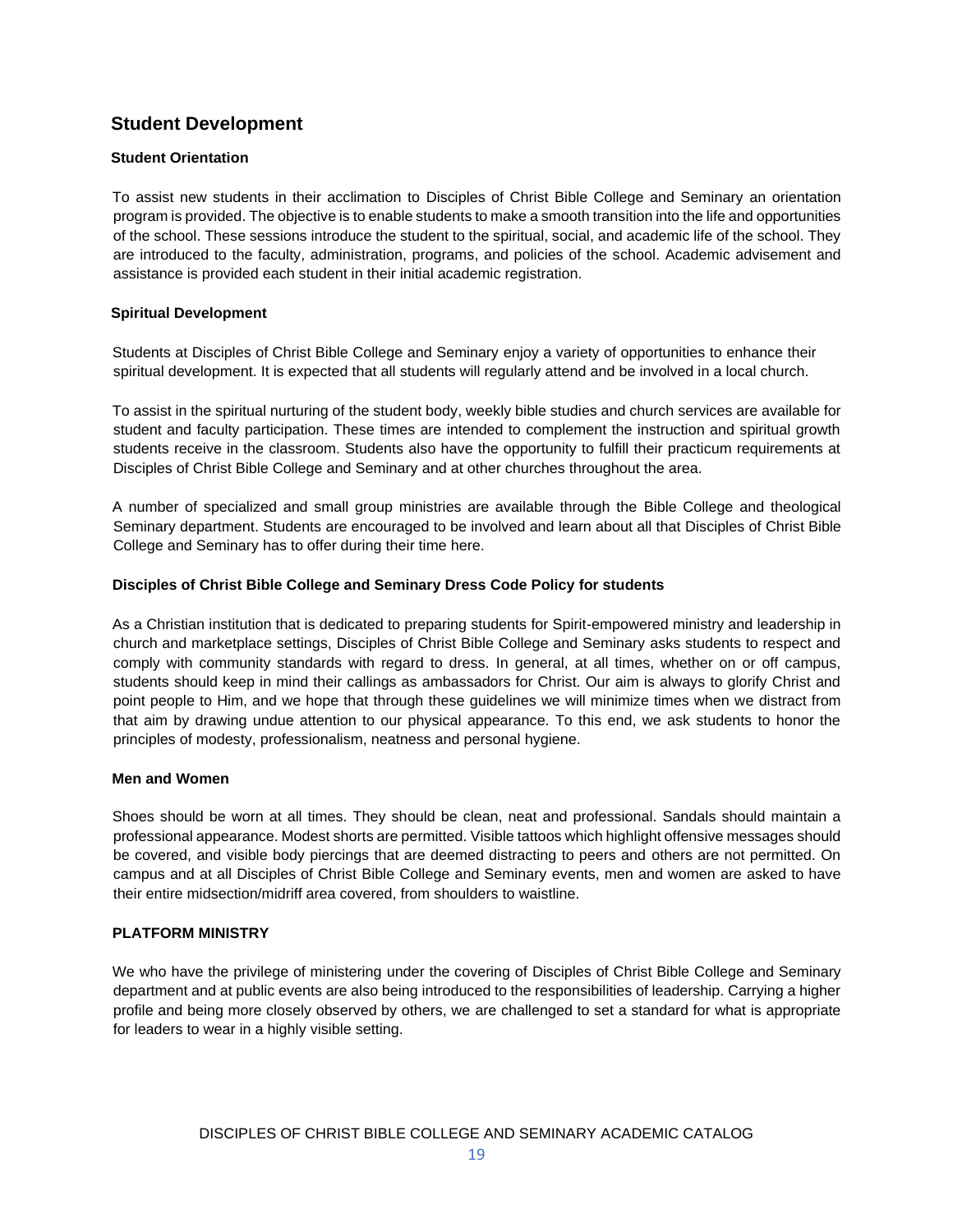# **Men**

Always be well-groomed, clean and neat. Wear neat dress slacks, neatly kept blue jeans, or khaki pants. Neutral colored nice clean pants are permitted. Tank tops and hats of any kind are not permitted. Shoes are to be neat and clean.

#### **Women**

Modesty and femininity are the guiding principles for women's dress. Attention should be drawn to your countenance rather than other areas of the body. Skirts (including slits) must not be shorter than the top of the knee. No tight-fitting or revealing clothing; modest necklines only. Leggings should be worn with dresses or skirts if dress falls at the top of the knee. Tank tops are not permitted unless a cover up, sweater, nice jacket, or cardigan is also worn. Hats of any kind are not permitted.

\*For special events, whether on or off campus, dress requirements may be adjusted.

# **STUDENT CONDUCT**

Disciples of Christ Bible College and Seminary is dedicated to training men and women who desire to live a Christ- honoring life. Being a student in good standing is the norm, that is, a student who is not under sanction such as Academic Warning, Academic Probation or disciplinary or academic integrity probation, suspension, or expulsion.

Although an understanding of what is unacceptable behavior is necessary for diagnostic purposes (see Paul do the same thing in Galatians 5:19-21), ultimately, loving behavior cannot be produced by following a list of do's and don'ts no matter how long or thoughtfully it is composed. Acceptable Christian behavior results from reliance on the Spirit of God to produce spiritual fruit in the believer (Galatians 5:22-23).

Disciples of Christ Bible College and Seminary is a community of believers in Jesus Christ, we expect our students, faculty, and staff to exemplify biblical standards of conduct in all areas of their lives, both on and off campus, and in interpersonal and community relationships. We expect our students, faculty, and staff to demonstrate integrity in their personal lives and in their academic/professional work, and to show respect, concern, and proper behavior towards their colleagues and those in authority.

Disciples of Christ Bible College and Seminary Standards of Conduct Statement is a central criterion of behavior for all that are a part of Disciples of Christ Bible College and Seminary community. It represents a standard of Christ-like maturity based upon a biblical philosophy, reverence for God, esteem for humankind, and personal integrity.

Recognizing that preparation for and involvement in the service of Christ requires personal commitment to the Lord Jesus Christ. We expect all members of its community to seek spiritual growth and maturity in their Christlike lives. The following are expected of community members:

- Study the Word of God. Regular and consistent personal study of the Word is essential for spiritual growth. I Pet. 2:2 encourages us to "long for the pure milk of the Word." The Word has the power to reach the innermost parts of our being (Heb. 4:12) and to enable us to stand firm for Christ (Eph. 6:17).
- Communion with the Father. Christ-like living is essentially a love relationship with the living God (James 4:8), birthed by and substantiated through the power of the Holy Spirit. To personally know the Father we must have communion with Him. Jesus Christ gave us the example to pray regularly and consistently and the Scriptures encourage us to "pray continually" (I Thess. 5:17) including prayer in the Spirit (I Cor. 14).

DISCIPLES OF CHRIST BIBLE COLLEGE AND SEMINARY ACADEMIC CATALOG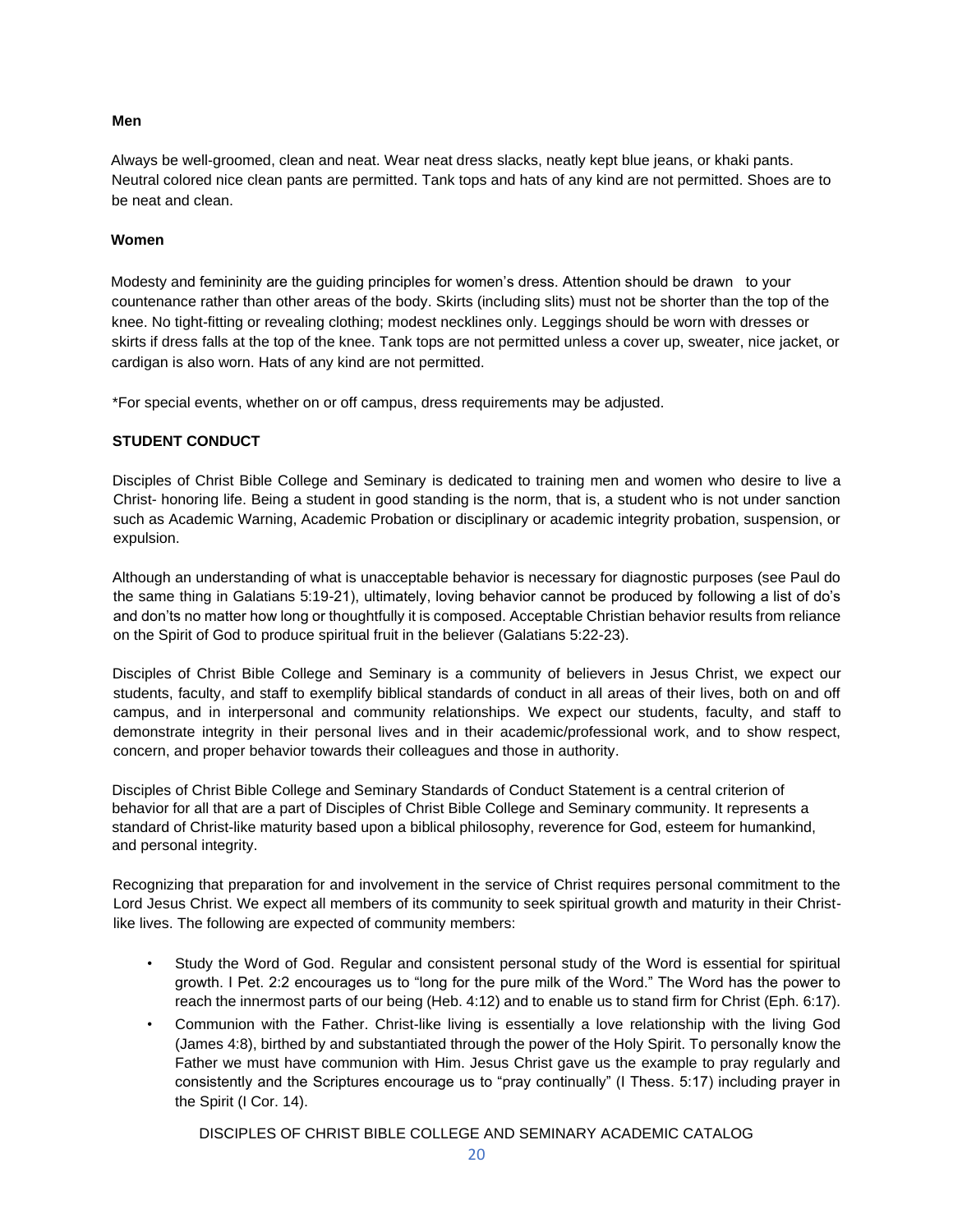- Discipleship. Equips the Christian with God's Word, prayer, doctrine, worship, encouragement, and service towards the Great Commission given to us by Jesus Christ. (Matt 28:18-20).
- Church Attendance. Believers are instructed not to forsake "assembling together" as they submit themselves to the life and leadership of a local assembly (Heb. 10:25, I Cor. 16:13-16). It is expected that all members of Disciples of Christ Bible College and Seminary community will establish a church home and regularly attend worship services.
- Christian Ministry. The Father has called every believer to do the work of the ministry (Eph. 4:12).

Recognizing that preparation for and involvement in the service of Christ requires a lifestyle consistent with an effective Christ-like witness and one which exemplifies a life of integrity and Christian values, the following are expected of community members:

- Maintain a Godly Testimony. Scripture declares that God has created all persons in His image (Gen. 1:26-27) and that we are not to be conformed to this world (Romans 12:2) but are to be "holy in all" our conduct (I Pet. 1:15-16). To maintain a Godly testimony as Christian leaders, students and employees are expected to totally abstain from participating in either fornication, adultery, or using pornography, illegal drugs or harmful substances, or the abuse of alcohol and profanity, obscenity, and dishonesty including plagiarism are equally unworthy and to be shunned.
- Respect for Peers and Authority. We expect every member of the Disciples of Christ Bible College and Seminary community to demonstrate love, respect, and honor to all other members of the community, whether it is with one's colleagues or with those in authority (Rom. 12:10, I John 4:21, I Pet. 2:17, Heb. 13:16-17).
- Discrimination/Harassment. In valuing the rights of all individuals and their contributions (I Cor.10:24), we acknowledge all forms of racial and gender discrimination to be violation of God's laws (Acts 10:34). Disciples of Christ Bible College and Seminary is committed to providing a learning and working environment that is free of discrimination. In keeping with this commitment, unlawful harassment, including sexual harassment, is strictly prohibited. • Dating and Marriage. Disciples of Christ Bible College and Seminary expects the highest standard of moral purity to be maintained by members of its community regarding both dating and marriage. God's Word does not condone either pre- or extramarital sexual activity (I Thess. 4).
- Appearance and Dress. Recognizing that members of Disciples of Christ Bible College and Seminary community are called to be leaders in the Church and in society, the school requires its members to follow the standard of modesty in dress and appearance. Scripture calls believers to be examples to those around them (1 Tim. 4:11-12) and to give no offense to others (I Cor. 10:32). Thus, members of Disciples of Christ Bible College and Seminary community should never allow their appearance to be a stumbling block to another.

Disciples of Christ Bible College and Seminary Standards of Conduct states the means for achieving the kind of lifestyle expected of trustees, administrators, faculty, and students. Traditionally, a code of conduct is used to enforce behavior by publishing a list of rules with consequences. We have stated our Standards of Conduct in a way that reflects the grace of God.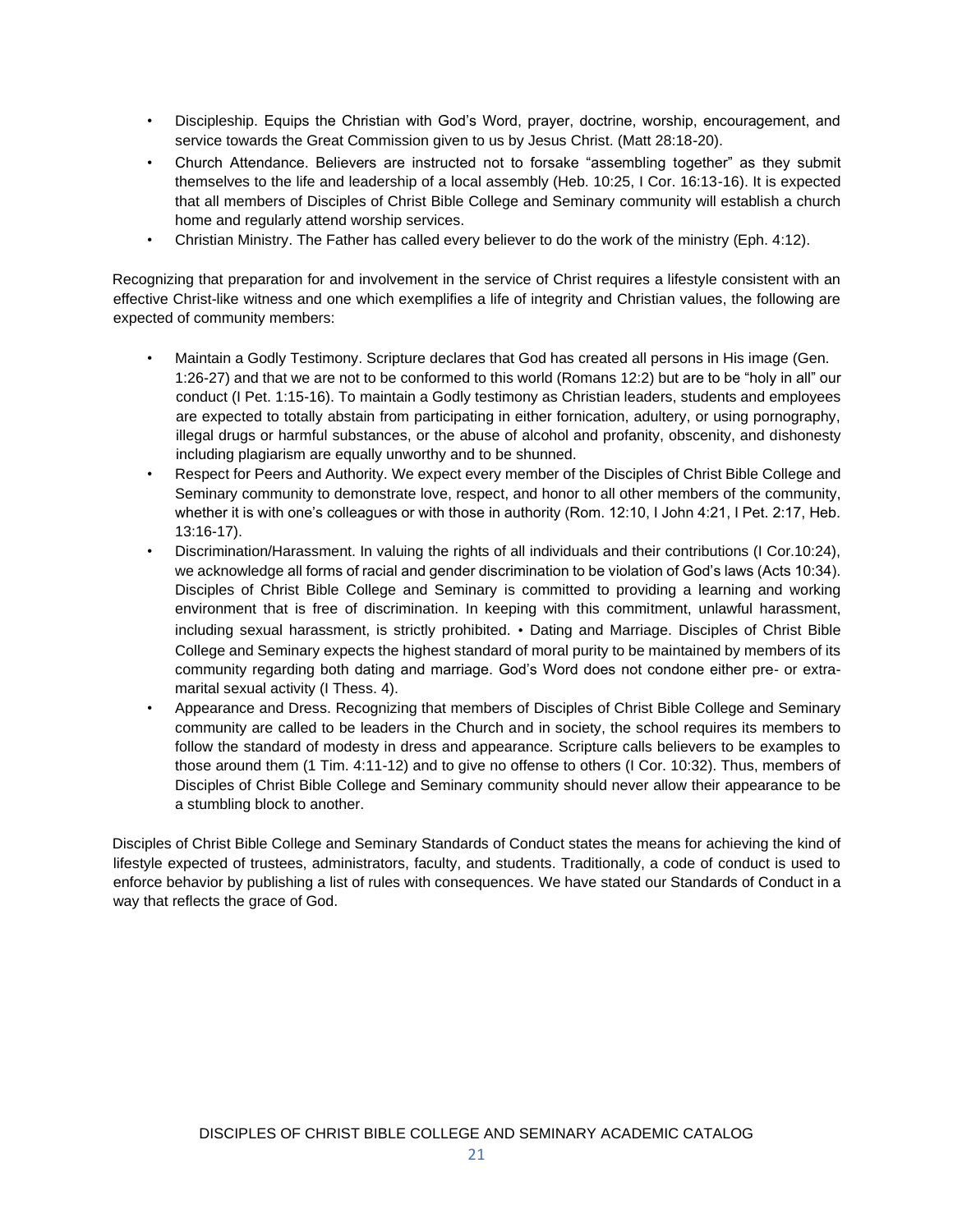# **Representative Misconduct**

Disciplinary regulations at Disciples of Christ Bible College and Seminary give students general notice of prohibited conduct but should be read broadly. They are not designed to define misconduct in exhaustive terms. Consequently, the following kinds of misconduct do not comprise an exhaustive list but are representative of misconduct that violates the Code and supplies sufficient grounds for discipline. Misconduct not listed here, including conduct prohibited elsewhere in this Disciples of Christ Bible College and Seminary Catalog, may also result in discipline. Discipline includes but is not limited to removal, suspension, or expulsion.

- Academic dishonesty, such as cheating, plagiarism, or knowingly furnishing false information to the University.
- Forgery, alteration or misuse of school documents, records, or identification.
- Obstruction or disruption of instructional, counseling, administrative, or other authorized University activities.
- Assault or battery, abuse or any threat of force or violence or hazing directed toward any person on school owned property, or school sponsored or supervised functions, or conduct which threatens or endangers the health or safety of any person.
- Theft of or willful damage to school property or theft of or willful damage to property of a member of the Disciples of Christ Bible College and Seminary community, such as visitors, students, or employees of the school, on school property or at an authorized school activity.
- Unauthorized entry onto or use of school facilities.
- Violation of Disciples of Christ Bible College and Seminary rules or regulations including school policies concerning student organization, use of school facilities, or the time, place, and manner of student expression.
- Willful failure to comply with directions of school officials, including faculty and staff action in the performance of their duties.
- Use, possession, or distribution of alcoholic beverages, narcotics, or controlled substances on campus (except as expressly permitted by law) or presence on University property or at a school authorized event while under the influence thereof.
- Disorderly, lewd, indecent, obscene or sexually immoral conduct, expression, or language on school owned or controlled property or at school sponsored or supervised functions.
- Verbal abuse in any way that causes defamation or character assassination.
- Possession or use of any item used to threaten bodily harm to any person on school property or at a school function.
- Misrepresentation of oneself or an organization to be an agent of the school.
- Conduct that is in violation of federal, state, or local laws or ordinances while on school premises or at school sponsored activities.
- Abuse of computer facilities or use of computers for anything other than authorized course related work.
- Failure to return school properties such as equipment, books, teaching materials and any such things that had been loaned for the purpose of teaching or other use after receiving three notices of such failure to return such items.
- Intentionally initiating or causing to be initiated any false report, warning, or threat of fire, explosion, or other emergency on school premises or at school- sponsored activities.
- Intentionally or recklessly misusing or damaging fire safety or other safety equipment.
- Violating the Drug-Free Campus Policy.
- Violating the Sexual Harassment Policy.

Violations in any of the above ways with regard to one's use of the internet, social media and electronic communication.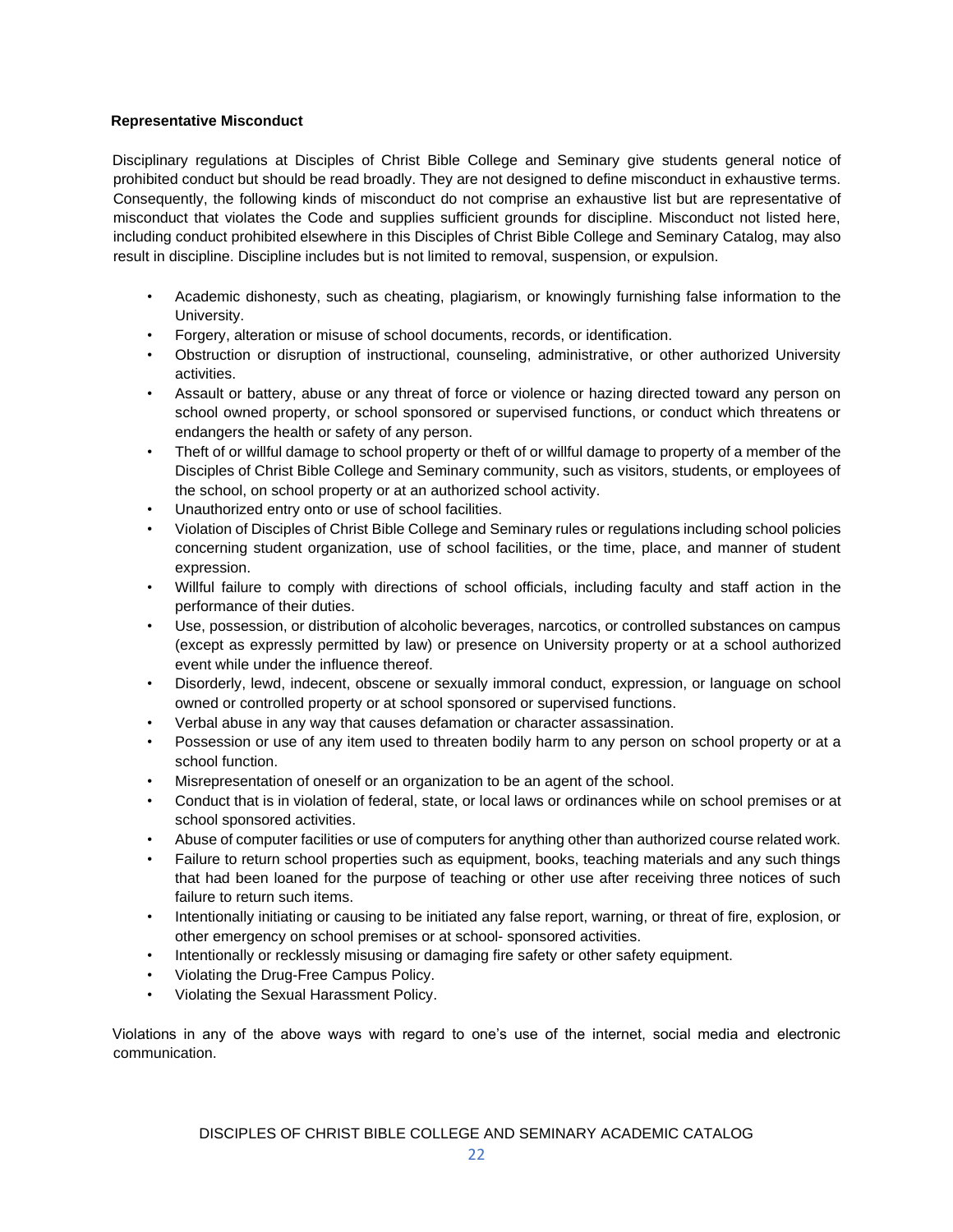# **Jurisdiction**

The Disciples of Christ Bible College and Seminary Code of Student Conduct applies to all students from the time they accept admission to Disciples of Christ Bible College and Seminary through the date of their graduation. This includes, but is not limited to:

- New students at Orientation;
- Persons not currently enrolled but who are still seeking a degree from DOCBCS;
- Any person enrolled in a course offered by DOCBCS;
- Any graduated student if DOCBCS determines that his or her degree or receipt of credit may have involved misconduct while he or she was working toward the degree (degree revocation may be invoked).

# **Non-Academic Discipline**

Attendance at Disciples of Christ Bible College and Seminary is a privilege, not a right. Consequently, enrollment at Disciples of Christ Bible College and Seminary does not guarantee continuance. Disciples of Christ Bible College and Seminary has established behavioral guidelines that are consistent with its overall purpose and philosophy as established by the Board of Trustees. Infractions of school policy, either on or off campus, may result in penalties and jeopardize your enrollment at DOCBCS.

#### **Penalties**

Dean of Academic is responsible to adjudicate non-academic and academic disciplinary cases within the school. When a student is found guilty of an infraction, the President of the school will impose a penalty deemed appropriate to the offense and in the best interests of both the student and the campus community. The Vice President's decision is final in cases resulting in an oral or written reprimand. Students may appeal other penalties.

Oral Reprimand: An oral reprimand is the least severe penalty that may be imposed for behavioral infractions. A record of an oral reprimand is placed in the student's file and removed upon graduation or transfer if no further disciplinary action is taken.

Written Reprimand: A letter of reprimand is a final warning that any further behavioral problems will result in more severe penalty. A letter of reprimand will state the nature of the problem, the warning given, and a description of the next disciplinary step. A letter of reprimand becomes a permanent part of the student's record.

Official Letter of Reprimand: In some cases, the President may issue an official letter of reprimand. This disciplinary letter is an official warning that any further behavior problems may result in dismissal. The letter states the nature of the problem, previous disciplinary action, and a description of the next disciplinary step. A copy is kept in the student's file.

- Scholarship Forfeiture: school scholarships may be canceled or reduced.
- Suspension: The President or Dean of Academics may suspend a student from access to the campus for a specified period; from attending classes for one to three days.

Dismissal: Dismissal is the most severe discipline DOCBCS will administer to a student. All dismissal decisions are reviewed by the President and Dean of Academics. Dismissal will include one or more of the following penalties.

- Total loss of academic credit for all courses taken during the time of fraction. use for dismissal occurred, regardless of when the offense occurred during the trimester.
- Prohibition from campus for an indefinite amount of time, unless specific permission is granted by the President or Dean of Academics.
- The imposition of prerequisites that must be met before readmission will be considered.

DISCIPLES OF CHRIST BIBLE COLLEGE AND SEMINARY ACADEMIC CATALOG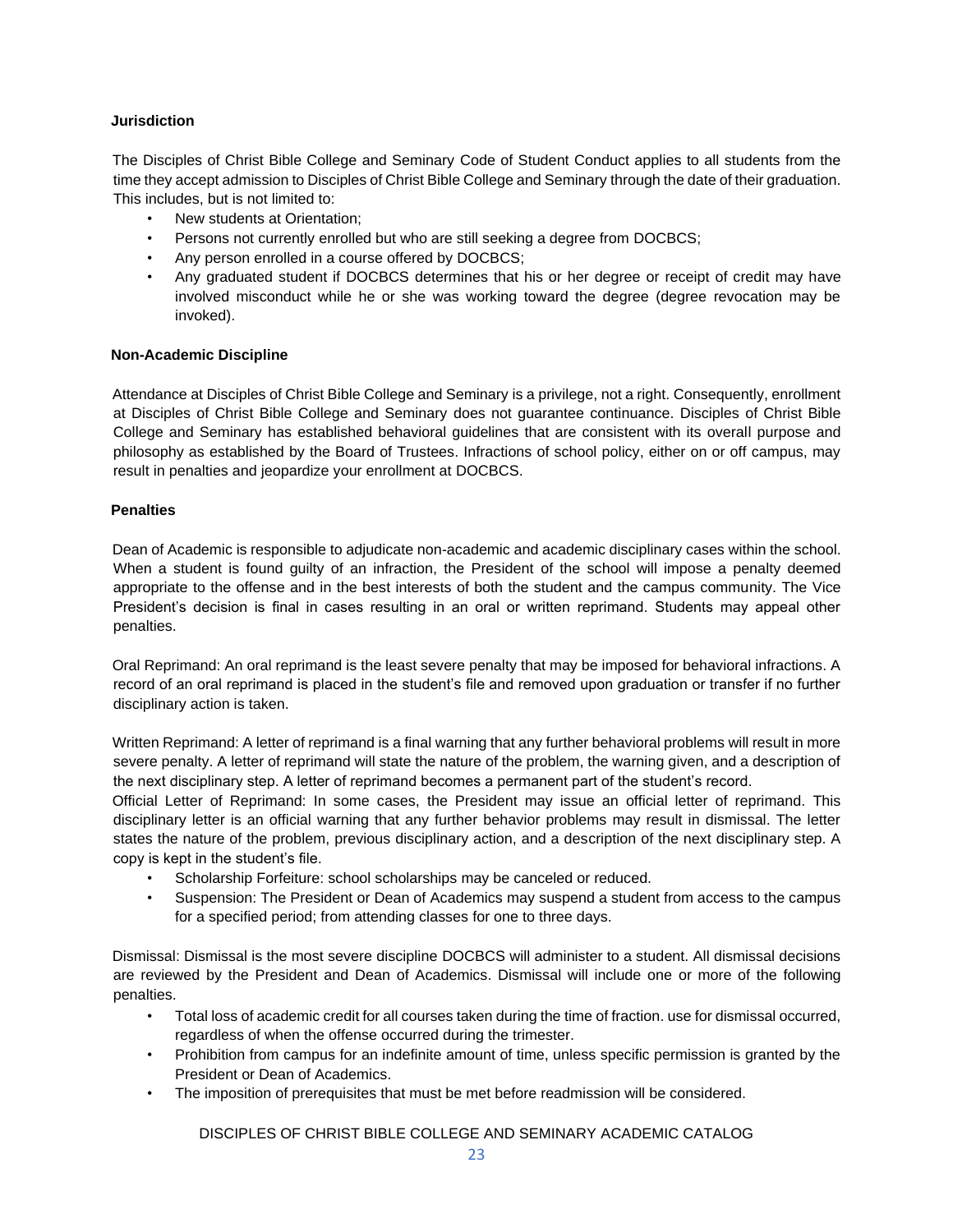- Loss of any school scholarship.
- If necessary, enforced departure from the campus within 24 hours.

Dismissed students will receive prorated refund of tuition. Students who are dismissed from the school must leave within 24 hours and may not return to the campus until authorized to do so by the President or Dean of Academics. The Administration will work with the student to ensure that they fully understand the implications of dismissal.

- Students who have been dismissed for bad conduct may reapply after six months through normal admissions procedures, providing they have met prerequisites that may have been imposed at the time of dismissal.
- Those who have been dismissed for academic reasons may apply for readmission after two semesters. However, readmission is still subject to administrative review.
- The Administration has the right and responsibility to exercise the means of discipline deemed appropriate according to individual cases.

DOCBCS is not obligated to readmit a dismissed student. However, a dismissed student may apply for readmission by following normal admission procedures. Dismissed students must have complied with any prerequisites imposed at the time of dismissal to be considered for readmission.

Cases of dismissal are automatically reviewed by the President and Dean of Academics. This task is not a part of the appeal process, but an internal process designed to ensure consistency in the application of policy and to determine if there are new lessons to learn from the cases.

# **Appeals of Non-Academic Discipline**

Students may appeal disciplinary action other than an oral or written reprimand. Appeals must be received by the Dean of Academics within two business days of the imposition of the penalty at issue. The President will convene a Discipline Appeals Committee (DAC) within two workdays to hear the appeal. The following guidelines apply.

- The DAC will be composed of three members of the faculty, excluding the applicable Dean or Vice President.
- The DAC will provide the student written notice of the time and place of the hearing.
- The Dean or Vice President will present the charges and the rationale behind the penalty.
- The student will present his or her case and answer any questions asked by the DAC.
- The DAC will deliberate in executive session to determine if the imposed discipline is fair and consistent with stated policies.
- The DAC will recommend a course of action to the President whose decision will be final.

# **STUDENT GRIEVANCE PROCEDURES**

A grievance is a just or supposed basis for complaint arising out of any alleged unauthorized or unjustified act or decision made by a member of the DOCBCS community that in any way adversely affects the status, rights, or privileges of a student. An aggrieved student may complain to the administration to correct the problem. The burden of proof is on the individual who submits a complaint. The grievance process is not the correct means for appealing disciplinary actions.

Step 1 - Informal Action

Seek resolution first through direct, informal communication with the responsible person (Matthew 18:15). Discussion between those involved is encouraged at all stages but is essential in the early stages of resolution. If the complaint cannot be resolved informally, formal action may be taken.

DISCIPLES OF CHRIST BIBLE COLLEGE AND SEMINARY ACADEMIC CATALOG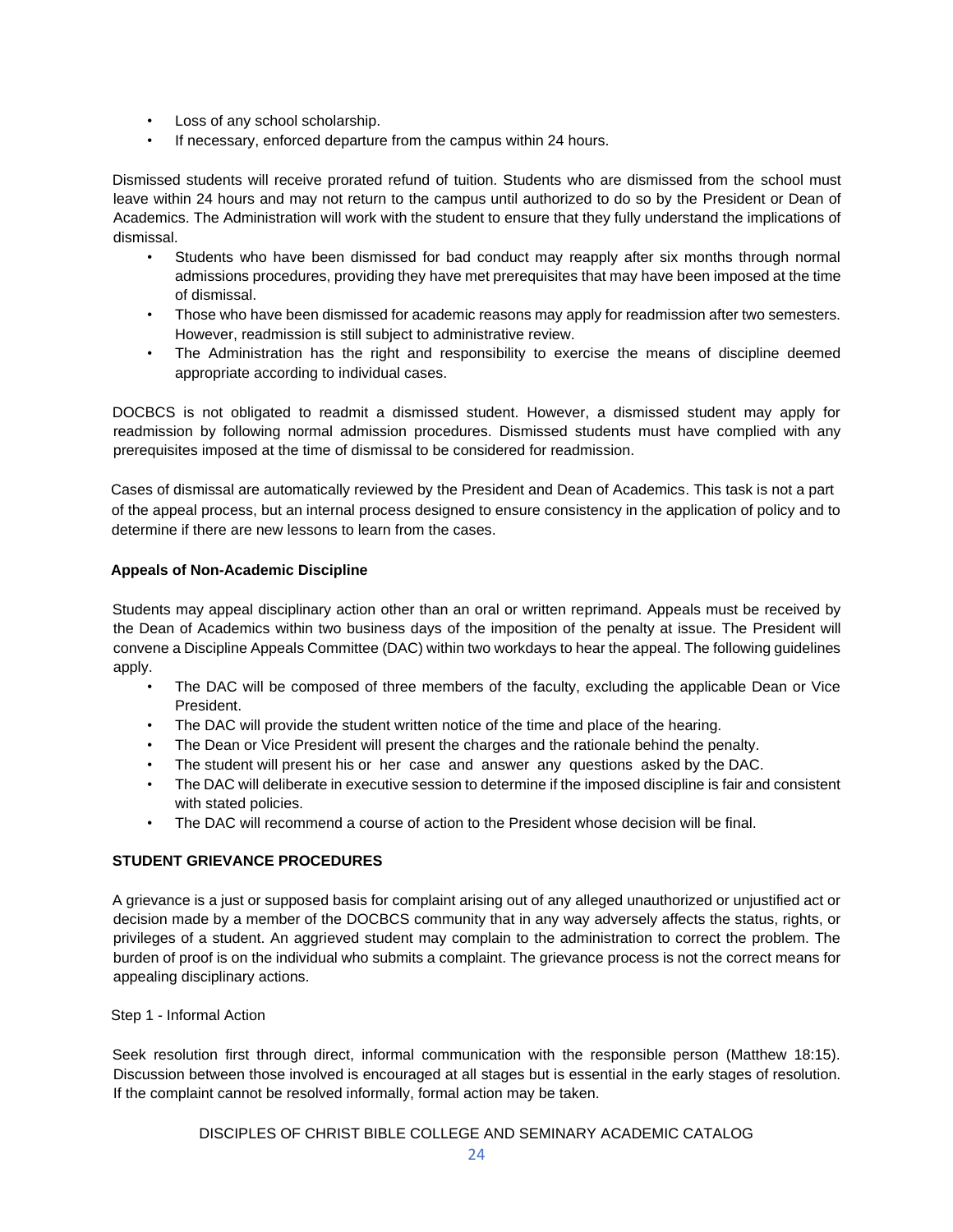# Step 2 - Formal Action

The following procedure is used to resolve a formal complaint.

- a) State the grievance in writing (write a complaint) within 60 days of the alleged event and submit the complaint to the Vice President or Dean of Academics. No special form is needed, but the complaint must include:
	- i) The date you submit the complaint;
	- ii) A description of the grievance that includes all relevant information such as date(s) when the problem was evident, evidence substantiating the grievance, and witnesses; and
	- iii) A proposed resolution, that is, what you want to happen to resolve the grievance.
- b) The Vice President or Dean of Academics has two working days from the date of receipt to forward the grievance to the administrator who will serve as mediator to resolve the matter. Care will be taken to ensure that the mediator has the expertise necessary to resolve the grievance.
- c) The mediator has two working days from the date of receipt to:
	- i) Send to the student an acknowledgement that briefly summarizes the grievance and informs the student that a resolution will be sent within ten working days, and
	- ii) Forward to the President a copy of the grievance and acknowledgement.
- d) The mediator has ten working days from the date of receipt to:
	- i) Investigate the alleged basis for the complaint; ii) Investigate previous efforts taken to resolve the grievance;

iii) Investigate any contingencies and take such action that may help resolve the grievance; iv) Send to the aggrieved student a formal response (a statement describing what was or will be done to resolve the grievance); and

- v) Forward to the President a copy of the formal response.
- vi) If the student is satisfied with the formal response, the grievance is resolved.
- e) If the student is satisfied with the formal response, the grievance is resolved.
- f) If the student is not satisfied with the formal response, a request for a hearing may be made to the Grievance Committee, which:
	- i) Shall be given a copy of the case to date;
	- ii) Shall schedule a hearing date and time within seven working days of the request and notify all concerned (but not necessarily invite them to attend);
	- iii) May invite the student and any witnesses to attend the hearing—the student does not have a right to attend;
	- iv) Shall conduct the hearing as informally as possible, while reviewing and evaluating the case; v) Shall keep its deliberations confidential; and
	- vi) Shall, by majority vote, recommend to the President a course of action to finally resolve the grievance.
- g) The President will issue a decision, which shall be final, in writing to the student within three working days of the hearing.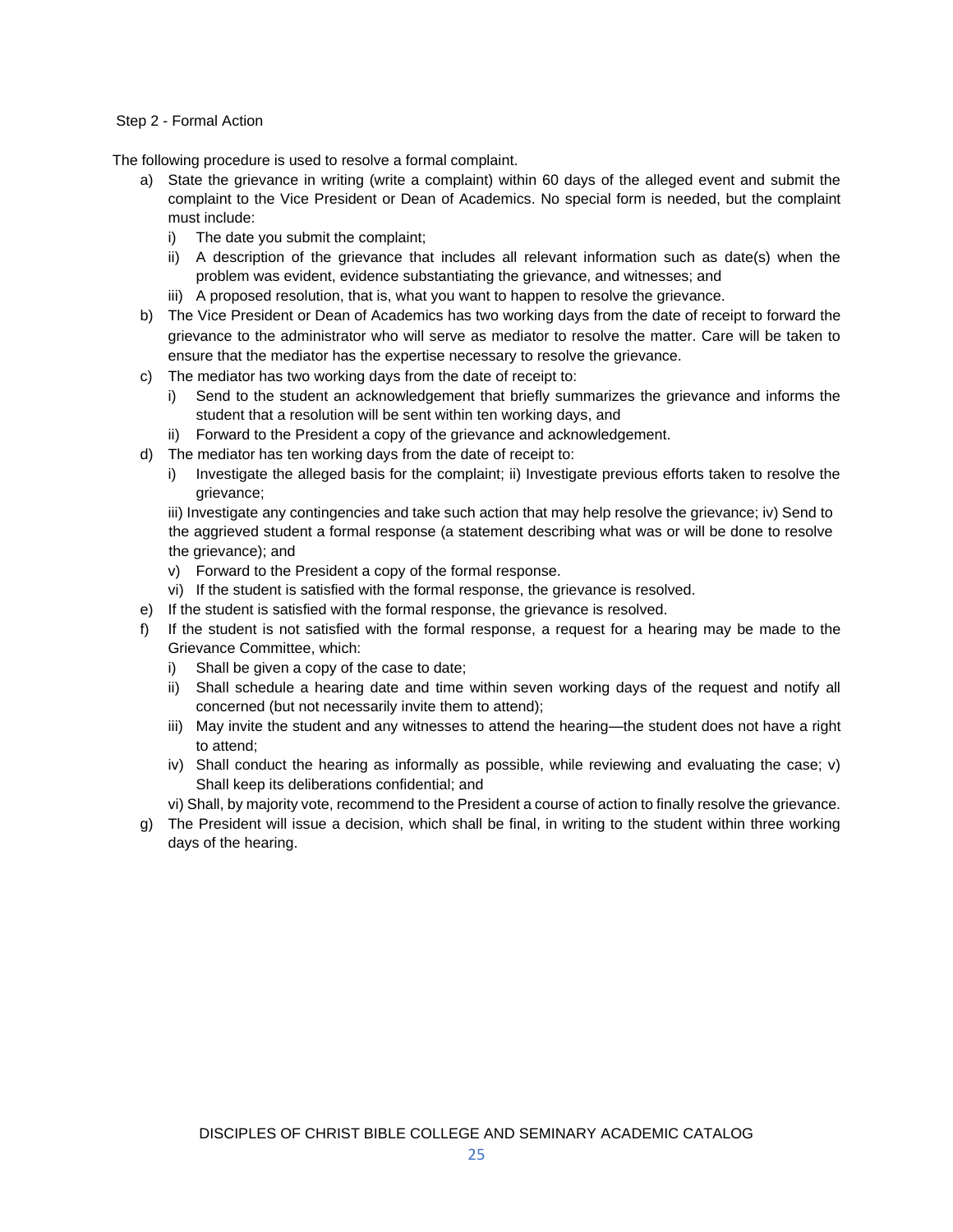# **Academic Affairs**

# CREDIT HOUR SYSTEM

Disciples of Christ Bible College and Seminary operates on a traditional credit hour system. A majority of courses are equivalent to three hours of credit, so maybe more.

# **Academic Advisement**

Academic advisement is intended to assist students in program selection, planning, course selection, and registration.

# **Student Classification**

The classification of degree candidates is based upon the number of academic credit hours earned.

#### UNDERGRADUATE

- Freshman: Student has earned 30 credit hours or less.
- Sophomore: Student has earned 60 credit hours or less, but more than 30 credit hours.
- Junior: Student has earned 90 credit hours or less, but more than 60 credit hours.
- Senior: Student has earned more than 120 credit hours.

#### **GRADUATE**

• First / Second / Third Year: Student has earned 25 - 72 credit hours.

#### **Course Changes – Add/Withdrawal**

Course changes may occur at any time during designated periods of the term. The student may initiate withdrawal from a course by use of consultation with his/her advisor. Courses from which a student withdraws are subject to the school's refund policy.

# **Attendance Policy – On Ground**

The minimum attendance requirement is 75% of seat/contact time. If a student exceeds absences above 25% the faculty will give an automatic grade of "WF." For a regular on-ground class, a student who misses more than four weeks, (more than seven classes for courses that meet twice per week or more than three classes for block classes that meet once per week), will receive an "WF" for the course.

Attendance, personal preparation, and attentiveness are essential to learning and thus impact final grades at Disciples of Christ Bible College and Seminary. The higher the attendance percentage, the higher the attendance grade rewarded at the end of the course. The tardy student is responsible for notifying the professor of his/her presence in writing at the end of class. Students who wish to depart early should clear it with the professor/instructor prior to class. If a student's final attendance percentage falls below 75%, the student will automatically receive a WF, regardless of the reason(s) for absence.

# **Participation Policy – Online Courses**

Students are expected to attend classes regularly. For an online class, attendance is measured by regular and active participation in the online assignments and activities. The instructor will explain his or her participation requirements in the course syllabus.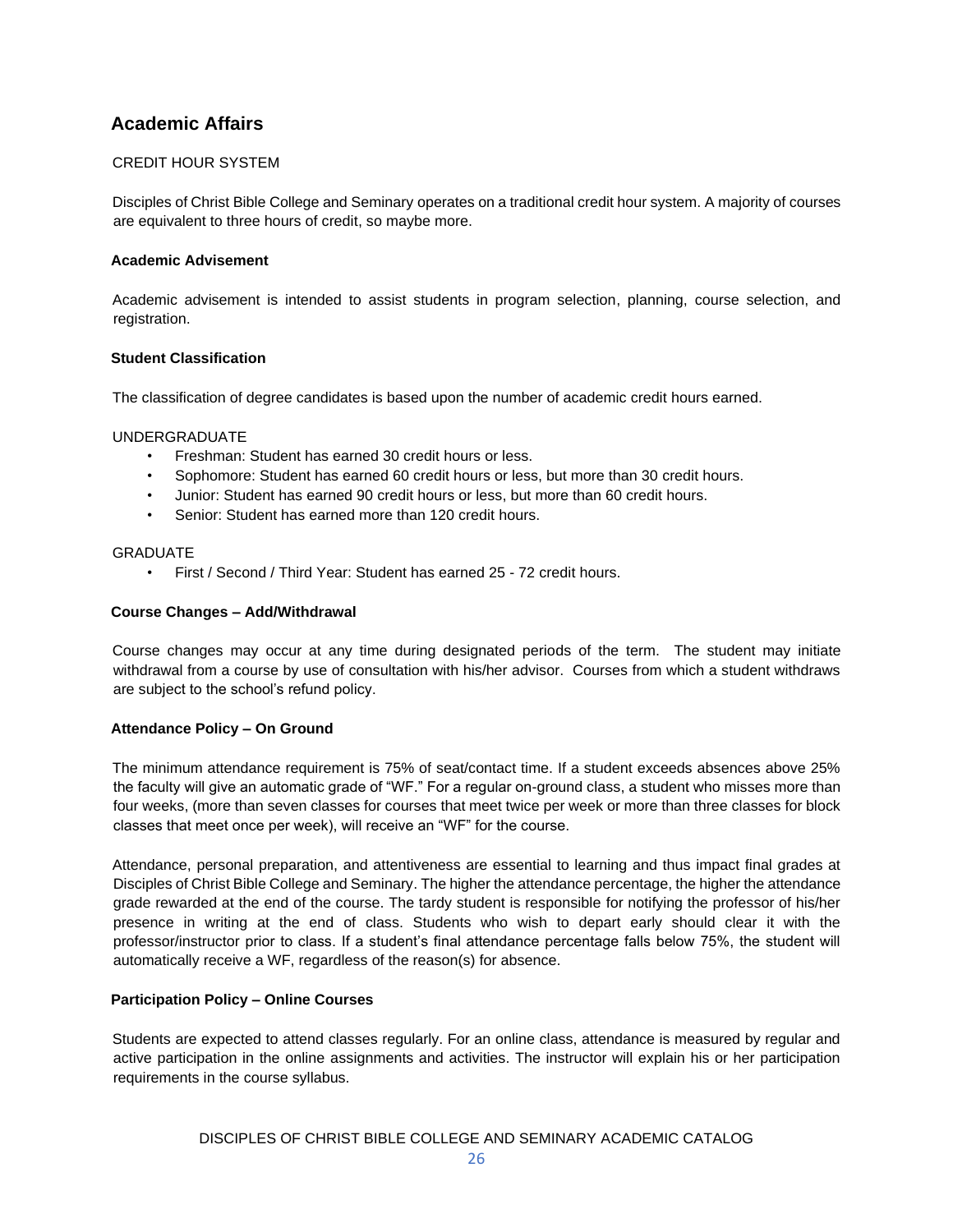Students who fail to demonstrate academic engagement for more than a week, and have not notified the instructor, may be considered no longer actively participating in the class. Consequently, the student will be subject to failing the class in the same way as student who stops attending an on-ground class.

# **Online Student Orientation**

All new online students are enrolled in an Online Student Orientation upon enrolling for the first time. The Online Student Orientation assists new online students and introduces them to the school's online platform and helps them make a smooth transition into the opportunities and expectations of the being a distance learning student. This includes the spiritual, social, and academic life of the school.

#### **Transfer of Credit - Undergraduate Studies\***

Disciples of Christ Bible College and Seminary welcomes students who have completed academic work at other institutions and will accept courses which are comparable to or which meet the objectives of the Disciples of Christ Bible College and Seminary curriculum.

Course Transfer Criteria:

- Courses in which applicants have earned grades of D or F are not accepted as transfer credit.
- Transfer courses will be posted at the same level they were taken at a previous institution.

#### **Catalog Requirements**

Students admitted to the school are subject to the catalog under which they are matriculated, i.e., the catalog in current use at the time of their initial enrollment. Students who interrupt their studies must reapply for admission and are subject to the catalog in use at the time of reenrollment. This includes the responsibility to meet any changes in the program they are pursuing.

During the academic year(s) for which this catalog is designated, changes may occur in curriculum, faculty, or other important areas covered in this publication. Appropriate notice will be provided to interested parties. However, all provisions herein contained are subject to change without notice and do not constitute a contract or offer to contract with any person.

#### **Student Responsibility**

It is the student's responsibility to know and understand academic policies related to his or her program. The student should be familiar with the information in the academic catalog and the student handbook. Both are updated regularly.

While the school provides advisement services to its students through faculty advisors, the final responsibility rests with the student for fulfilling all the requirements for graduation, including those identified in official program audits. Students are encouraged to visit with the Registrar the year before graduation to confirm the accuracy of their program audit and their plans for fulfilling graduation requirements. This shall include requirements resulting from program modifications affecting course offerings as may be adopted by the faculty.

# **Course Requirements**

Course requirements must be fulfilled during the time parameters established by the course syllabus. Written work or assigned reading prepared to meet the requirements of one course may not be submitted to meet the requirements of another course.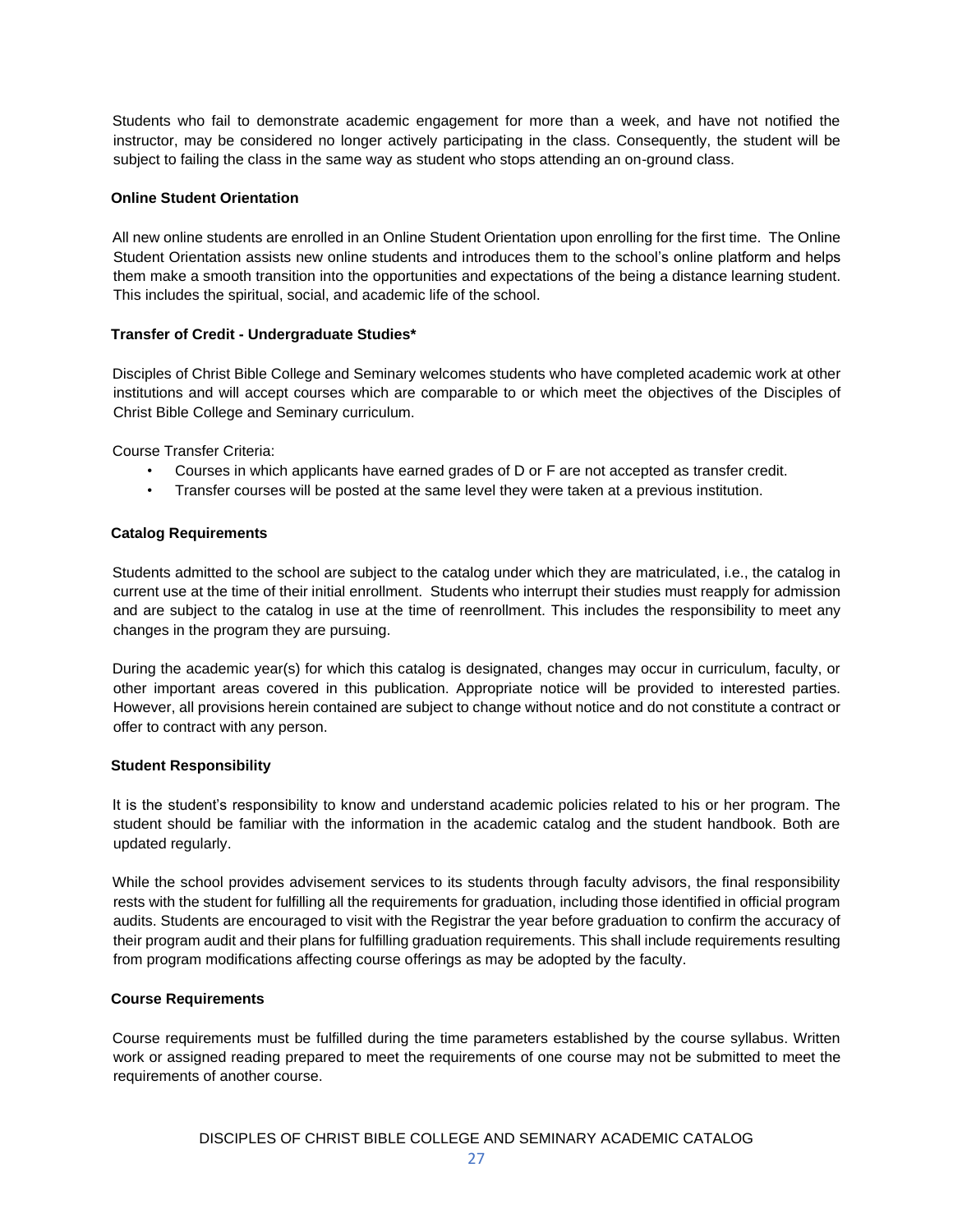# **Grading System**

Grades are recorded by letter and grade point according to the scale listed below. Only courses completed with a C- level grade or above will count towards the completion of a degree program. Courses in which a grade below a C- (or below a B in doctoral courses) is earned are recorded on the student's transcript and are included in the determination of the grade point average (GPA).

| Grade | <b>Scores</b> | GPA  |
|-------|---------------|------|
| А     | $93+$         | 4.00 |
| А-    | 90-92         | 3.66 |
| B+    | 88-89         | 3.33 |
| в     | 83-87         | 3.00 |
| в-    | 80-82         | 2.66 |
| C+    | 78-79         | 2.33 |
| C     | 73-77         | 2.00 |
| C-    | 70-72         | 1.66 |
| D+    | 68-69         | 1.33 |
| D     | 63-67         | 1.00 |
| D-    | 60-62         | .66  |
| F     | 59 or less    | .00  |

| P  | Pass                    |
|----|-------------------------|
| w  | Withdraw                |
| WP | <b>Withdraw Passing</b> |
| WF | <b>Withdraw Failing</b> |
| IN | Incomplete              |
| СR | Credit                  |
| т  | Transfer                |
| AU | Audit                   |
|    |                         |

#### **Challenges to Grades**

Challenges to grades received for or during a given semester must occur by the end of the subsequent semester. No challenges will be considered beyond that period.

#### **Withdrawals**

After the designated time on the academic calendar for withdrawal without recording, withdrawals are noted with one of the following designations: "W" (Withdrawal), "WP" (Withdraw Passing), "WF" (Withdraw Failing). "W" and "WP" are not calculated in the term or cumulative grade point average. However, a "WF" is calculated as an "F" in determining the term and cumulative grade point average. Courses receiving a grade of "W", "WP", or "WF" count as hours attempted, but are not calculated when factoring the quantitative satisfactory academic progress ratio.

# **No-Show Policy**

An on-ground student who does not attend or participate in any registered classes the first week, will be classified as a "no show" student and will be administratively withdrawn from all classes at the end of add/drop week. An online student who does not login to any registered class the first week of online classes will also be considered a "no show" and the student will be withdrawn from all classes and Canvas or Google Classroom access.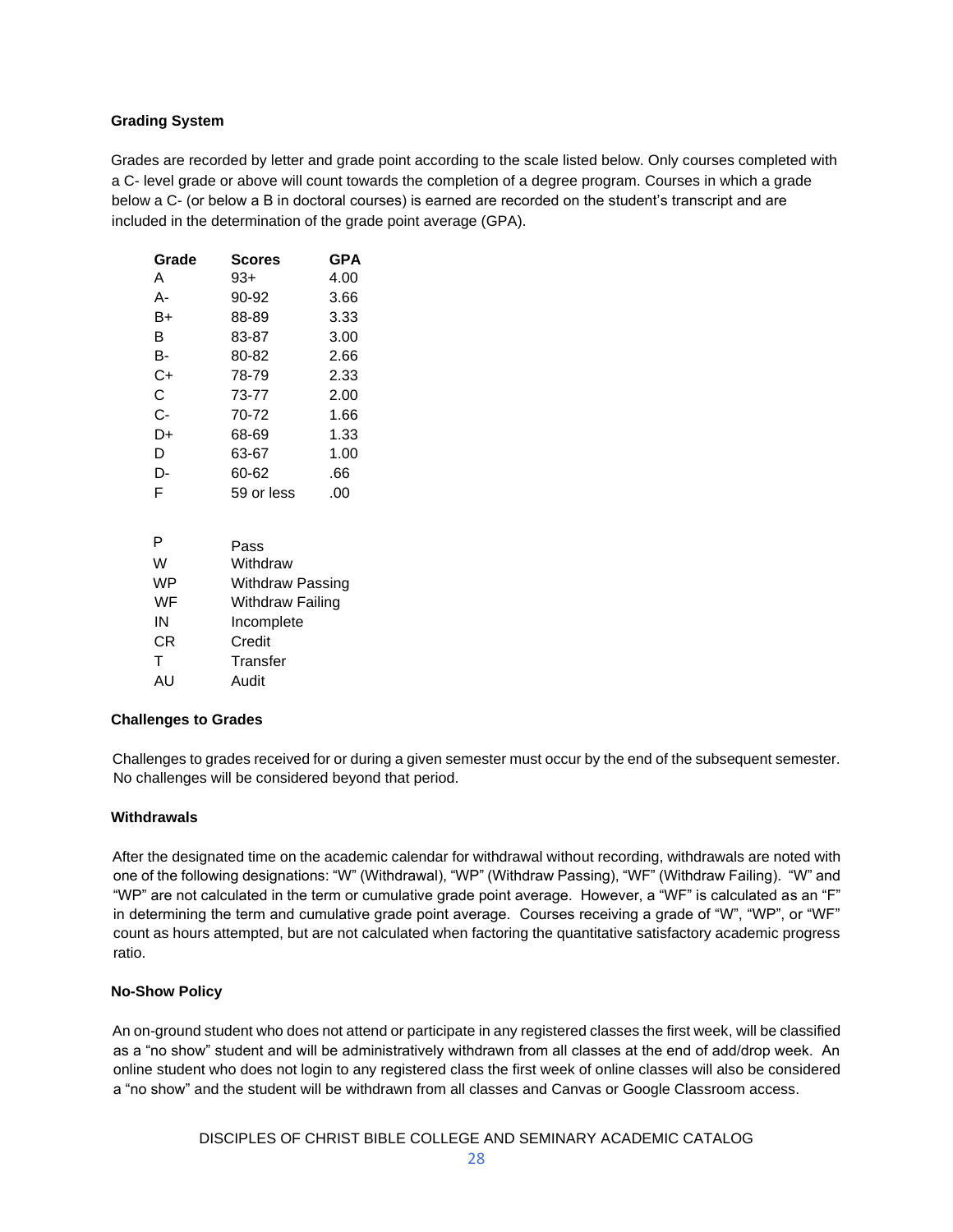#### **Academic Honors**

The Dean's List recognizes students who have earned a Term GPA of 3.5 or higher.

The President's List recognizes students who have earned a term GPA of 4.0.

#### **Assignments**

All assignments are due on the dates established by the course Professor/Instructor. Assignments turned in after the scheduled due date will be penalized according to the professor's course policy.

#### **Final Examinations**

All final examinations must be taken at the scheduled time. Early final exams are not allowed and late exams are given only when extenuating circumstances are present (sudden, major illness, death in family). A request for a late examination must be approved by the professor in order to make up a final exam.

#### **Transcripts**

Any student requiring a transcript of his/her grades must fill out and submit an Official Transcript Request Form. There is a \$10 fee to request an official transcript. Disciples of Christ Bible College and Seminary requires a signed document from the student requesting the transcript before the transcript can be produced.

#### **Official Grades**

Official grades from each professor are due one week after final exams. After receiving the grades, the Office of the Registrar records the final grades and publishes them.

#### **Evaluation of Academic Progress**

Students can monitor their academic progress in all of their courses at any time. At the end of each semester, the Registrar will evaluate students and identify which students require academic rehabilitative measures and report them to the Academic Office.

#### **Academic Rehabilitative Measures**

Academic performance that fails to achieve SAP will result in Academic Watch, Academic Probation, or Academic Suspension. All of these rehabilitative measures involve mandatory requirements designed to help the student overcome any challenges related to achieving SAP. Academic status is communicated through the Academic Office in a letter to the student. Students who fail to satisfactorily complete the requirements of Academic Probation will be subject to Academic Suspension.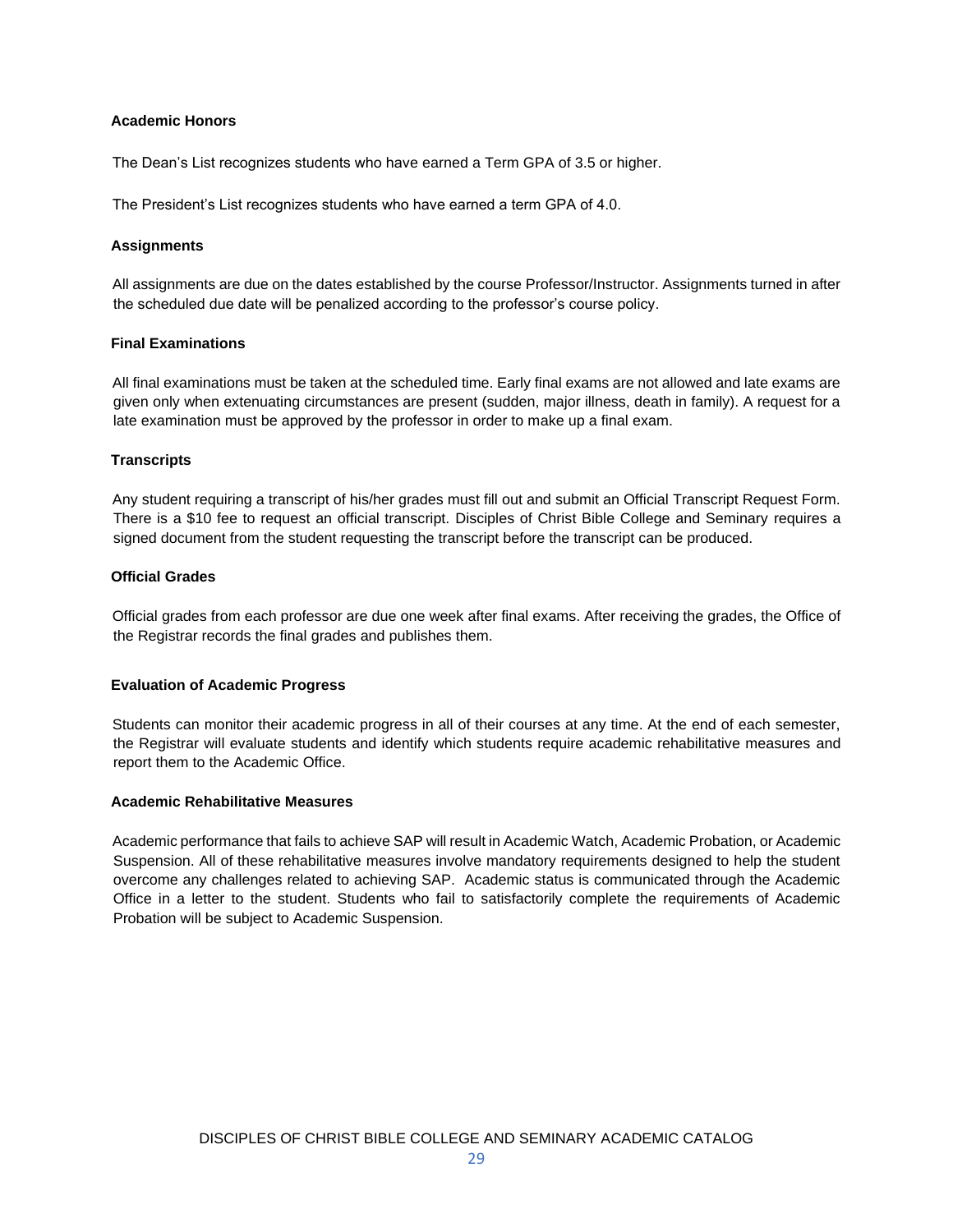| <b>Academic</b>                   | <b>Definition</b>                                                                                                                                                                 | <b>Requirements</b>                                                                                                                                                                                                                                                                                                                                                                                                                                                                                                         |
|-----------------------------------|-----------------------------------------------------------------------------------------------------------------------------------------------------------------------------------|-----------------------------------------------------------------------------------------------------------------------------------------------------------------------------------------------------------------------------------------------------------------------------------------------------------------------------------------------------------------------------------------------------------------------------------------------------------------------------------------------------------------------------|
| <b>Status</b><br>Good<br>Standing | 2.25 GPA or higher                                                                                                                                                                | Maintain your GPA                                                                                                                                                                                                                                                                                                                                                                                                                                                                                                           |
| Academic<br>Watch                 | Cumulative GPA lower than 2.25 but<br>still above a 2.00                                                                                                                          | Meet with your academic advisor<br>$\bullet$<br>Attend one (1) documented tutoring session<br>$\bullet$<br>either online or on-ground                                                                                                                                                                                                                                                                                                                                                                                       |
| Academic<br>Probation             | Cumulative GPA lower than 2.0 and/or<br>failure to complete at least 67% of<br>attempted hours for the semester                                                                   | Meet with the Dean of Academics to develop<br>$\bullet$<br>an academic care plan to determine areas of<br>growth and interventions needed<br>Mandatory attendance at two (2) Success<br>$\bullet$<br>workshops<br>Mandatory meetings (2) with your advisor or<br>$\bullet$<br>assigned mentor<br>Mandatory documented tutoring sessions (2)<br>$\bullet$<br>either online or on-ground<br>Students who fail to satisfactorily complete the<br>requirements of Academic Probation will be subject<br>to Academic Suspension. |
| Academic<br>Suspension            | Cumulative GPA remains below 2.0<br>and/or failure to complete at least 67%<br>of attempted hours and/or student<br>receives more than 50% of his or her<br>grades as "F" or "WF" | Suspended from DOCBCS<br>$\bullet$<br>May apply to re-enroll by completing<br>$\bullet$<br>Reapplication Form<br>*Students on Academic Suspension must come<br>back into compliance.                                                                                                                                                                                                                                                                                                                                        |
| Academic<br>Expulsion             | Failure to succeed after second<br>suspension                                                                                                                                     | Withdraw from DOCBCS<br>$\bullet$<br>Reapply the following through the Office of<br>$\bullet$<br>Admissions                                                                                                                                                                                                                                                                                                                                                                                                                 |

# APPEALS AND GRIEVANCES

# **Academic Appeals and Personal Grievance Policy**

Disciples of Christ Bible College and Seminary has an established process for resolving concerns and complaints within the college. Any student personally aggrieved by a staff member's words, actions, or decisions may submit an appeal or grievance to their appropriate Dean or the Dean of Academics. The Academic Committee will convene to consider the appeal or grievance.

The student must notify their Dean in writing of his/her intent to appeal the sanction or to pursue the grievance within 30 days of the student's notification of the sanction or the event of personal grievance. If student does not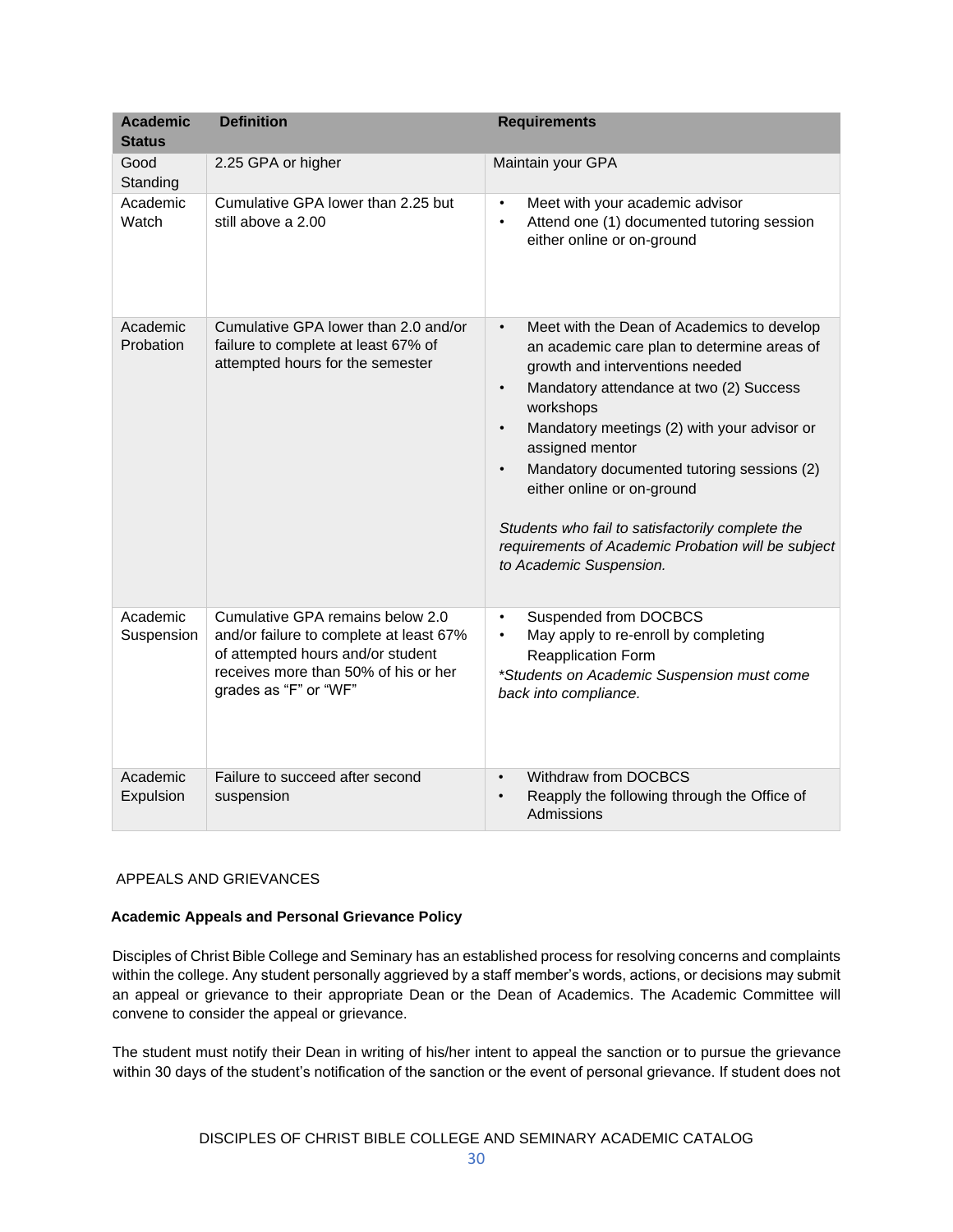provide this written notice, with applicable documentation, within 30 days of the sanction notice or event, he or she waives the right to pursue the appeal/grievance.

The written appeal must be submitted in writing (email and/or hard copy) and include the following:

- The heading "Academic Appeal";
- Student's name and Student ID Number:
- Nature and background of appeal/grievance;
- Date of occurrence and/or notification;
- Date and description of College's communication with outcome;
- Signed and dated, or with email signature.

The Dean of Academics will present the grievance in accordance with the nature of the grievance:

- Academic Dishonesty Sanction: The appropriate Dean will provide a copy of the appeal to the instructor involved and convene the Academic Committee to review the student's appeal and render a decision.
- Personal Grievance: The appropriate Dean will provide a copy of the grievance to the staff member involved and convene the Academic Committee to review the student's appeal and render a decision. The Academic Committee may decide to gather more information from the student and a peer (student) advocate of the student's choice.
- Satisfactory Academic Progress sanction: The student must submit an Academic Suspension Appeal with the required documentation to their appropriate Dean. The Dean will request and convene the Academic Committee to review the student's appeal and render a decision. If the student's appeal is accepted, the student will be placed on Academic Probation. Unusual or mitigating circumstances for which a suspension may be appealed include, but are not limited to, 1) the death of a relative of the student, 2) debilitating injury or illness of the student, 3) other emergency or special circumstances.

#### **Time Limits for Academic Program completions**

Disciples of Christ Bible College and Seminary does not provide a maximum time limits for the completion of an academic program.

# **Program Change**

Any student enrolled in an undergraduate or graduate program who desires to change programs must submit a Petition for Program Change to the Office of the Registrar.

#### **Degree Conferral/Graduation**

There is only one commencement ceremony and students expecting to graduate will submit their application for graduation to the Office of the Registrar by the submission deadlines outlined in the Graduation Information Packet. To graduate, student must demonstrate that all requirements for the completion of their program will be fulfilled by the time of graduation. If a student fails a course required for degree completion, their degree will not be conferred, and the student will need to reapply for graduation once the outstanding requirements have been completed. Students must have a minimum cumulative GPA of 2.0 to graduate.

#### **Graduating with Honors**

Undergraduate: Students fulfilling all degree requirements and earning a grade point average of 3.9 or above will graduate summa cum laude. Students completing their program with a 3.7 to 3.89 will graduate magna cum laude. Those completing the program with a grade point average of 3.5 to 3.69 will be graduated cum laude.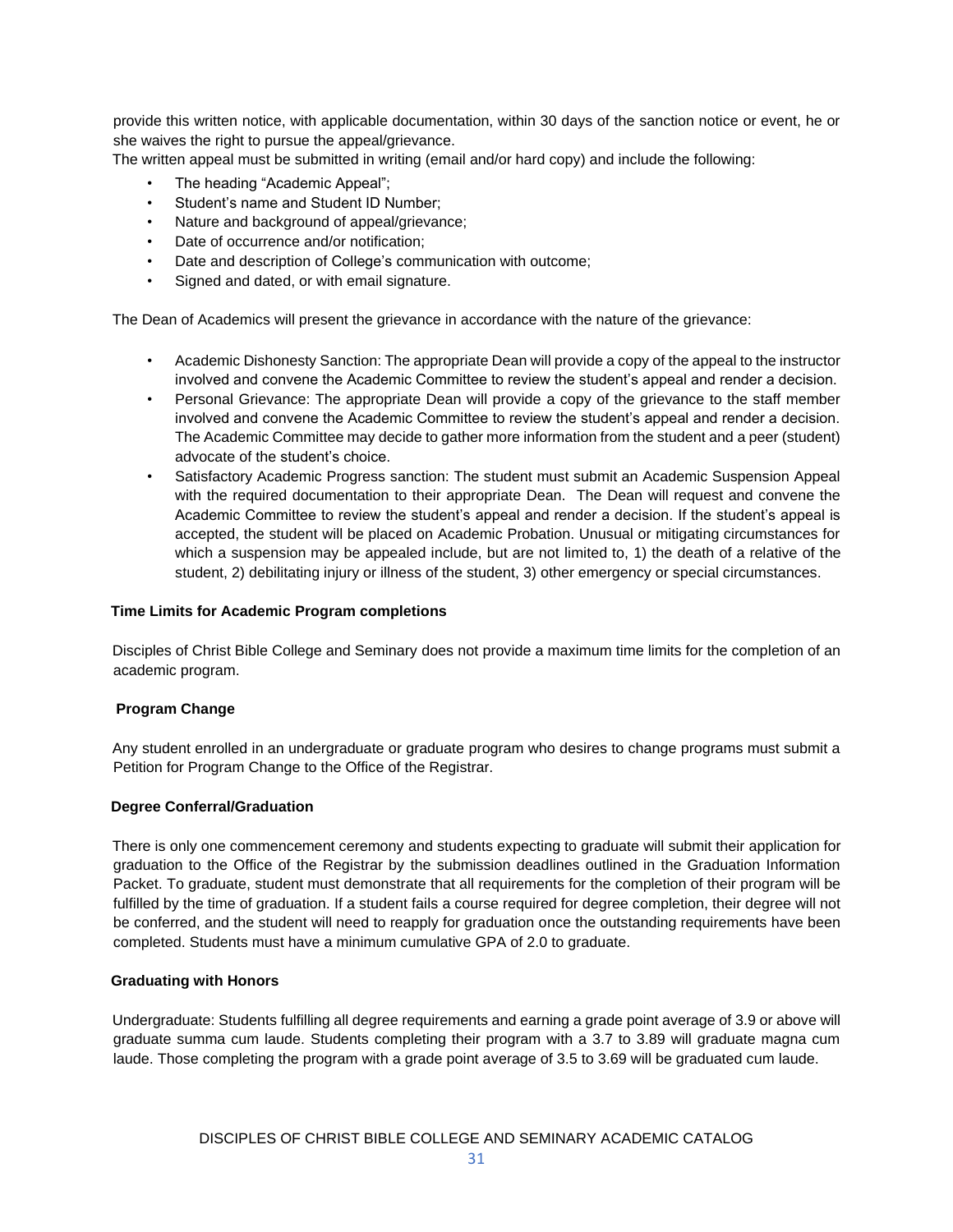Graduate Studies: Students completing all degree requirements with a 4.0 grade point average are graduated "With High Honors." Those achieving a grade point average of 3.80 to 3.99 are graduated "With Honors."

#### **Honorary Degrees Awarded**

An honorary doctoral degree is an academic degree that is often awarded in recognition of one's life experiences. It is denoted by the letters "h.c.", which is an abbreviation for "honoris causa" (Latin for "for the sake of honor"). This means that the degree is bestowed as an honor rather than through the completion of certain academic requirements. Honorary degrees through Disciples of Christ Bible College and Seminary are awarded only through the Office of the President of the college.

#### **Honorary Degree procedures and guidelines**

#### I. Criteria and guidelines

Titles of honorary degrees available for conferral

Doctor of Divinity (D.Div) – This ecclesiastical degree is not intended to compete with a traditional academic or professional doctorate. This honorary degree is award to candidates that are called to the pastoral ministry.

#### II. Process for nominations

Nominations for candidates may come from a variety of sources, including individual faculty members, departments, programs, schools, colleges, or campuses. They must be submitted through the office of the Dean of Academics. Additional letters supporting the nomination may be included.

#### Requirements:

- $\Box$  Must be at least 35 years old.
- □ Must have a High School Diploma or GED
- □ Send copies of all degrees, credentials, licenses, or other documentation.
- $\Box$  Send a recent photo of nominee.

 $\Box$  Two-page statement briefly describing the individual's accomplishments, including contributions to society, culture, scholarship, science, or art; and If available, include a brief biography of the person and why you believe you should be awarded an Honorary Degree.

Produce substantial evidence that you are a licensed and ordained Minister of the Gospel.

- Verify that you have had significant ministerial experience.
- □ Prepare or present a typed two-page summary or resume of your work for the Lord.
- □ Secure the endorsements of three ordained Ministers and or other prominent Church leaders.

# III. Review, Selection and Notification

All paperwork for honorary degree nominees will be screened and recommended with supporting rationale, to the Office of the President.

# IV. Confidentiality

Every effort will be made to ensure that individual nominations and discussions of nominees be confidential throughout the process. Only the Office of the President is authorized to award the honorary degree. The nominee will be informed after the final confirmation of the degree by the Office of the President.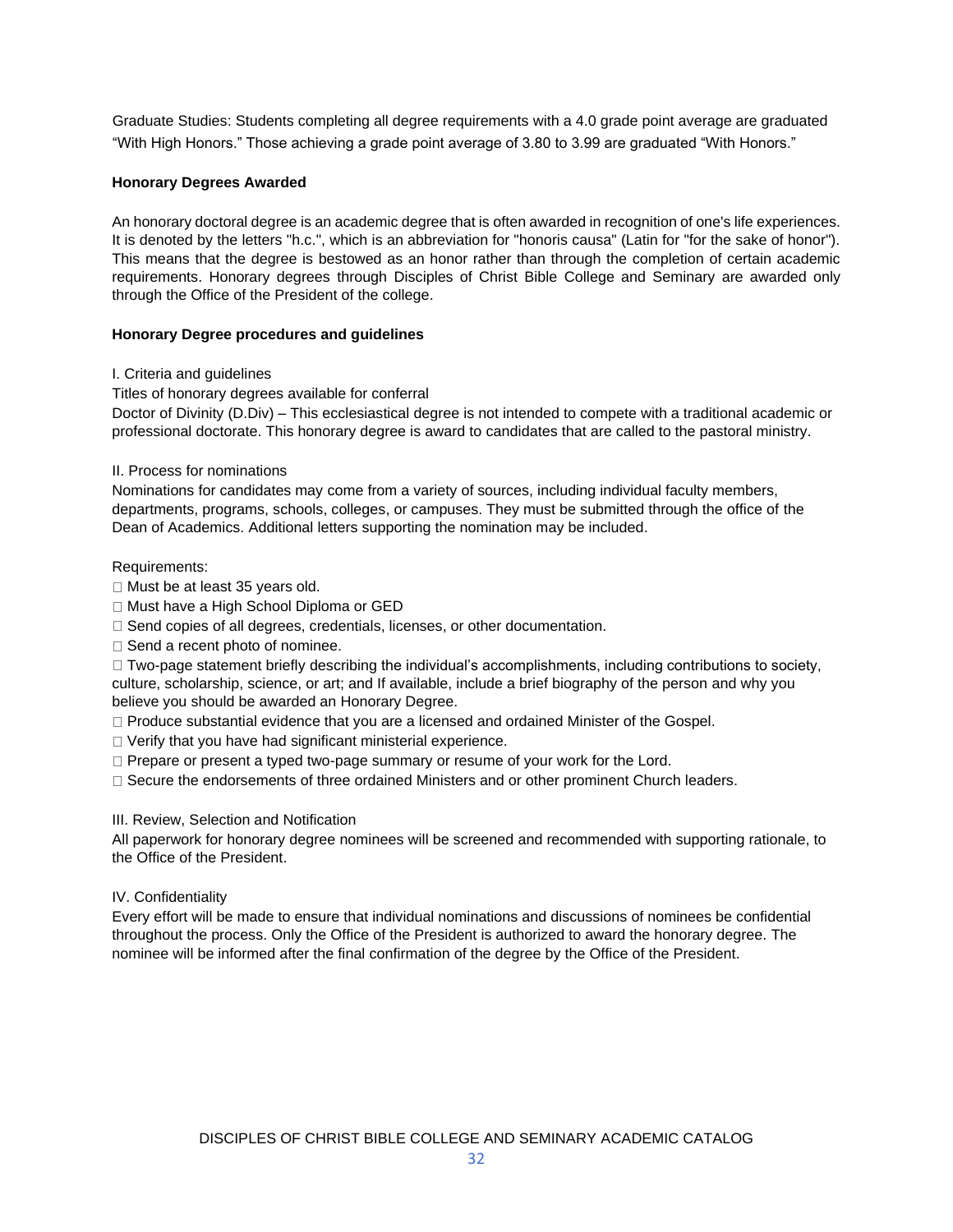# **Academic Integrity Standard**

Students have a responsibility to promote academic integrity at DOCBCS by not participating in or facilitating others' participation in any act of academic dishonesty and by reporting all violations or suspected violations of the Academic Integrity Standard to their instructors. Intellectual responsibility applies to all work done by students.

Violations of the Academic Integrity Standard (academic violations) include, but are not limited to:

- Cheating: (1) Using or attempting to use or providing others with any unauthorized assistance in taking quizzes, tests, examinations, or in any other academic exercise or activity including working in a group when the instructor has designated that the quiz, test, examination, or any other academic exercise or activity be done "individually;" (2) depending on the aid of sources beyond those authorized by the instructor in writing papers, preparing reports, solving problems, or carrying out other assignments; (3) substituting for another student, or permitting another student to substitute for oneself, in taking an examination or preparing academic works; (4) acquiring tests or other academic material belonging to a faculty member, staff member, or another student without express permission; (5) continuing to write after time has been called on a quiz, test, examination, or any other academic exercise or activity; (6) submitting substantially the same work for credit in more than one class, except with prior approval of the instructor; or (7) engaging in any form of research fraud.
- Falsification: altering or fabricating any information or citation in an academic exercise or activity.
- Plagiarism: representing, by paraphrase or direct quotation, the published or unpublished work of another person as one's own in any academic exercise or activity without full and clear acknowledgement. It also includes using materials prepared by another person or by an agency engaged in the sale of term papers or other academic materials.

# **Discipline Regarding Academic Integrity Violations**

A Professor/Instructor has full autonomy to evaluate a student's academic performance in a course. If a student commits an academic violation, the Professor/Instructor may sanction the student. Such sanctions may include: (1) requiring the student to rewrite a paper/assignment or to retake a test/examination; (2) adjusting the student's grade – for either an assignment/test or the course; (3) giving the student a failing grade for the course; or (4) taking actions as appropriate. Additional disciplinary action beyond Professor/Instructor sanction shall be determined by the Academic Committee. The penalty that DOCBCS will impose on a student for the first Academic Integrity violation is placement on academic integrity probation after the first offense.

The penalties that DOCBCS may impose on a student for multiple or egregious academic integrity violations are:

- Probation: continued participation in an academic program predicated upon the student satisfying certain requirements as specified in a written notice of probation. Probation is for a designated period of time and includes the probability of more severe disciplinary penalties if the student does not comply with the specified requirement or is found to be committing academic integrity violations during the probationary period. The student must request termination of the probation in writing.
- Suspension: temporary dismissal from an academic program or from the College for a specified time, after which the student is eligible to return to the College.
- Expulsion: permanent dismissal either from an academic program or from the College.
- Assigning a designation with a course grade indicating an academic integrity violation involving academic integrity. Conditions for removal may be specified, but the designation remains on the student's transcript for a minimum of one year; provided however, that once the student's degree is posted to the transcript, the designation may not be removed thereafter.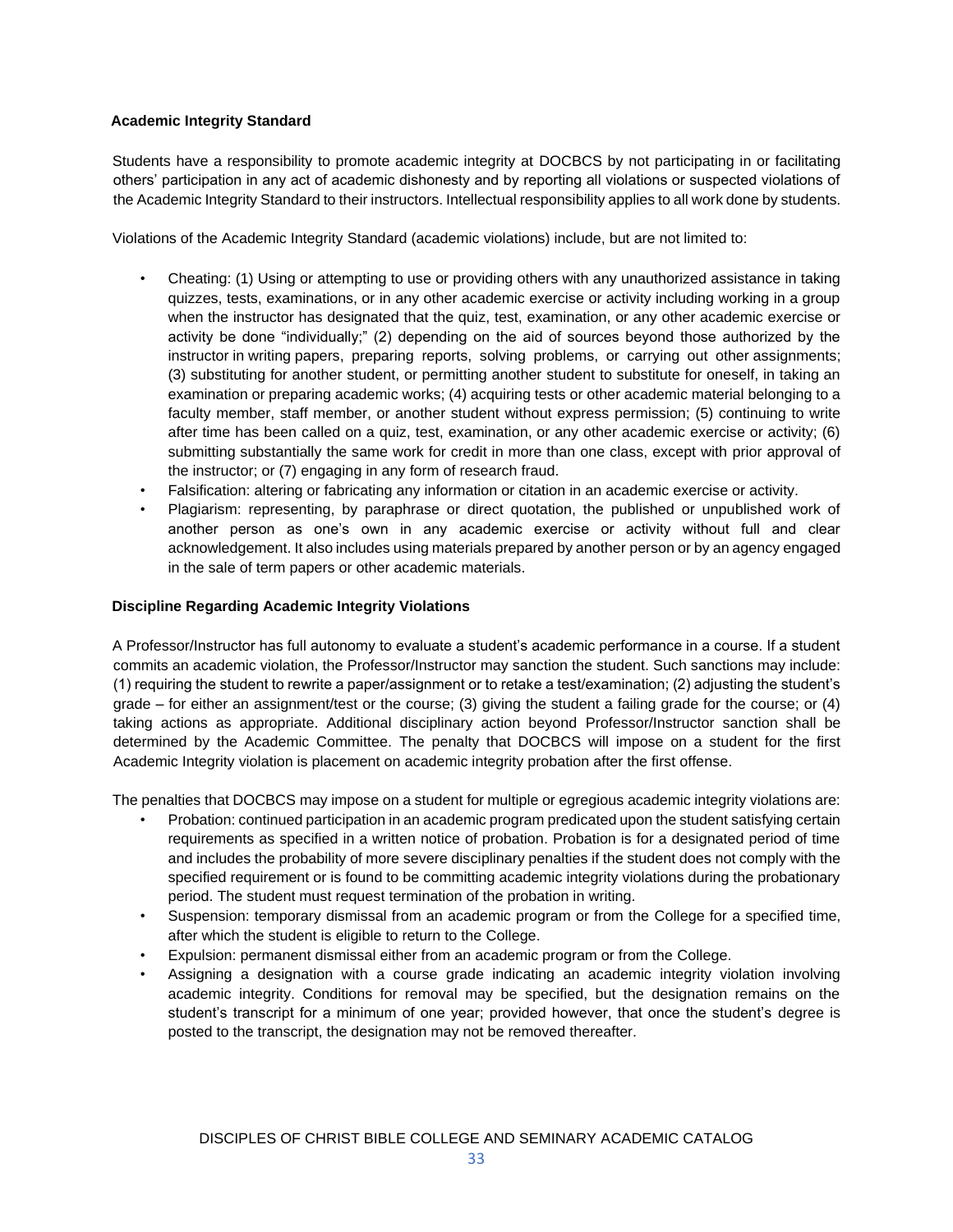# **Request for Policy Exception**

Students may petition to have stated policies modified in a given situation due to extenuating circumstances. The student must submit a Petition for Policy Exception to the Office of the Registrar for submission to the Dean of Academics.

#### **Change of Grade**

Grades reported by the Professor/Instructor are considered permanent and final. Under specific circumstances, a change of a grade may be requested: to correct a clerical or procedural error or to change an Incomplete to the earned grade. The student must contact the course professor and communicate the clerical or procedural error. The professor will confirm clerical or procedural error, make the necessary change and submit completion to the Office of the Registrar. Any changes to grades must occur by the end of the academic program.

#### **Withdrawal from the Institution**

Students wishing to withdraw from the school must complete an Official Withdraw Form, obtain the required signatures, and submit it to the Office of the Registrar. Courses must be officially dropped, or a grade of F will be entered on the academic transcript.

#### **Leave of Absence**

A student may need to take time off from school. These reasons may include financial challenges, family issues, personal issues, health, etc. DOCBCS calls this a "leave of absence" and allows such a break in enrollment however, the student will be subject to readmission procedures. By filing a temporary leave of absence, a student can return to the college without penalty. If the student does not return to DOCBCS within the time originally requested (no longer than a year), the student will be considered as having withdrawn from the college.

#### **Criteria**

- Cumulative GPA of 2.0 or better
- Student account paid in full
- Meeting with the student's advisor or Dean of Academics

Students who do not return at the end of the approved leave or students who drop all their courses without being granted official leave of absence will be required to apply for readmission. If readmitted, the student will reenter the college under the current catalog.

#### **Incomplete Work**

Students on leave may complete coursework for which an Incomplete grade was reported. If the coursework is not completed within that timeframe, the student will receive failing grades for Incomplete courses.

#### **Deadline**

Students should try to apply for a leave of absence before the course starts. If a student wishes to withdraw during the course, all monies paid up to that point are final*.*  **Dismissal**

The institution reserves the right to dismiss any student failing to make satisfactory academic progress towards his/her academic program, who violates academic honesty standards or the school's lifestyle policy, and/or fails to meet his/her financial obligations.

DISCIPLES OF CHRIST BIBLE COLLEGE AND SEMINARY ACADEMIC CATALOG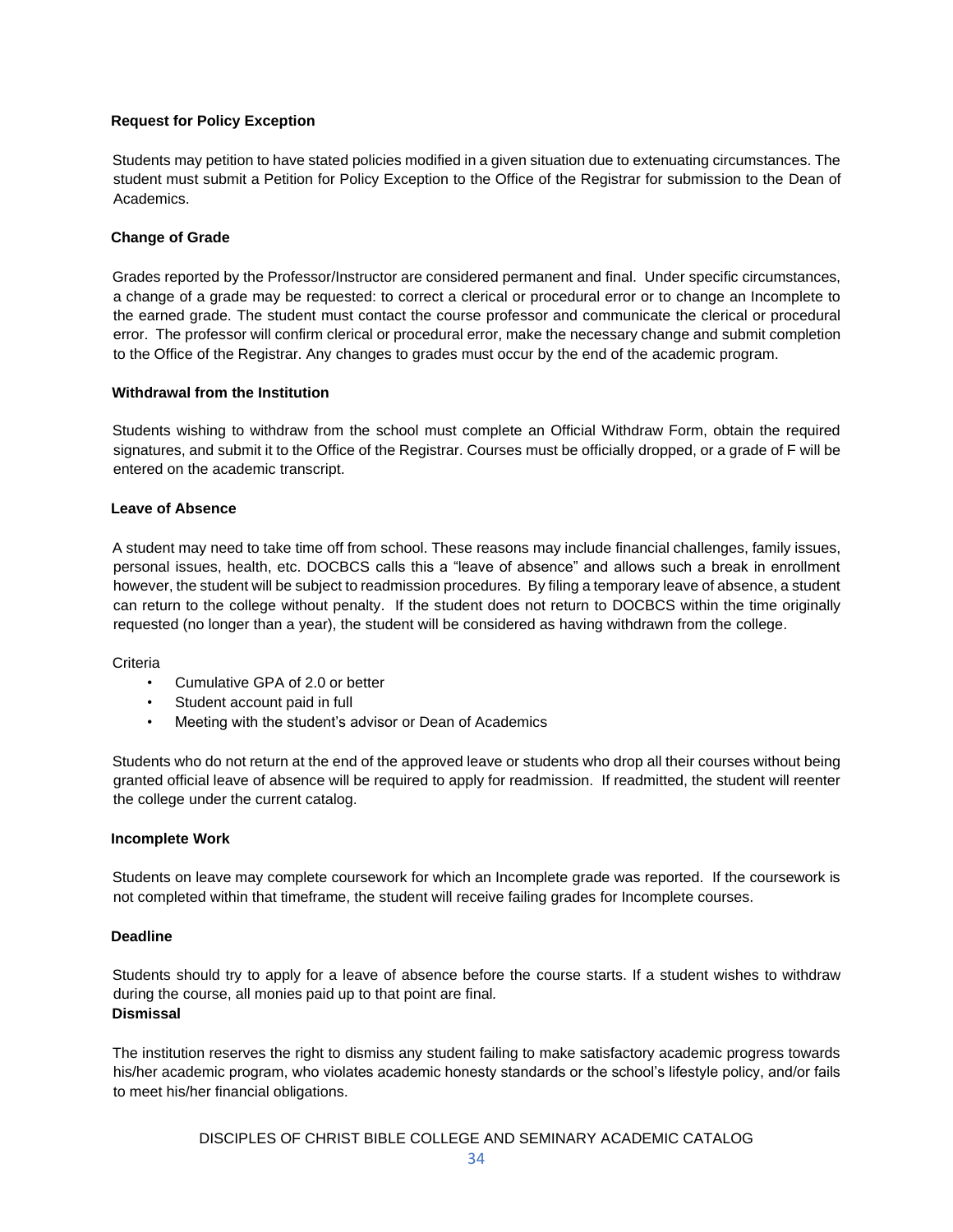# **Undergraduate Academic Program Overview**

The primary goal of the curriculum at Disciples of Christ Bible College and Seminary is to enable students to become effective instruments of Christ, both personally and vocationally. The focus of the curriculum is on biblical, theological, and the practices of ministry studies. All our curriculums offer the opportunity for students to master the content of the Word of God, to understand its truths, apply it, and convey those truths to others. The systematic study of God's Word allows students to become sensitive to their own spiritual formation and potential before Christ as well as effective in applying the Word to a changing culture.

Ministry skill courses and supervised ministry opportunities provide students with the knowledge, tools, and experience of applying the truths of God to the needs of people. Students learn to share biblical truths through preaching, teaching, witnessing, counseling, caring, and modeling. Those seeking training for vocational ministry, those seeking foundational biblical ministry training to enhance another vocational calling, and those seeking personal spiritual enrichment, Disciples of Christ Bible College and Seminary offers a flexible selection of programs to meet individual needs.

Disciples of Christ Bible College and Seminary has two Associate Degree programs: Associate of Christian Ministry and Associate of Christian Religion. DOCBCS also offers a Baccalaureate degree in Christian Education, Christian Ministry, Christian Religion, and Christian Theology.

# UNDERGRADUATE | ASSOCIATE DEGREES

# **ASSOCIATE OF CHRISTIAN MINISTRY**

The Associate of Christian Ministry (ACM) degree is a program providing foundational training for a variety of ministry opportunities and allowing the student the opportunity to engage a broader educational component for formulating a biblical and Christian worldview. This degree program is particularly helpful to those students who have been called to a secular vocation, but who desire to obtain a biblical and theological foundation in a Spirit-filled environment before commencing their specialized vocational training.

This program is also a stepping-stone for those students preparing for vocational ministry and striving to obtain the baccalaureate degree. All the courses in the associate degree program may be applied to the baccalaureate degree.

# **Program Objectives**

The Associate of Christian Ministry degree seeks to:

- Provide students with the opportunity for spiritual enrichment within a Spirit-filled ethos;
- Provide students with a basic foundational understanding of Scripture;
- Provide students an understanding of the basic doctrines and teachings of the Church;
- Assist students in developing a Christian worldview and lifestyle;
- Provide exposure to the practices of ministry; and
- Develop a commitment for lifelong development and ministry.

# **Learning Outcomes**

Upon completion of the Associate degree, students will be able to:

- Demonstrate a fundamental knowledge of the content and teachings of Scripture;
- Articulate an understanding of basic Christian doctrines;
- Evidence a knowledge of Christian tradition and practices;
- Demonstrate a basic knowledge of the fundamentals and practices of ministry;
- Articulate a basic Christian worldview and lifestyle;
- Evidence growth and development in spiritual discipline; and
- Demonstrate a commitment to lifelong enrichment.

DISCIPLES OF CHRIST BIBLE COLLEGE AND SEMINARY ACADEMIC CATALOG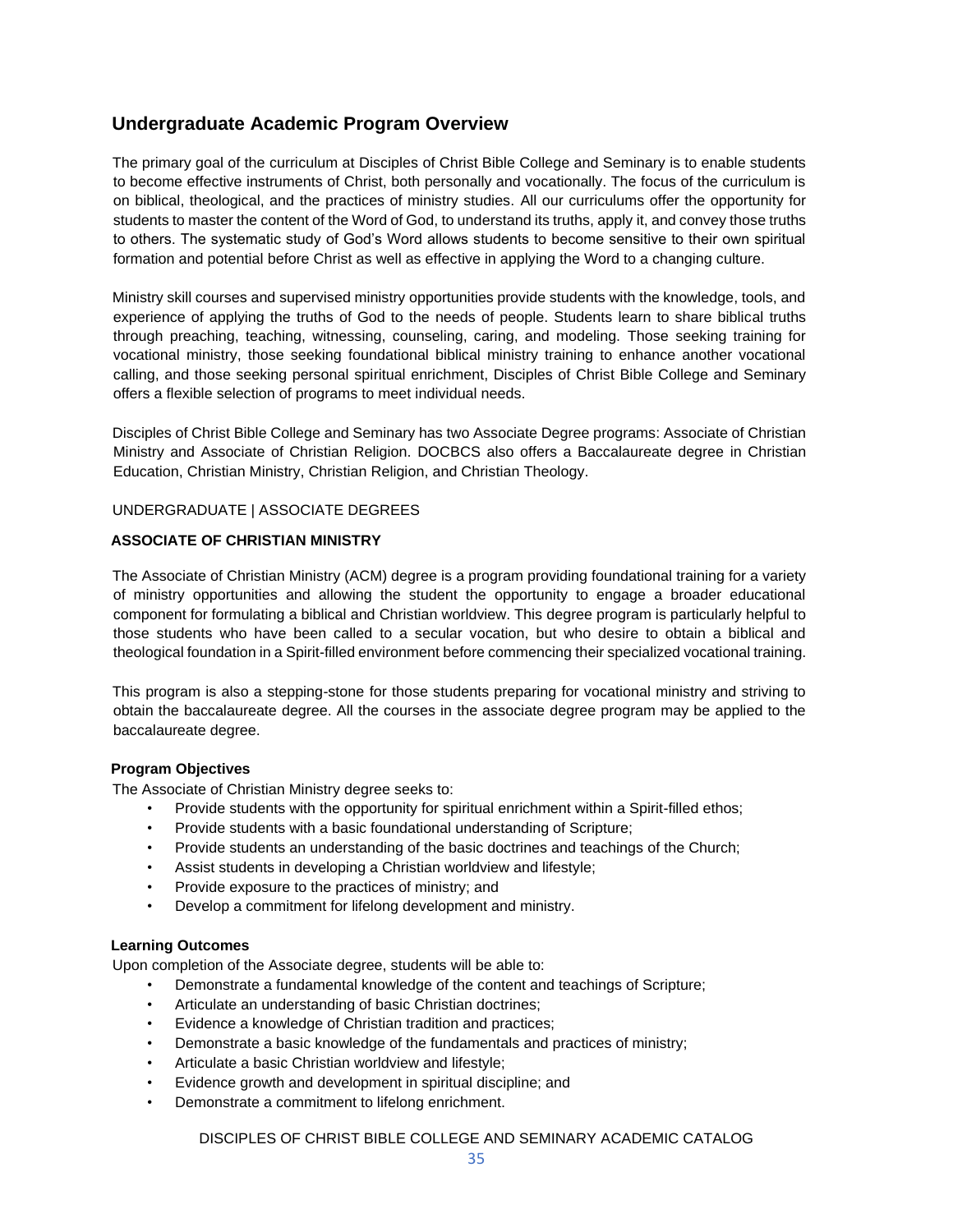# **Graduation Requirements**

To graduate with the Associate of Christian Ministry degree, the student must:

- Complete a total of 60 credit hours of course work;
- Complete the courses in each discipline as required in the program;
- Earn a minimum cumulative GPA of 2.0;
- Satisfy the proficiency exam requirements; and
- Make application for the degree, fulfill financial obligations to the school, and participate in graduation ceremonies.

#### **ASSOCIATES OF CHRISTIAN MINISTRY DEGREE PLAN**

|                                  |                                                        | <b>CREDIT HOURS</b> |
|----------------------------------|--------------------------------------------------------|---------------------|
| <b>General Courses: 33 hours</b> |                                                        |                     |
| <b>BIBL 101</b>                  | <b>Basic Christianity</b>                              | 6                   |
| <b>APOL 101</b>                  | Defending Your Faith: Introduction to Apologetics I/II | 6                   |
| <b>CHIS 101</b>                  | Church History in Plain Language: Fourth Edition       | 6                   |
| <b>BIBL 102</b>                  | Interpretation of the Gospel                           | 3                   |
| <b>TEST 101</b>                  | Old Testament Survey I/II                              | 6                   |
| <b>TEST 102</b>                  | New Testament Survey I/II                              | 6                   |
| <b>Core Courses: 21 hours</b>    |                                                        |                     |
| <b>APOL 102</b>                  | Apologetics foe a New Generation                       | 3                   |
| <b>CMIN 101</b>                  | Interpreting the Bible: An overview of Hermeneutics    | 6                   |
| <b>CMIN 102</b>                  | Preaching and Preachers                                | 6                   |
| <b>CMIN 103</b>                  | Seven Practices of Effective Ministry                  | 6                   |
| <b>Research Courses: 6 hours</b> |                                                        |                     |
| <b>REWT 301</b>                  | Research & Writing for Relig. Disciplines              | 3                   |
| <b>REWT 350</b>                  | <b>Thesis Project</b>                                  | 3                   |
| <b>TOTAL REQUIREMENTS:</b>       |                                                        | 60                  |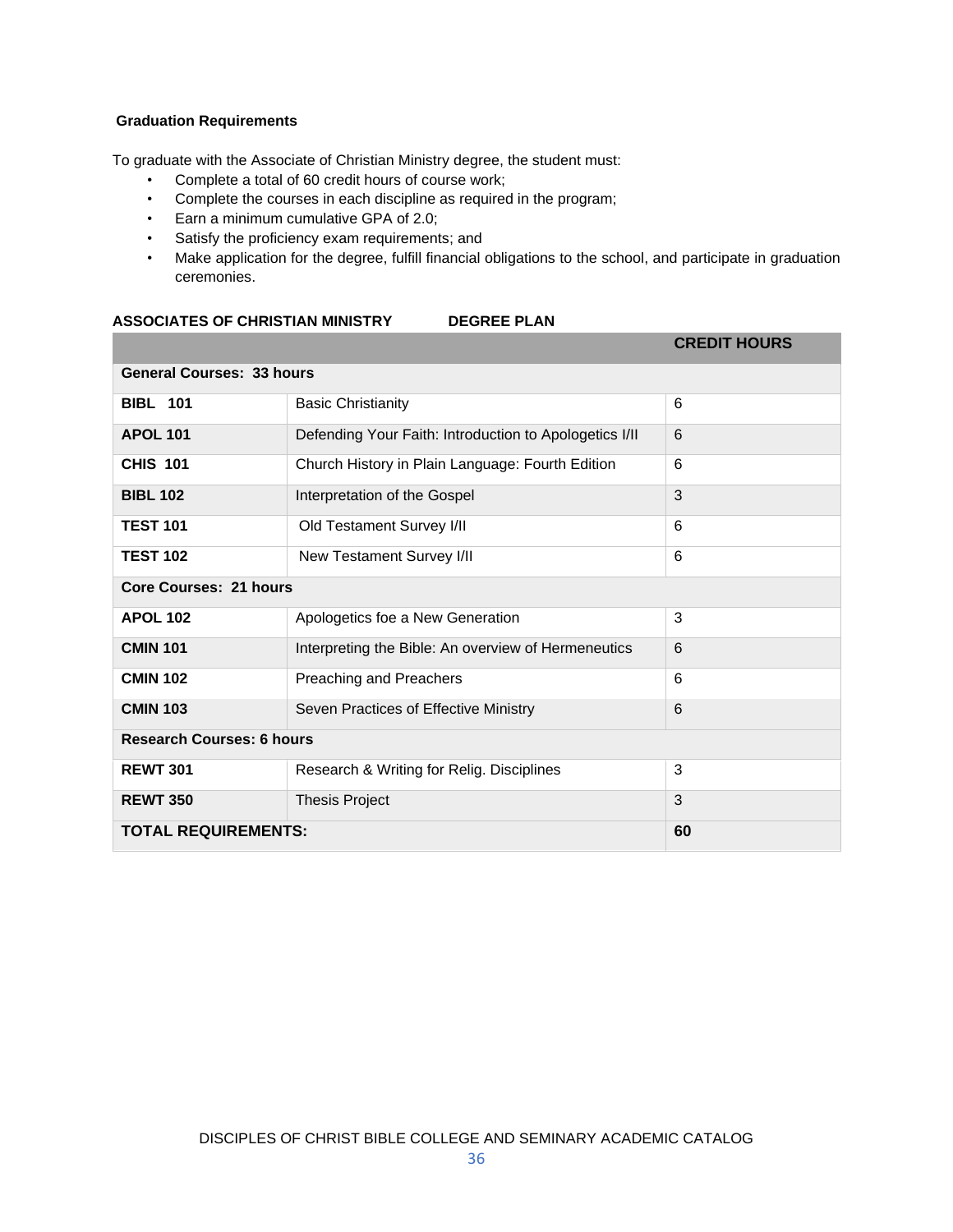# **ASSOCIATE OF CHRISTIAN RELIGION**

The Associate of Christian Religion degree program provides foundational training for a variety of ministry related opportunities. Student are engaged in a rigorous educational environment for sharpening one's Christian religious skills while formulating a biblical and Christian world-view. This degree program is helpful to those students called into the Christian Ministry, but who desire to obtain a biblical and theological foundation in a Spirit-filled environment before commencing their specialized training. This program also prepares students for obtaining a baccalaureate degree in Christian Religion.

# **Program Objectives**

The Associate of Christian Religion degree seeks:

- To graduate competent Christian leaders for the local or global church ministry;
- To produce biblically formed and theologically informed Christians;
- To equip gifted Christian leaders for the Christian ministry;
- Assist students in developing a Christian worldview and lifestyle;
- Provide exposure to the Christian Religion; and
- Develop a commitment for lifelong development and ministry.

# **Learning Outcomes**

A graduate of the Associate of Christian Religion degree will be able to:

- Organize & successfully administrate aspects of Christian Religion;
- Demonstrate the biblical and leadership skills necessary for the effective leading of a local or global church;
- Analyze problems in their field (Christian Religion) and develop collaborative solutions or strategies to resolve those problems;
- Communicate a solid biblical view through effective teaching, writing, and listening skills;
- Evaluate their personal strengths and weaknesses honestly in the light of biblical wisdom and regular pastoral accountability;
- Pastor and build biblical community among their local church and creatively execute that vision.

# **Graduation Requirements**

To graduate with the Associate of Christian Religion degree, the student must:

- Complete a total of 60 credit hours of course work;
- Complete the courses in each discipline as required in the program;
- Earn a minimum cumulative GPA of 2.0;
- Satisfy the proficiency exam requirements; and
- Make application for the degree, fulfill financial obligations to the school, and participate in graduation ceremonies.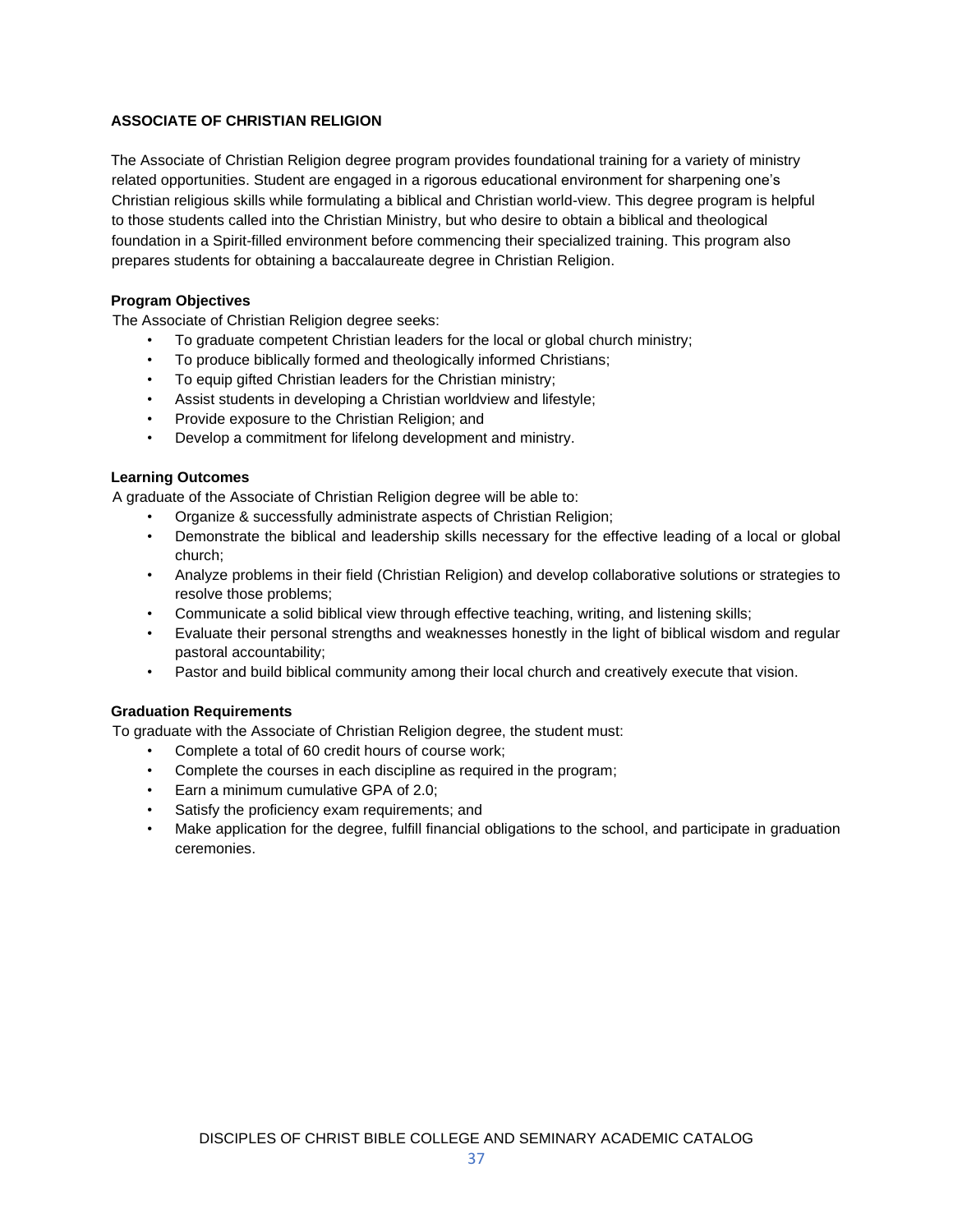**ASSOCIATES OF CHRISTIAN RELIGION DEGREE PLAN** 

|                                  |                                                         | <b>CREDIT HOURS</b> |
|----------------------------------|---------------------------------------------------------|---------------------|
| <b>General Courses: 54 hours</b> |                                                         |                     |
| <b>BIBL 102</b>                  | <b>Interpretation of the Gospel</b>                     | 6                   |
| <b>APOL 101</b>                  | Defending Your Faith: Introduction to Apologetics I/II  | 6                   |
| <b>CHIS 101</b>                  | <b>Church History in Plain Language: Fourth Edition</b> | 6                   |
| <b>APOL 102</b>                  | <b>Apologetics for a New Generation</b>                 | 3                   |
| <b>TEST 101</b>                  | <b>Old Testament Survey I/II</b>                        | 6                   |
| <b>TEST 102</b>                  | <b>New Testament Survey I/II</b>                        | 6                   |
| <b>APOL 104</b>                  | The Evidence for the Resurrection                       | 3                   |
| <b>APOL 105</b>                  | Arguments for the Existence of God I/II                 | 6                   |
| <b>THEO 101</b>                  | <b>Preaching and Preachers</b>                          | 6                   |
| <b>BIBL 150</b>                  | <b>Seven Practices of Effective Ministry</b>            | 6                   |
| <b>Research Courses: 6 hours</b> |                                                         |                     |
| <b>REWT 301</b>                  | <b>Research &amp; Writing for Relig. Disciplines</b>    | 3                   |
| <b>REWT 350</b>                  | <b>Thesis Project</b>                                   | 3                   |
| <b>TOTAL REQUIREMENTS:</b>       |                                                         | 60                  |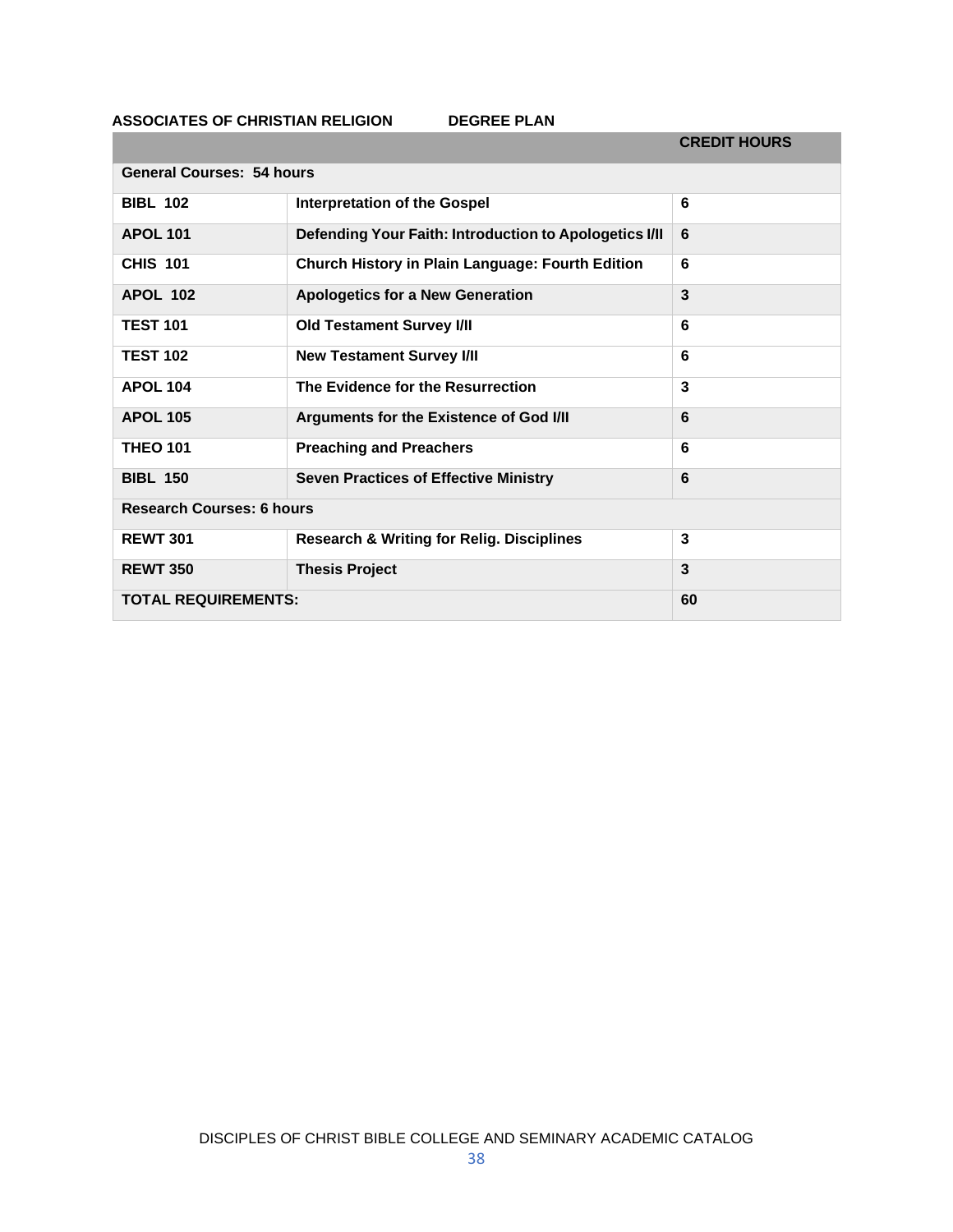# UNDERGRADUATE | BACCALAUREATE DEGREES

The Baccalaureate Degree is a four-year degree program providing students with professional ministerial training for the ministry. Our degree offers a thorough and solid grounding in Biblical, doctrinal, and practices of the ministry within a strong Spirit-filled church. Our curriculum enables students to formulate a biblical worldview and biblical mindset for life in the ministry. Our bachelor's degree programs allow our student to focus on studies, which will best prepare them for the ministry to which God has called them.

# **Bachelor's Degree Objectives**

The Bachelor's degree program seeks to:

- Provide a foundation for advanced academic and professional endeavors;
- Affirm the call to Christian ministry;
- Provide direction for personal spiritual growth and development;
- Assist in developing a Christian worldview and lifestyle;
- Provide the basic knowledge, understanding, and skills for ministry;
- Encourage students to participate actively in the life and ministry of the church; and
- Build study, thinking, and communion skills for academic and ministry success.

#### **General and Major Curriculum Learning Outcomes**

Upon completion of the bachelor's degree, students will be able to:

- Demonstrate a foundational knowledge of Scripture and the doctrines of the Church;
- Demonstrate an appreciation for God's creative design, redemptive purposes, and renewing activity in the broad arena of creation.
- Exhibit Christ-like character through Spirit-empowered life and service.
- Respond to cultural and spiritual questions from a biblically based worldview;
- Integrate biblical and theological knowledge with the philosophical and practical application of ministry;
- Communicate with clarity and conviction in written, oral, and interpersonal contexts

#### **BACHELORS IN CHRISTIAN EDUCATION**

#### **Program Objectives**

This degree seeks to:

- Provide in-depth and comprehensive coverage of the contents of the Bible;
- Provide instruction in sound biblical principles of ministry;
- Present the various tools and methodologies available in the hermeneutical tasks;
- Examine the broad range of issues involved in interpreting the Bible;
- Explore various theological responses to issues raised by the biblical text.

#### **Learning Outcomes**

In addition to achieving success with the curriculum learning outcomes, upon completing this degree, our students will be able to:

- Utilize sound biblical principles and basic grammatical aids in the interpretation of Scripture;
- Answer critical questions concerning authorship and place of composition of the books of the Bible;
- Analyze the primary people, places, and events described in the books of the Old and New Testaments;
- Demonstrate an understanding of the inspiration of the Holy Spirit in the composition of Scripture, as well as the illumination of the Holy Spirit in the reading and application of Scripture;
- Demonstrate a fundamental knowledge of the history, traditions, and practices of the Church.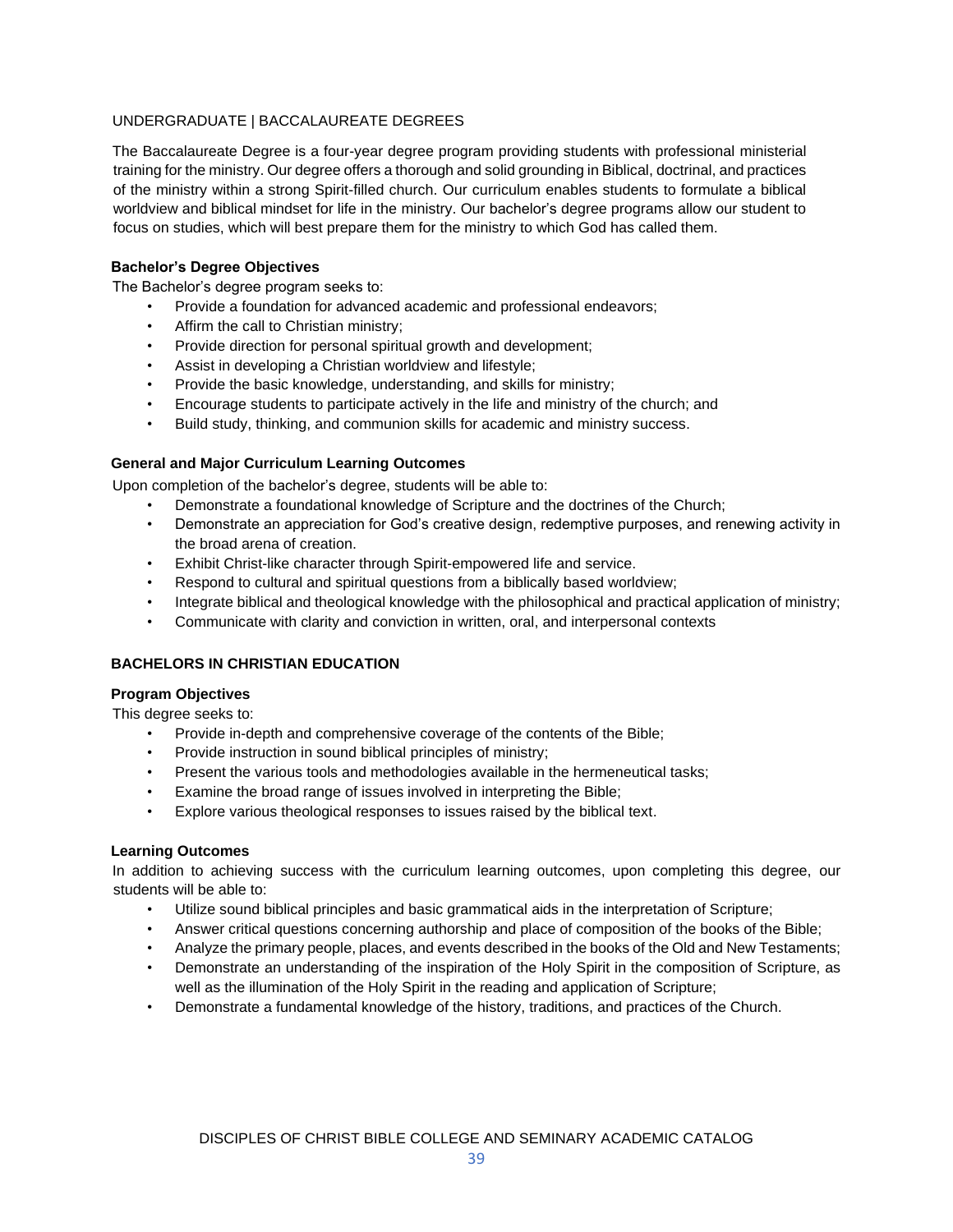# **Graduation Requirements**

To graduate with the Bachelor in Christian Education the student must:

- Complete the minimum number of semester hours of course work required for the degree;
- Complete the courses in the degree program and the declared concentration;
- Earn a minimum cumulative grade point average of 2.0;
- Satisfy the Practicum requirements;
- Make application for the degree, fulfill financial obligations to the school, and participate in graduation ceremonies.

| <b>BACHELORS IN CHRISTIAN EDUCATION</b> | <b>DEGREE PLAN</b> |                     |
|-----------------------------------------|--------------------|---------------------|
|                                         |                    | <b>CREDIT HOURS</b> |
| <b>GENERAL COURSE: 60 hours</b>         |                    |                     |

| <b>GENERAL COURSE: 60 hours</b>  |                                                            |                |  |
|----------------------------------|------------------------------------------------------------|----------------|--|
| <b>APOL 204</b>                  | A Christian Faith for Today                                | 6              |  |
| <b>APOL 205</b>                  | Christian Apologetic as Cross-Cultural Dialogue            | 6              |  |
| <b>TEST 201</b>                  | Old Testament Survey I/II                                  | 6              |  |
| <b>TEST 202</b>                  | New Testament Survey I/II                                  | 6              |  |
| <b>BIBL 250</b>                  | ACTS I                                                     | 6              |  |
| <b>BIBL 255</b>                  | <b>ACT II</b>                                              | 6              |  |
| <b>BIBL 260</b>                  | Romans I                                                   | 6              |  |
| <b>BIBL 265</b>                  | Romans II                                                  | 6              |  |
| <b>BIBL 270</b>                  | Ephesians I                                                | 6              |  |
| <b>BIBL 275</b>                  | Ephesians II                                               | 6              |  |
| <b>MAJOR COURSES: 48 HOURS</b>   |                                                            |                |  |
| <b>CEDU 210</b>                  | Teaching the Bible: Through popular Culture and the Art I  | 6              |  |
| <b>CEDU 211</b>                  | Teaching the Bible: Through popular Culture and the Art II | 6              |  |
| <b>CEDU 220</b>                  | Science & the Bible: Evidence-Based Christian Belief I     | 6              |  |
| <b>CEDU 221</b>                  | Science & the Bible: Evidence-Based Christian Belief II    | $6\phantom{1}$ |  |
| <b>CEDU 201</b>                  | Religions of the World                                     | 6              |  |
| <b>CEDU 205</b>                  | <b>Early Christianity</b>                                  | 6              |  |
| <b>CEDU 250</b>                  | How To Teach Religion I                                    | 6              |  |
| <b>CEDU 251</b>                  | How To Teach Religion II                                   | 6              |  |
| <b>RESEARCH COURSE: 12 HOURS</b> |                                                            |                |  |
| <b>REWT 301</b>                  | Research & Writing for Relig. Disciples                    | 6              |  |
| <b>THES 350</b>                  | <b>Thesis Project</b>                                      | $6\phantom{1}$ |  |
| <b>TOTAL REQUIREMENTS:</b>       |                                                            | 120            |  |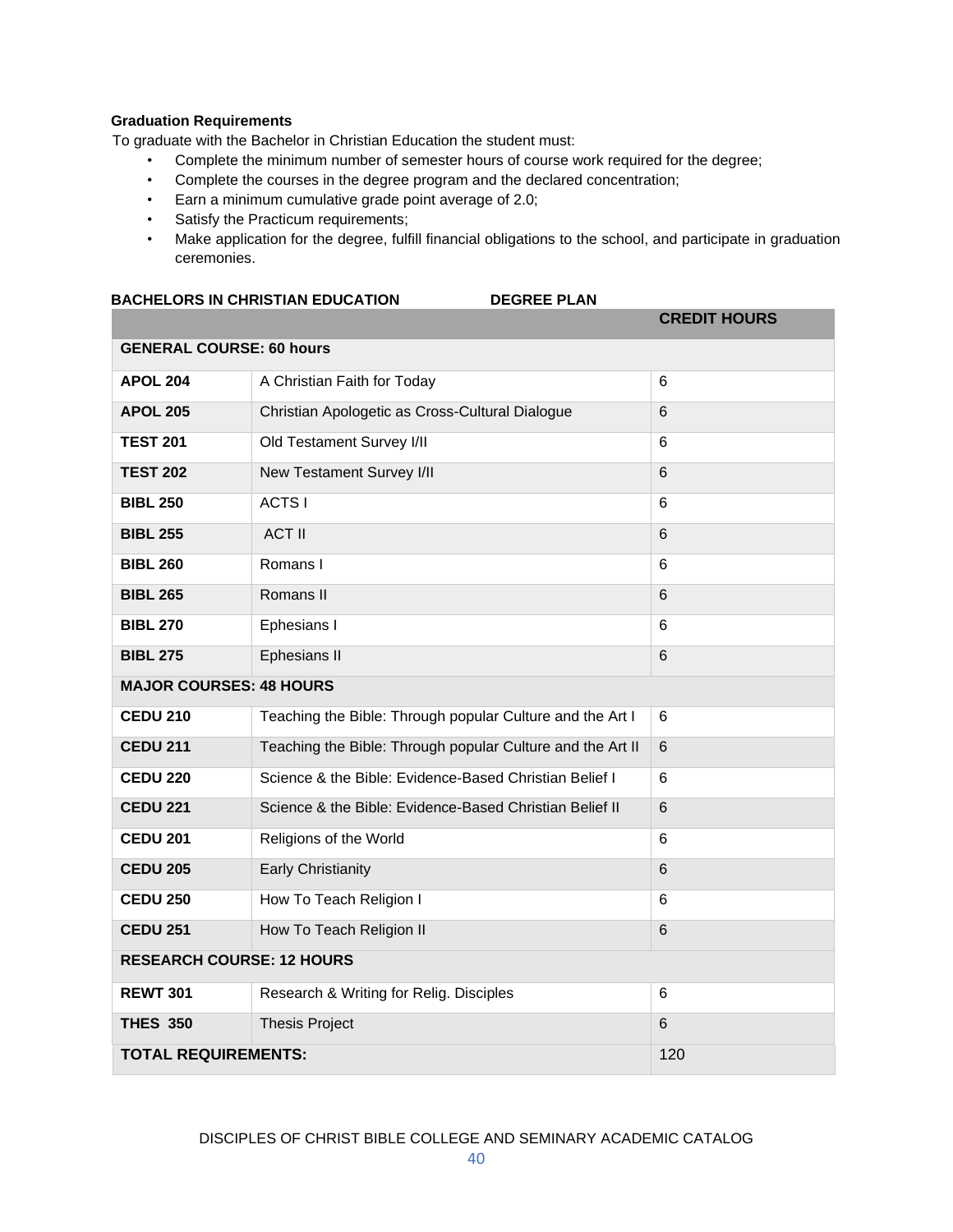# **BACHELORS IN CHRISTIAN MINISTRY**

# **Program Objectives**

This concentration seeks to:

- Provide an in-depth and broad coverage of the contents of the Bible;
- Provide a knowledge of Cross-Cultural Dialogue;
- Provide instruction in principles of Ministry;
- Examine the broad range of issues involved in interpreting the Scriptures;
- Explore various theological responses to issues raised by the biblical text;
- Develop practical ministry skills through supervised ministry experiences.

# **Learning Outcomes**

Upon completion of this concentration, students will be able to:

- Demonstrate a foundational knowledge of Scripture;
- Demonstrate a foundational knowledge of Christian Ministry;
- Answer critical questions concerning authorship and place of composition of the books of the Bible;
- Identify the primary people, places, and events described in the Scriptures;
- Articulate an understanding of the inspiration of the Holy Spirit in the composition of Scripture;
- Articulate knowledge of and show ability to participate in Christian Ministry.

# **Graduation Requirements:**

To graduate with the Bachelor in Christian Ministry:

- Complete the minimum number of semester hours of course work required for the degree;
- Complete the courses in the degree program and the declared concentration;
- Earn a minimum cumulative grade point average of 2.0;
- Satisfy the Supervised Practicum requirements;
- Make application for the degree, fulfill financial obligations to the school, and participate in graduation ceremonies.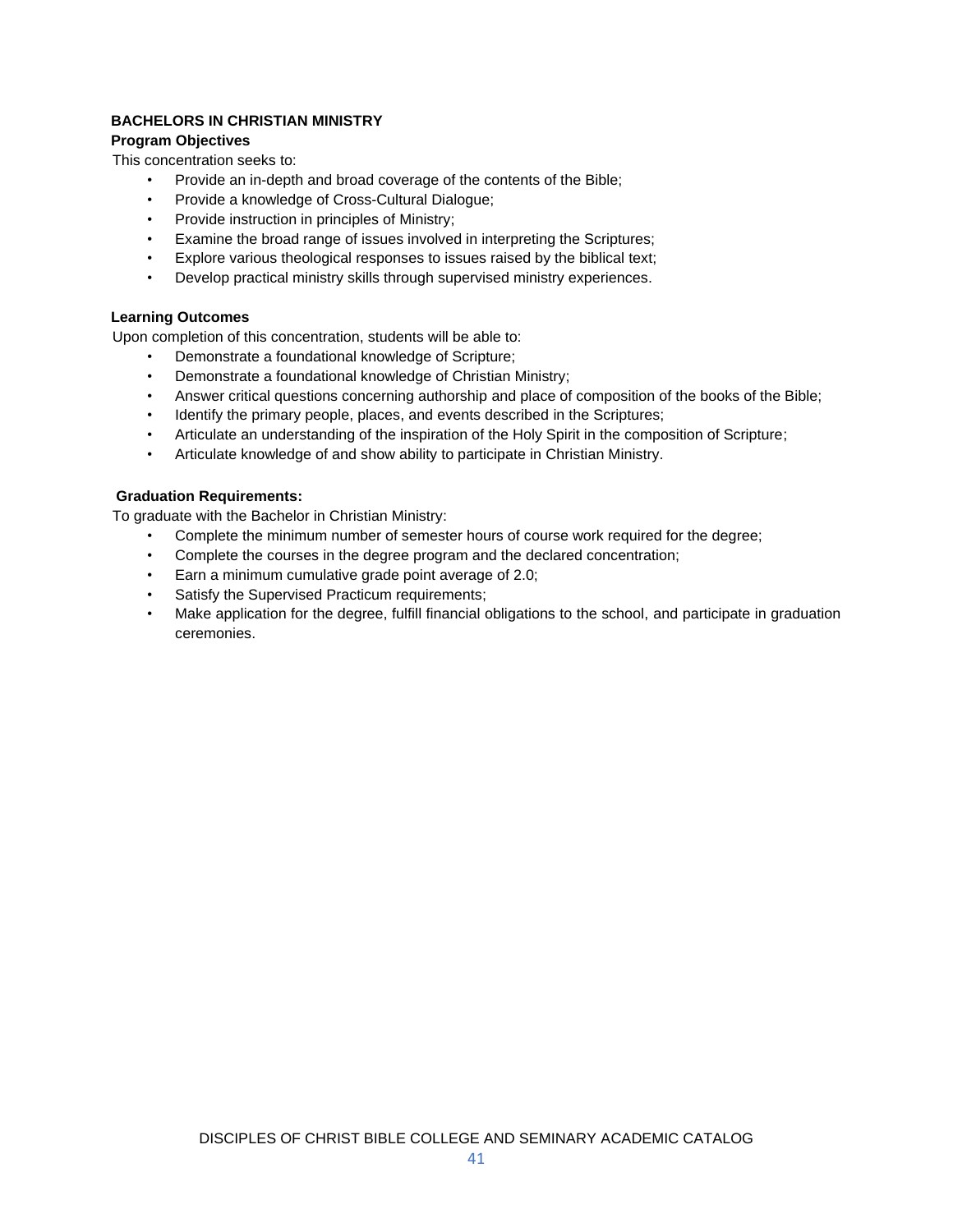# **BACHELORS IN CHRISTIAN MINISTRY DEGREE PLAN**

|                                  |                                                 | <b>CREDIT HOURS</b> |
|----------------------------------|-------------------------------------------------|---------------------|
| <b>GENERAL COURSE: 60 hours</b>  |                                                 |                     |
| <b>APOL 204</b>                  | A Christian Faith for Today                     | $6\phantom{1}6$     |
| <b>APOL 205</b>                  | Christian Apologetic as Cross-Cultural Dialogue | $6\phantom{1}6$     |
| <b>TEST 201</b>                  | Old Testament Survey I/II                       | 6                   |
| <b>TEST 202</b>                  | New Testament Survey I/II                       | $6\phantom{1}6$     |
| <b>BIBL 250</b>                  | <b>ACTS I</b>                                   | 6                   |
| <b>BIBL 255</b>                  | <b>ACT II</b>                                   | $6\phantom{1}6$     |
| <b>BIBL 260</b>                  | Romans I                                        | 6                   |
| <b>BIBL 265</b>                  | Romans II                                       | 6                   |
| <b>BIBL 270</b>                  | Ephesians I                                     | 6                   |
| <b>BIBL 275</b>                  | Ephesians II                                    | $6\phantom{1}6$     |
| <b>MAJOR COURSES: 48 HOURS</b>   |                                                 |                     |
| <b>CMIN 201</b>                  | Evangelism for the Tongue-Tied I                | 6                   |
| <b>CMIN 202</b>                  | Evangelism for the Tongue-Tied II               | $6\phantom{1}6$     |
| <b>CMIN 210</b>                  | Pre-Christian Paul                              | $6\phantom{1}6$     |
| <b>CMIN 215</b>                  | Preaching Christ in all of Scripture            | $6\phantom{1}6$     |
| <b>CLDR 201</b>                  | The Leadership Style of Jesus I                 | 6                   |
| <b>CLDR 202</b>                  | The Leadership Style of Jesus II                | $6\phantom{1}6$     |
| <b>CLDR 210</b>                  | Spiritual Leadership I                          | 6                   |
| <b>CLDR 211</b>                  | Spiritual Leadership II                         | $6\phantom{1}6$     |
| <b>RESEARCH COURSE: 12 HOURS</b> |                                                 |                     |
| <b>REWT 301</b>                  | Research & Writing for Relig. Disciples         | 6                   |
| <b>THES 350</b>                  | <b>Thesis Project</b>                           | $6\phantom{1}6$     |
| <b>TOTAL REQUIREMENTS:</b>       |                                                 | 120                 |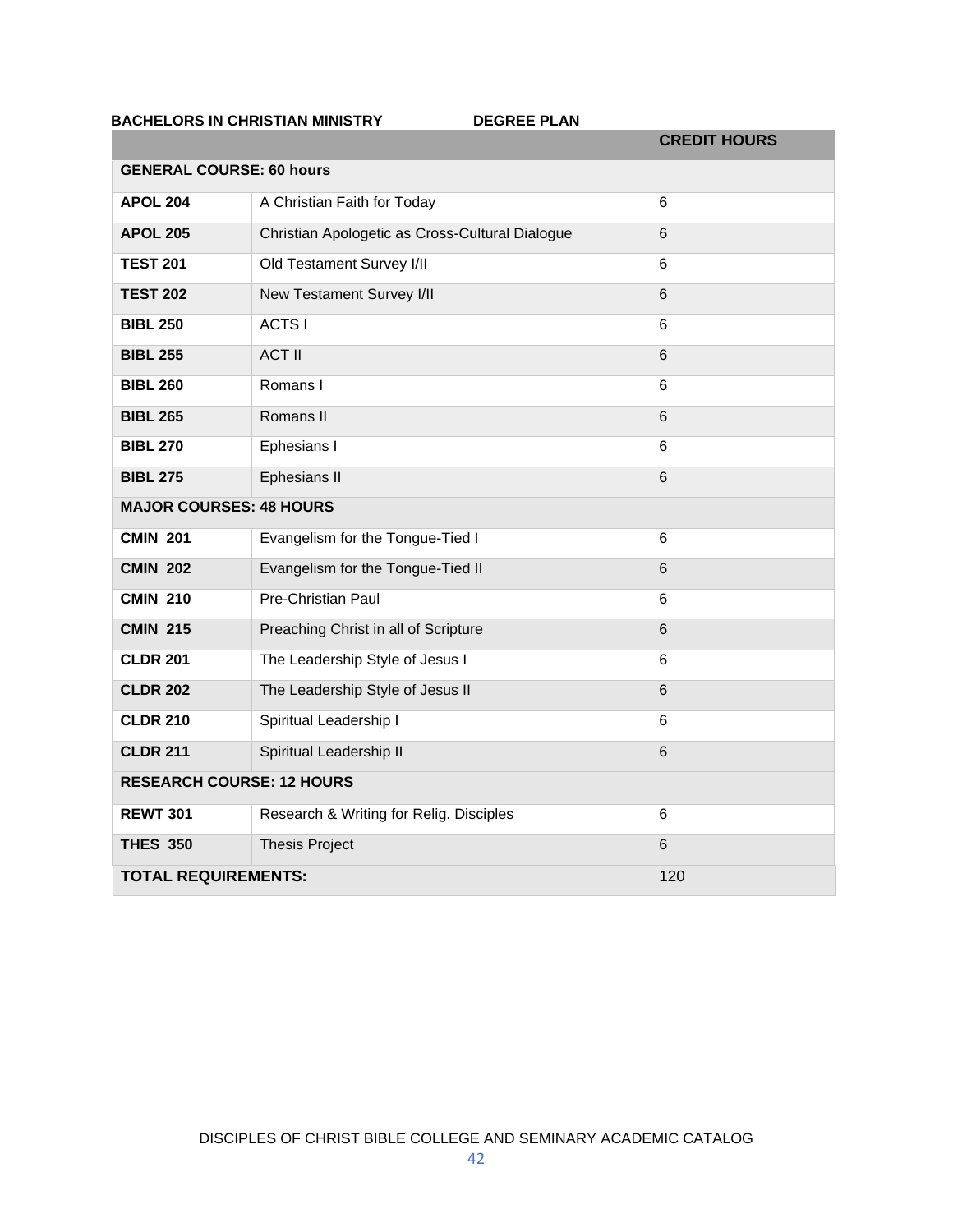# **BACHELORS IN CHRISTIAN RELIGION**

# **Program Objectives**

This degree seeks to:

- Provide a solid biblical and theological foundation in Christian Religion;
- Develop the personal life of the student;
- Provide basic knowledge and skills necessary for an effective Christian Religion study;
- This is a pre-professional program which seeks to prepare, equip and empower students for a great depth in Christian Religion in the local church.

# **Learning Outcomes**

In addition to achieving success with the Undergraduate Core Curriculum Requirements Learning outcomes, upon completing this degree, students will be able to:

- Apply a solid knowledge of Scripture with proper hermeneutical skills;
- Demonstrate an understanding of the nature and theology of Christian Religion;
- Identify the qualifying factors in a calling toward Christian Religion;
- Explain how to equip the local church ministry through your knowledge of Christian Religion;
- Describe the various styles of world religions and their distinctives.

# **Graduation Requirements**

To graduate with the Bachelor of Biblical Counseling degree the student must:

- Complete the minimum number of semester hours of course work required for the degree;
- Complete the courses in the degree program and the declared concentration;
- Earn a minimum cumulative GPA of 2.0;
- Satisfy the Supervised Practicum requirements;
- Make application for the degree, fulfill financial obligations to the school, and participate in graduation ceremonies.

# **BACHELORS IN CHRISTIAN RELIGION DEGREE PLAN**

|                                 |                                                 | <b>CREDIT HOURS</b> |
|---------------------------------|-------------------------------------------------|---------------------|
| <b>GENERAL COURSE: 60 hours</b> |                                                 |                     |
| <b>APOL 204</b>                 | A Christian Faith for Today                     | 6                   |
| <b>APOL 205</b>                 | Christian Apologetic as Cross-Cultural Dialogue | 6                   |
| <b>TEST 201</b>                 | Old Testament Survey I/II                       | 6                   |
| <b>TEST 202</b>                 | New Testament Survey I/II                       | 6                   |
| <b>BIBL 250</b>                 | ACTS I                                          | 6                   |
| <b>BIBL 255</b>                 | <b>ACT II</b>                                   | 6                   |
| <b>BIBL 260</b>                 | Romans I                                        | 6                   |
| <b>BIBL 265</b>                 | Romans II                                       | 6                   |
| <b>BIBL 270</b>                 | Ephesians I                                     | 6                   |
| <b>BIBL 275</b>                 | Ephesians II                                    | 6                   |
| <b>MAJOR COURSES: 48 HOURS</b>  |                                                 |                     |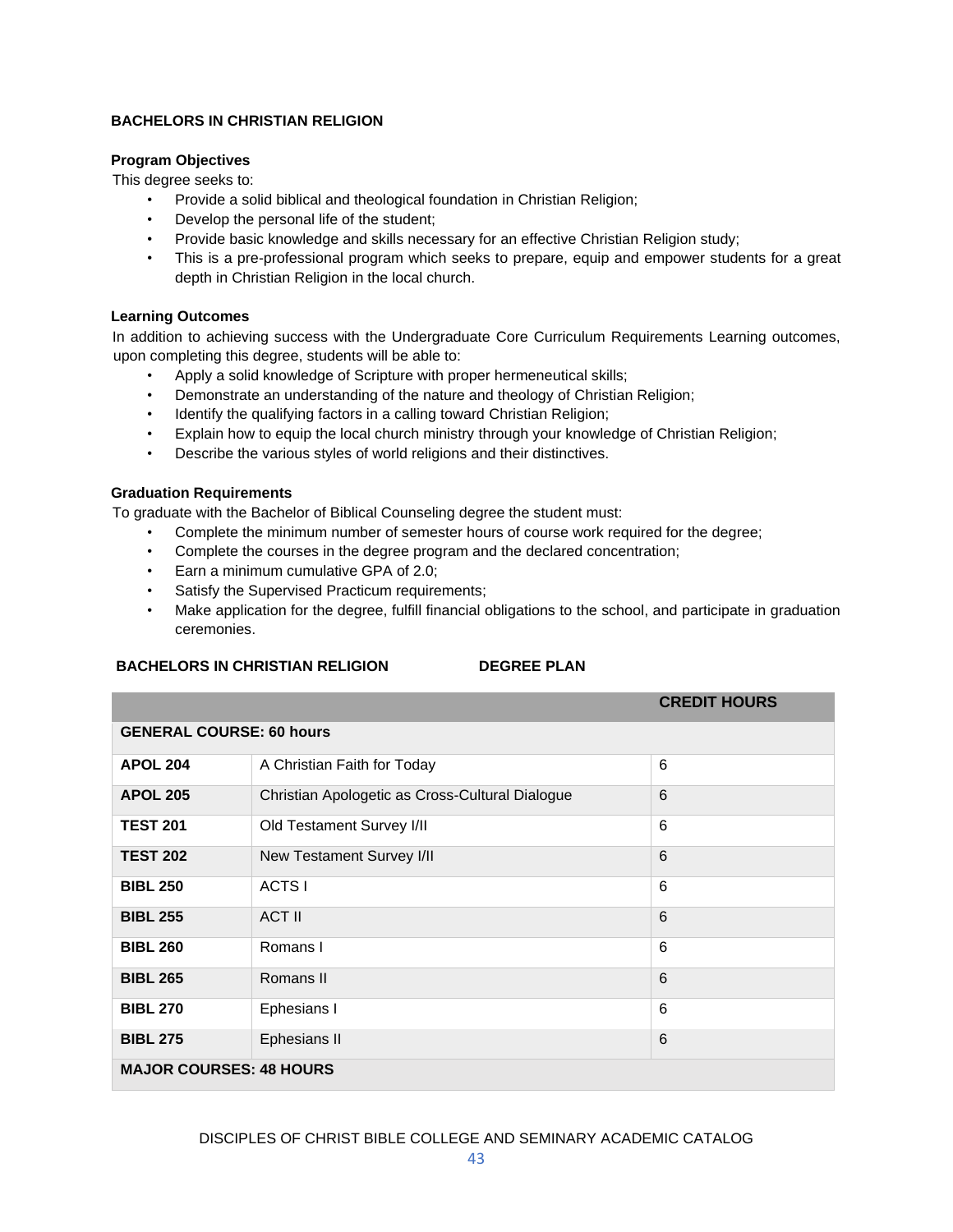| <b>THEO 201</b>                  | Religion, Theology and the Human Science I  | 6   |  |
|----------------------------------|---------------------------------------------|-----|--|
| <b>THEO 202</b>                  | Religion, Theology and the Human Science II | 6   |  |
| <b>RELI 202</b>                  | History of Life                             | 6   |  |
| <b>CREL 201</b>                  | Religions of the World                      | 6   |  |
| <b>RELI 210</b>                  | Scripture a very Theological Proposal I     | 6   |  |
| <b>RELI 215</b>                  | Scripture a very Theological Proposal II    | 6   |  |
| <b>RELI 220</b>                  | Salvation in the New Testament I            | 6   |  |
| <b>RELI 225</b>                  | Salvation in the New Testament II           | 6   |  |
| <b>RESEARCH COURSE: 12 HOURS</b> |                                             |     |  |
| <b>REWT 301</b>                  | Research & Writing for Relig. Disciples     | 6   |  |
| <b>THES 350</b>                  | <b>Thesis Project</b>                       | 6   |  |
| <b>TOTAL REQUIREMENTS:</b>       |                                             | 120 |  |

# **BACHELORS IN CHRISTIAN THEOLOGY**

# **Program Objectives**

This degree seeks to:

- Provide a general ministry and Biblical studies discipline
- Provide a solid biblical foundation for the general practices of Christian Theology;
- Provide a theological foundation for general ministry with a Charismatic distinctive;
- Provide a basic understanding of the Christian message and how to communicate it;
- Provide an understanding and appreciation for the theology of the Word of God.

# **Learning Outcomes**

In addition to achieving success with the Undergraduate Core Curriculum Requirements learning outcomes, upon completing this degree, students will be able to:

- Display evidence of a biblical and Christian theological knowledge;
- Articulate a biblical philosophy of life and ministry that evidences a charismatic dimension;
- Evidence a solid knowledge of Scripture, the proper use of hermeneutics, and the ability to communicate the gospel message in both oral and written form; and
- Demonstrate the basic functional skills for successful Christian living and Christian theological ministry.

# **Graduation Requirements**

To graduate with the Bachelor of Christian Ministries degree the student must:

- Complete the minimum number of semester hours of course work required for the degree;
- Complete the courses in the degree program and the declared concentration;
- Satisfy the Supervised Practicum requirements;
- Make application for the degree, fulfill financial obligations to the school, and participate in graduation ceremonies.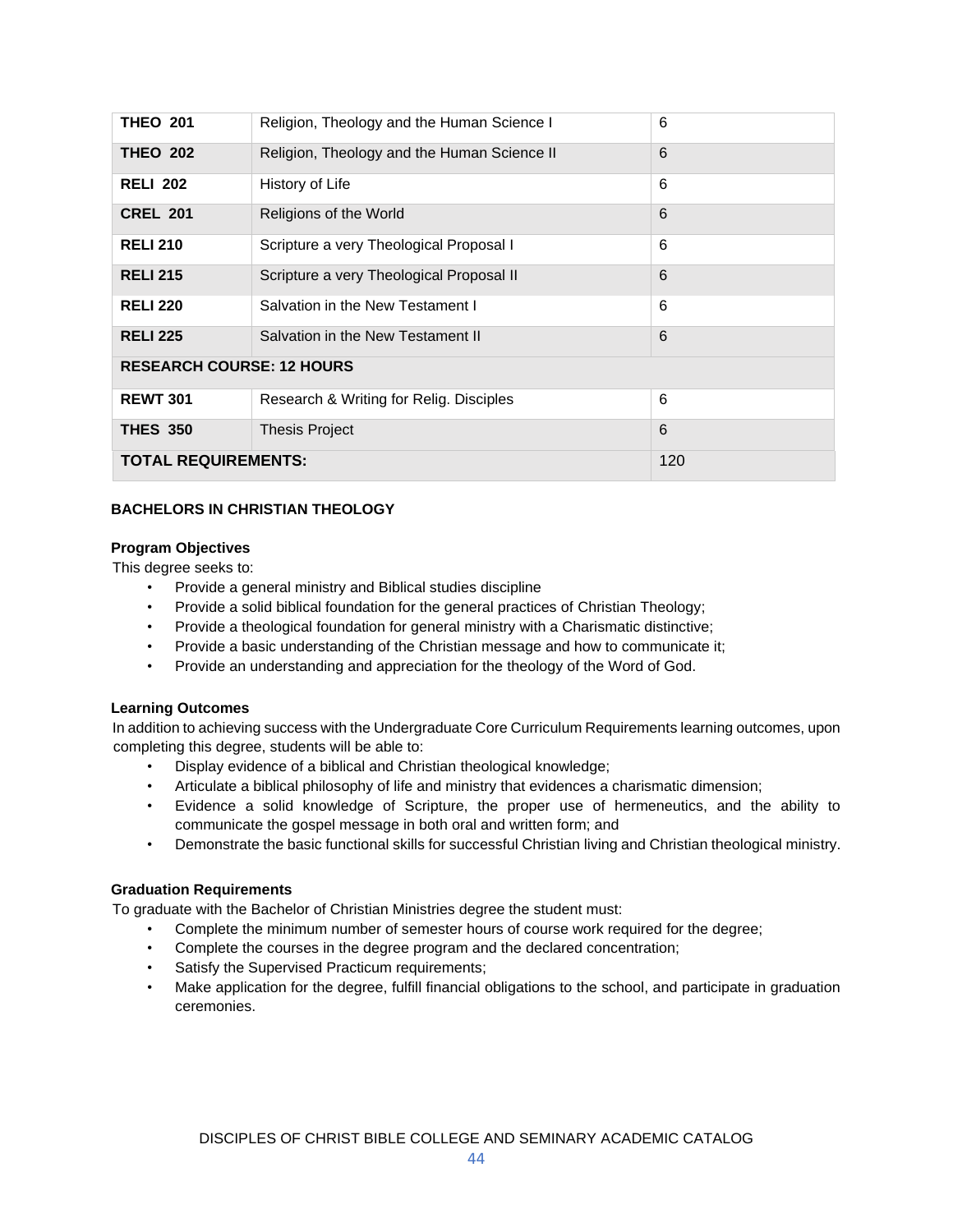# BACHELORS IN CHRISTIAN THEOLOGY DEGREE PLAN

|                                 |                                                 | <b>CREDIT HOURS</b> |
|---------------------------------|-------------------------------------------------|---------------------|
| <b>GENERAL COURSE: 60 hours</b> |                                                 |                     |
| <b>APOL 204</b>                 | A Christian Faith for Today                     | $6\phantom{1}$      |
| <b>APOL 205</b>                 | Christian Apologetic as Cross-Cultural Dialogue | 6                   |
| <b>TEST 201</b>                 | Old Testament Survey I/II                       | 6                   |
| <b>TEST 202</b>                 | New Testament Survey I/II                       | 6                   |
| <b>BIBL 250</b>                 | <b>ACTSI</b>                                    | 6                   |
| <b>BIBL 255</b>                 | <b>ACT II</b>                                   | 6                   |
| <b>BIBL 260</b>                 | Romans I                                        | 6                   |
| <b>BIBL 265</b>                 | Romans II                                       | $6\phantom{1}6$     |
| <b>BIBL 270</b>                 | Ephesians I                                     | $6\phantom{1}$      |
| <b>BIBL 275</b>                 | Ephesians II                                    | $6\phantom{1}$      |
|                                 |                                                 |                     |
|                                 |                                                 |                     |
| <b>MAJOR COURSES: 48 HOURS</b>  |                                                 |                     |
| <b>THEO 230</b>                 | Reformed Theology I                             | 6                   |
| <b>THEO 231</b>                 | Reformed Theology II                            | $6\phantom{1}6$     |
| <b>THEO 240</b>                 | Theology of Ministry I                          | $6\phantom{1}6$     |
| <b>THEO 241</b>                 | Theology of Ministry II                         | $6\phantom{1}6$     |
| <b>THEO 250</b>                 | The Bible, Theology, and Faith I                | $6\phantom{1}$      |
| <b>THEO 251</b>                 | The Bible, Theology, and Faith II               | $6\phantom{1}6$     |
| <b>THEO 260</b>                 | A Theology of Public Life I                     | 6                   |
| <b>THEO 261</b>                 | A Theology of Public Life II                    | $6\phantom{1}6$     |

|                                  | $1.11001091011$ abile $2.1011$          | $\tilde{\phantom{a}}$ |
|----------------------------------|-----------------------------------------|-----------------------|
| <b>THEO 261</b>                  | A Theology of Public Life II            | 6                     |
| <b>RESEARCH COURSE: 12 HOURS</b> |                                         |                       |
| <b>REWT 301</b>                  | Research & Writing for Relig. Disciples | 6                     |
| <b>THES 350</b>                  | <b>Thesis Project</b>                   | 6                     |
| <b>TOTAL REQUIREMENTS:</b>       |                                         | 120                   |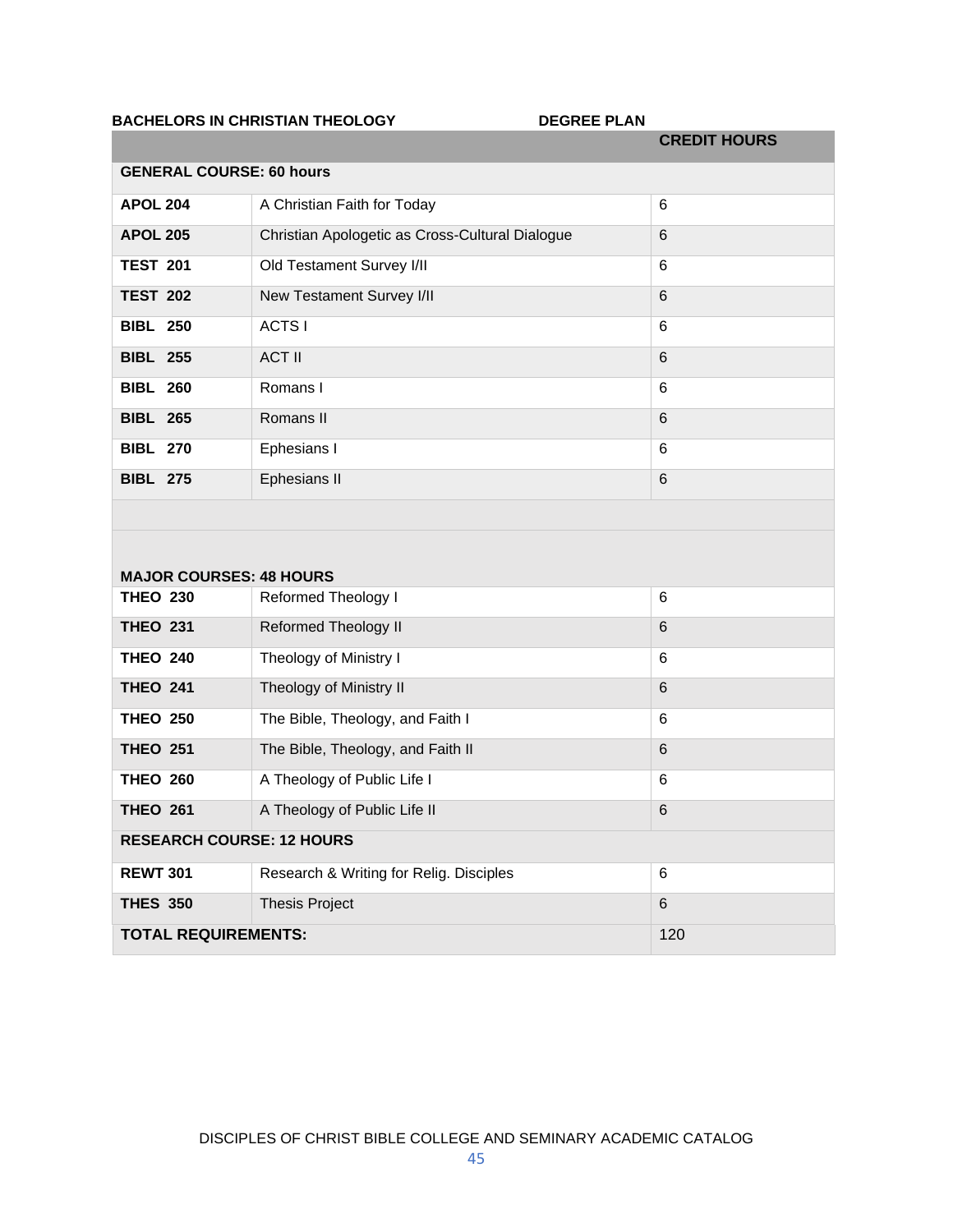# **Undergraduate Course Numbers**

Disciples of Christ Bible College and Seminary uses a system of letter prefixes and Arabic numerals to identify its courses in the academic catalog, course syllabi, and on transcripts. The letters designate the curriculum area or discipline and the first of the four numbers indicate the relative academic level of the course: 1, freshman level; 2, sophomore level; 3, junior level; and 4, senior level.

|      | APOL Apologetics                                 |
|------|--------------------------------------------------|
|      | <b>BIBL</b> Biblical Studies                     |
|      | <b>BIBT</b> Biblical Theology                    |
|      | <b>CEDU</b> Christian Education                  |
| CHIS | Church History in Plain Language: Fourth Edition |
|      | CLDR Christian Leadership                        |
|      | <b>CMIN</b> Christian Ministry                   |
|      | <b>CREL</b> Christian Religion                   |
|      | REWT Research & Writing for Relig. Disciplines   |
|      | THEO Theology                                    |
|      | <b>THES</b> Thesis Project                       |
|      | TEST Old / New Testament Survey I / II           |

# **Undergraduate Course Descriptions**

# APOLOGETICS

# **APOL 101 Defending Your Faith: Introduction to Apologetics I /II**

An Overview of Classical Apologetics with R.C. Sproul, Dr. Sproul surveys the history of apologetics and demonstrates that reason and science are your allies in defending the existence of God and the historical truth claims of Jesus Christ. *6 Hours*

# **APOL 102 Apologetics for a New Generation**

*A Biblical and Culturally Relevant Approach to Talking About God. 3 Hours*

# **APOL 104 The Evidence for the Resurrection**

*A Biblical Approach to Talking About Jesus Christ's Resurrection. 3 Hours*

# **APOL 105 Arguments for the Existence of God I / II**

*A quest to understand religion and why people believe in God. 6 Hours*

# **APOL 204 A Christian Faith for Today**

*Provides both Christians and sceptics with a much-needed response to modernity's challenge to God. A return to the Biblical stories and sources at the roots of modern faith and to theological problems such as Jesus' divinity and humanity. 6 Hours*

# **APOL 205 Christian Apologetic as Cross-Cultural Dialogue**

*A call for a new understanding of apologetics, moving away from appeals to tran-cultural rationality, arguing for a new form of cross-cultural dialogue. 6 Hours*

DISCIPLES OF CHRIST BIBLE COLLEGE AND SEMINARY ACADEMIC CATALOG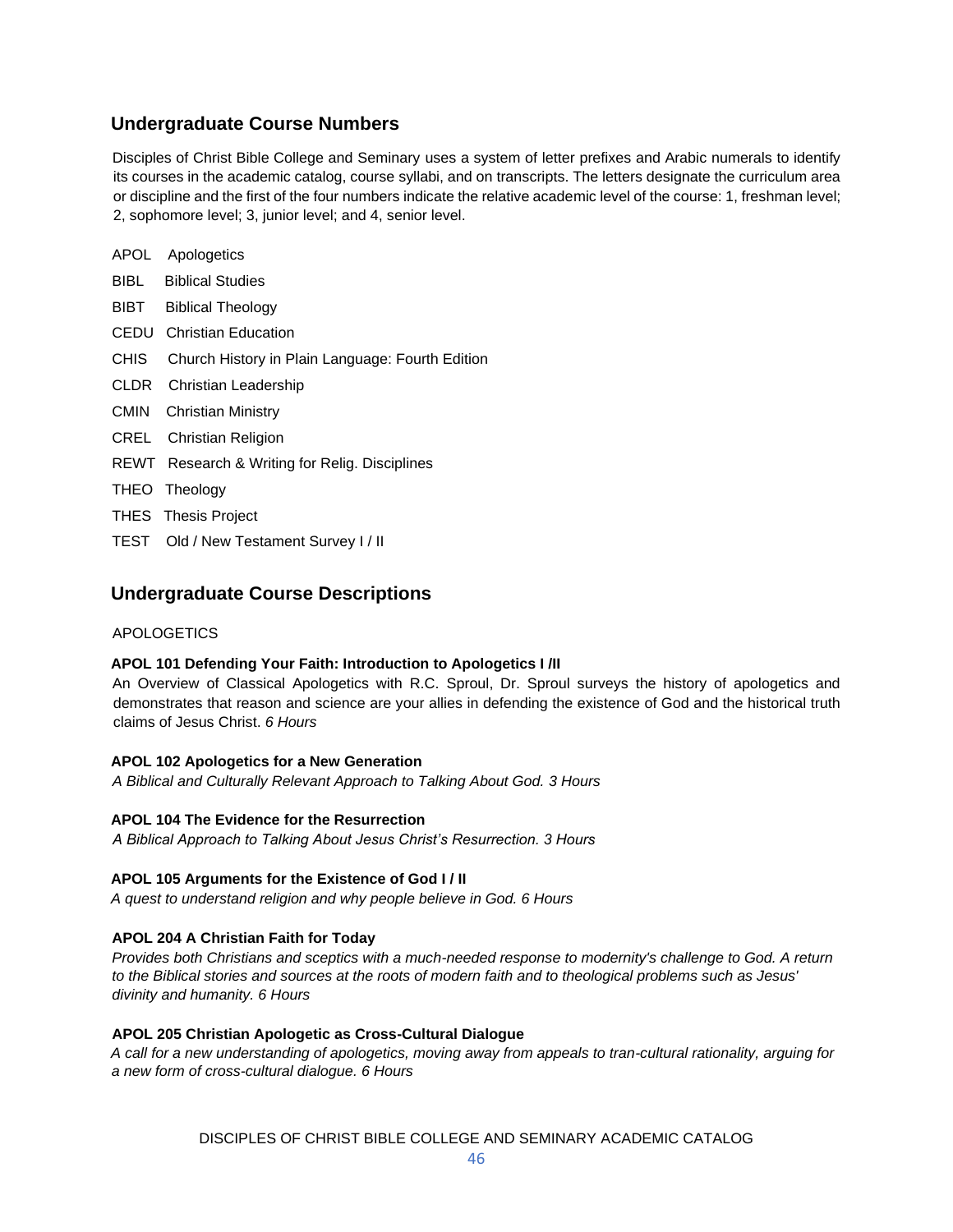#### BIBLICAL STUDIES

### **BIBL 101 Basic Christianity**

This introductory course to the Bible deals with two domains of study: (1) Pentecostal/Charismatic doctrine of the Bible (inspiration and authority) and its role in faith and formation; and (2) survey of the narrative of Scripture, genres, canonical history, and version and translation history. *6 Hours*

# **BIBL 102 Interpretation of the Gospel**

*A meaningful study of the NT Gospels entails a consideration of the question of definition. Essentially, what are the Gospels*. *3 Hours*

# **BIBL 150 Spiritual Strategies: A Manual for Spiritual Warfare I / II**

*This book moves participants beyond the natural world into the realm of the spirit. Tactics of the enemy are analyzed and strategies of spiritual warfare assuring victory over the principalities and powers of the spirit world are explained*. *6 Hours*

**BIBL 250 ACTS I** *The book of ACTS*. *6 Hours*

**BIBL 255 ACTS II** *The book of ACTS*. *6 Hours*

**BIBL 260 ROMANS I** *The book of Romans*. *6 Hours*

**BIBL 265 ROMANS I**I *The book of Romans*. *6 Hours*

# **BIBL 270 EPHESIANS I**

*The book of Ephesians*. *6 Hours*

# **BIBL 275 EPHESIANS II**

*The book of Ephesians*. *6 Hours*

# CHRISTIAN HISTORY

# **CHIS 101 Church History in Plain Language: Fourth Edition**

*This latest edition of the book takes a close look at the rapid growth of evangelical and Pentecostal Christianity in the southern hemisphere, addresses the decline in traditional mainline denominations, examines the influence of technology on the spread of the gospel, and discusses how Christianity intersects with other religions in countries all over the world. 6 Hours*

# CHRISTIAN EDUCATION

# **CEDU 205 Early Christianity**

*This concise and engaging introduction to the history of early Christianity examines the development of Christianity from its origins up through the year 620. 6 Hours*

# **CEDU 210 Teaching the Bible: Through popular Culture and the Arts I**

*This resource offers brief overviews of hundreds of easily accessible examples of arts, film, literature, music, and other media and outlines strategies for incorporation them effectively and concisely in the classroom. 6 Hours*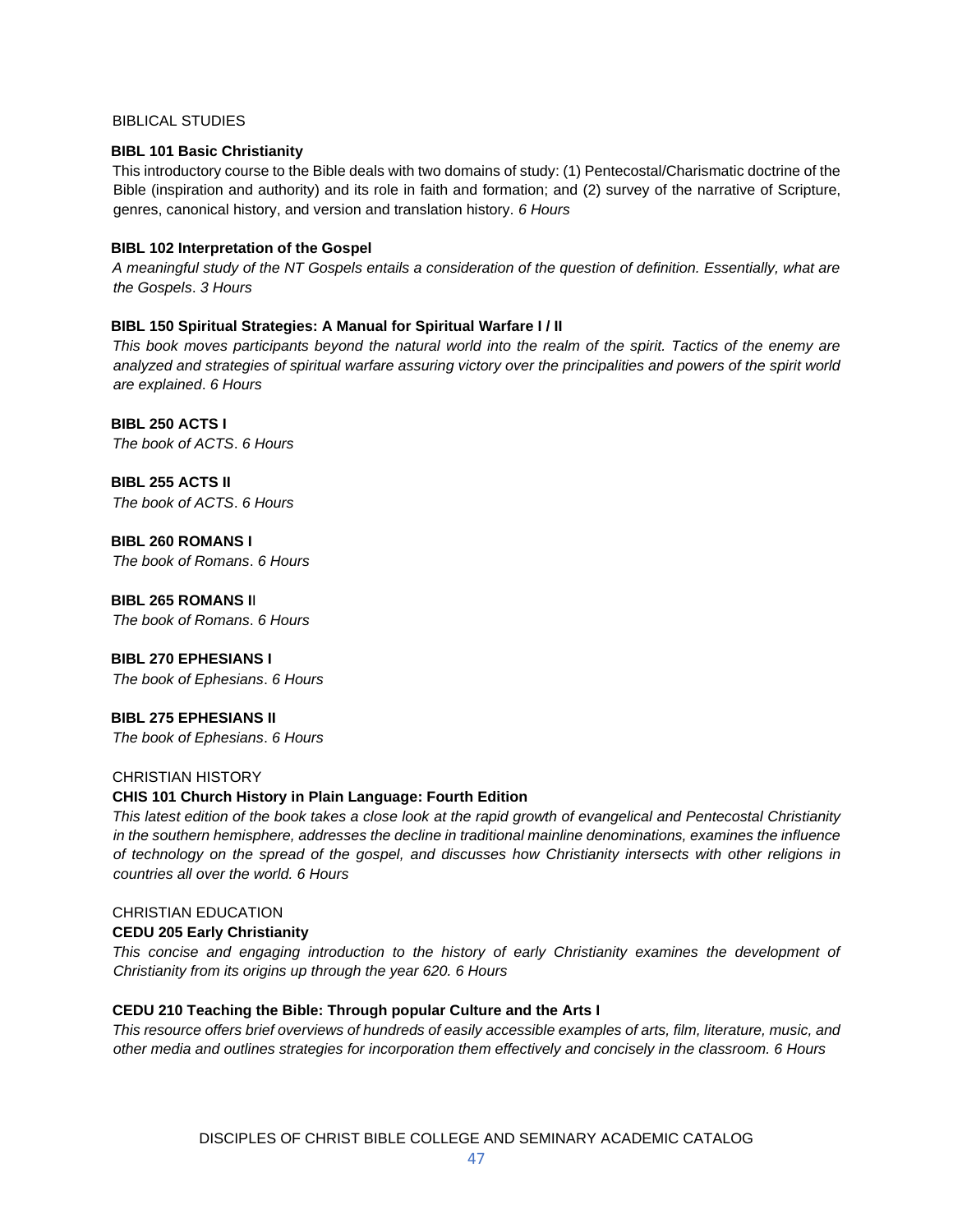#### **CEDU 211 Teaching the Bible:** *Through popular Culture and the Arts II*

*This resource offers brief overviews of hundreds of easily accessible examples of arts, film, literature, music, and other media and outlines strategies for incorporation them effectively and concisely in the classroom. 6 Hours*

#### **CEDU 220 Science & the Bible: Evidence-Based Christian Belief I**

*This book serves to emphasize the central role of evidence, rather than blind faith in religion as well as in science. 6 Hours*

#### **CEDU 221 Science & the Bible: Evidence-Based Christian Belief II**

*This book serves to emphasize the central role of evidence, rather than blind faith in religion as well as in science. 6 Hours*

#### **CEDU 250 How To Teach Religion I**

*How to cultivate a religious attitude, religious ideals, loyalties, habits, and the sense of responsibility for others; how to organize the mass of material for all this in the Bible, in nature, history, and great biographies. 6 Hours*

#### **CEDU 251 How To Teach Religion II**

*How to cultivate a religious attitude, religious ideals, loyalties, habits, and the sense of responsibility for others; how to organize the mass of material for all this in the Bible, in nature, history, and great biographies. 6 Hours*

# CHRISTIAN LEADERSHIP

# **CLDR 201 The Leadership Style of Jesus I**

*An enlightening look and perspective that challenges us to consider their own characteristics. Examines five parts of leadership including the beginnings of leadership, the qualities of leadership, the temptations of leadership, the problems of leadership and the future of leadership. 6 Hours*

# **CLDR 202 The Leadership Style of Jesus II**

*An enlightening look and perspective that challenges us to consider their own characteristics. Examines five parts of leadership including the beginnings of leadership, the qualities of leadership, the temptations of leadership, the problems of leadership and the future of leadership. 6 Hours*

#### **CLDR 210 Spiritual Leadership I**

*Takes the Bible's wisdom, paired with Bible character qualities and adds in advice of many admired past and present Christian leaders. 6 Hours*

#### **CLDR 211 Spiritual Leadership II**

*Takes the Bible's wisdom, paired with Bible character qualities and adds in advice of many admired past and present Christian leaders. 6 Hours*

### CHRISTIAN MINISTRY

#### **CMIN 101 Interpreting The Bible: An overview of Hermeneutics**

*An understanding of hermeneutics enables a deeper engagement with the Scriptures. ... Linguistic and literary factors are analyzed so that the various genres of Scripture are examined for their true meaning. 6 Hours*

#### **CMIN 102 Preaching and Preachers**

*A reminder will be reminded of the humanness of the preacher and will identify with his dilemmas, particularly in sermon preparation and delivery. 6 Hours*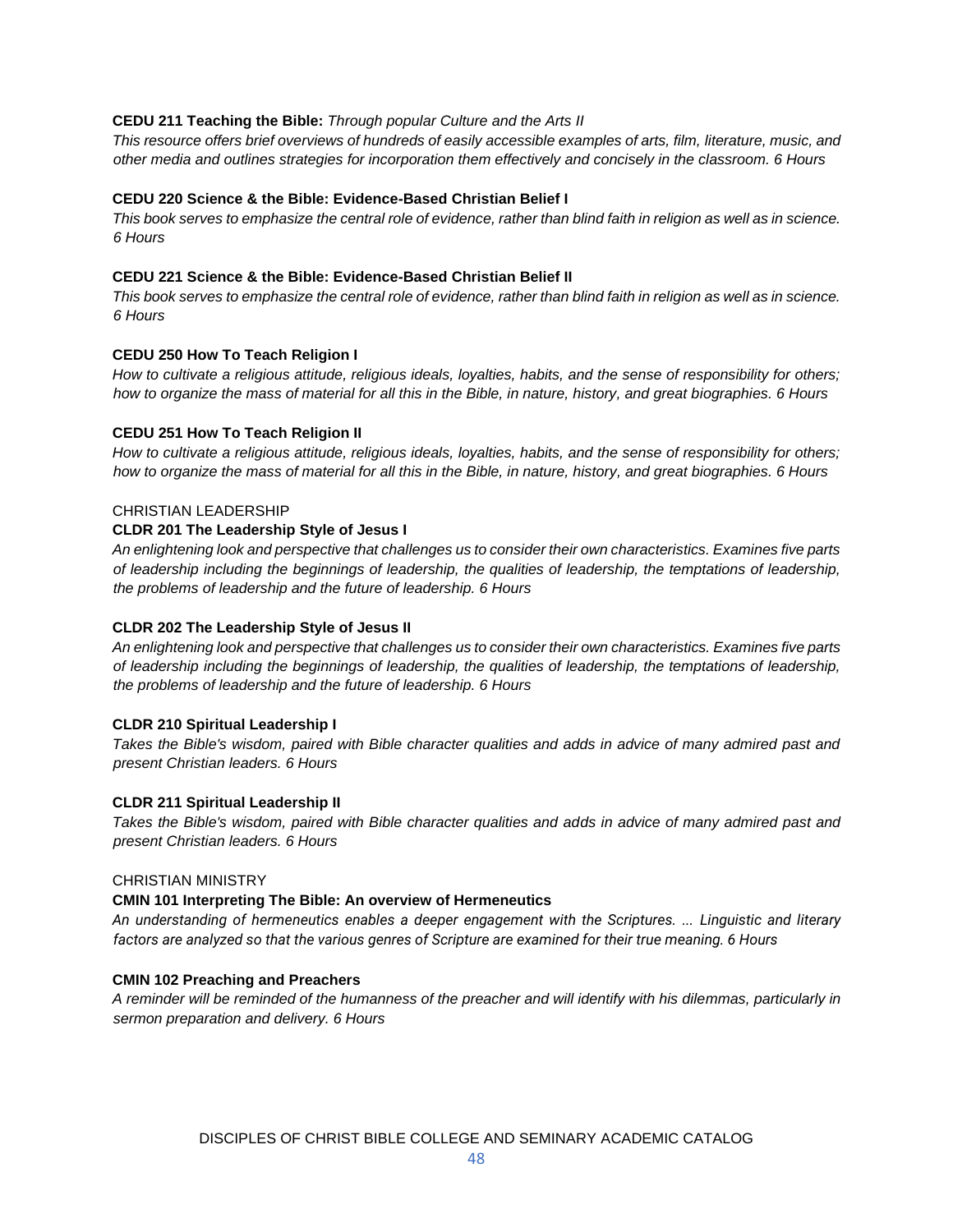### **CMIN 103 Seven Practices of Effective Ministry**

*An insightful guide for any leader who yearns for a simpler, more effective approach to ministry. Here are seven strategic principles that when put into play will bring focus and clarity to everything you do and turn your ministry into a winning team. 6 Hours*

#### **CMIN 201 Evangelism for the Tongue-Tied I**

*Very clear and helpful course on how to engage in everyday evangelism. Full of clear Biblical wisdom and shows how this is God's work, not ours, and how He can help us take part in His work. 6 Hours*

# **CMIN 202 Evangelism for the Tongue-Tied II**

*Very clear and helpful course on how to engage in everyday evangelism. Full of clear Biblical wisdom and shows how this is God's work, not ours, and how He can help us take part in His work. 6 Hours*

#### **CMIN 210 Pre-Christian Paul**

*The course examines the Apostle Paul's origins and citizenship, his names, his social background and profession, his education, taking particular note of the differences between what is said in the Acts of the Apostles and Paul's own testimony. He discusses the nature of Pharisaic training in Jerusalem before the fall of the city in 70 CE and the connections between Pauline theology and rabbinic literature, while at the same time bringing out the features of Greek education current in Jerusalem at the time. Also a final look at how Paul came to be a persecutor of Christianity, taking the account to the eve of his dramatic conversion. 6 Hours*

#### **CMIN 215 Preaching Christ in all of Scripture**

*A course study that isn't just about preaching. It's about Christ and the call on all believers to see him and his glory in all of God's Word. 6 Hours*

#### CHRISTIAN RELIGION

# **CREL 201 Religions of the World**

*This book looks beyond information, doctrine and dogma, into the wisdom at the very heart of the great traditions of Taoism, Christianity, Judaism, primal religions, Buddhism, Hinduism, Confucianism, and Islam. 6 Hours*

#### **RELIGION**

#### **RELI 202 History of Life**

This course takes a look at an interest in the history of life on our planet. It describes the biological evolution of *Earth's organisms, and reconstructs their adaptations to the life they led, and the ecology and environment in which they functioned. 6 Hours*

#### **RELI 210 Scripture a very Theological Proposal I**

*This course positions itself by resisting accounts in which Scripture's relationship to God and its life within the church are understood competitively, as if the more we attend to one the less we are attending to the other. It explores a doctrine of Scripture and the relationship of ethics, doctrine, and preaching to Scripture. The course will take a final look and asks, can, or should, Scripture be read in the university? 6 Hours*

# **RELI 215 Scripture a very Theological Proposal II**

*This course positions itself by resisting accounts in which Scripture's relationship to God and its life within the church are understood competitively, as if the more we attend to one the less we are attending to the other. It explores a doctrine of Scripture and the relationship of ethics, doctrine, and preaching to Scripture. The course will take a final look and asks, can, or should, Scripture be read in the university? 6 Hours*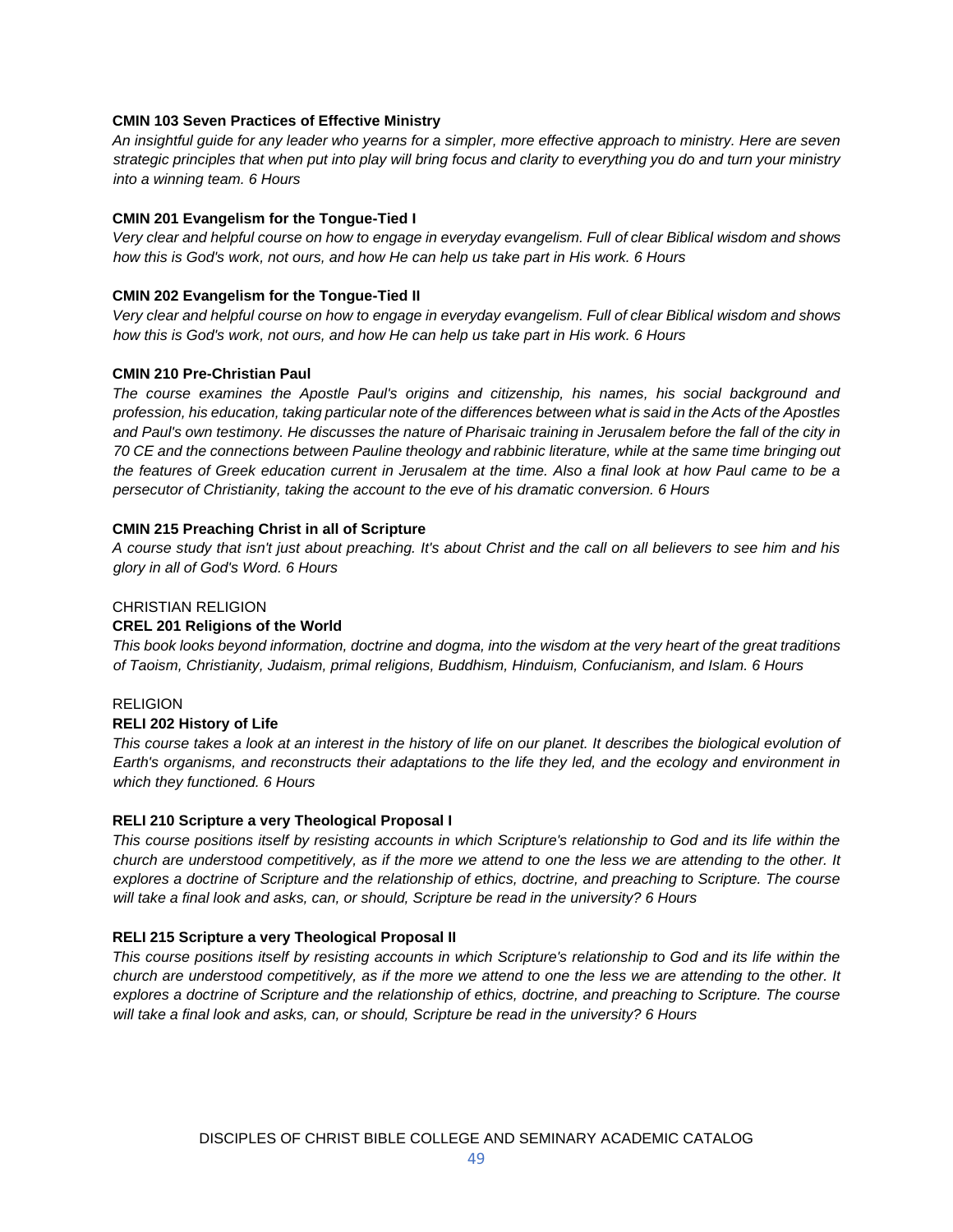#### **RELI 220 Salvation in the New Testament I**

*This course offers an analysis of the soteriological perspectives and language of the different books of the New Testament. Special attention is given to the imagery used in expressing soteriological ideas. Salvation deals with becoming part of the people of God. 6 Hours*

# **RELI 225 Salvation in the New Testament II**

*This course offers an analysis of the soteriological perspectives and language of the different books of the New Testament. Special attention is given to the imagery used in expressing soteriological ideas. Salvation deals with becoming part of the people of God. 6 Hours*

#### RESEARCH WRITING

#### **REWT 301 Research & Writing for Relig. Disciplines**

*This course builds upon the concepts for scholarly research and writing to prepare students for completing scholarly research and writing specifically within the religious disciplines. 3 to 6 Hours*

# OLD / NEW TESTAMENT

#### **TEST 101 Old Testament Survey I**

*Part indispensable overview and part careful examination, Old Testament Survey introduces students to the culture, context, and content of each book in the Old Testament. 6 Hours*

#### **TEST 102 New Testament Survey II**

*Part indispensable overview and part careful examination, New Testament Survey introduces students to the culture, context, and content of each book in the New Testament. 6 Hours*

#### **TEST 201 Old Testament Survey I**

*Part indispensable overview and part careful examination, Old Testament Survey introduces students to the culture, context, and content of each book in the Old Testament. 6 Hours*

#### **TEST 202 New Testament Survey II**

*Part indispensable overview and part careful examination, New Testament Survey introduces students to the culture, context, and content of each book in the New Testament. 6 Hours*

# **THEOLOGY**

# **THEO 101 The History of Christian Theology I / II**

*This course offers a concise yet complete chronicle of the whole of Christian theology, from its background in the history of Israel to the liberation and postliberal theologies of recent years. This updated 30th anniversary edition includes expanded treatments of theological developments at the end of the 20th century, and preliminary trajectories for theology in the 21st century. It also includes updated bibliographies and revised chapters on important innovations in biblical studies, and their impact on theology. 6 Hours*

#### **THEO 230 Reformed Theology I**

*This course walks you through the foundations of the Reformed doctrine and explains how the Reformed belief is centered on God, based on God's Word, and committed to faith in Jesus Christ. It will explain the five points of Reformed Theology and make plain the reality of God's amazing grace. 6 Hours*

# **THEO 231 Reformed Theology II**

*This course walks you through the foundations of the Reformed doctrine and explains how the Reformed belief is centered on God, based on God's Word, and committed to faith in Jesus Christ. It will explain the five points of Reformed Theology and make plain the reality of God's amazing grace. 6 Hours*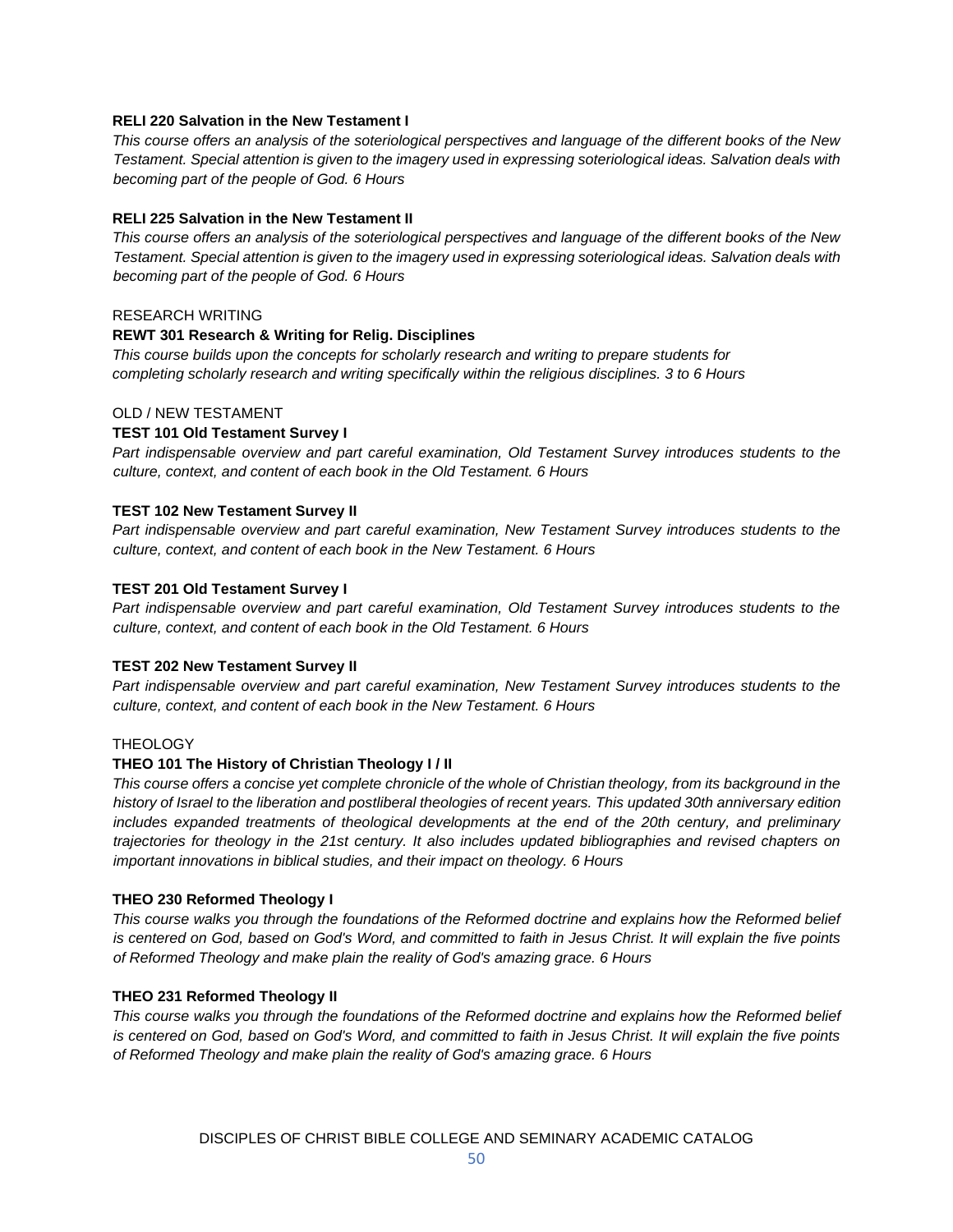### **THEO 240 Theology of Ministry I**

*This course is for beginning ministry students, seasoned lay leaders, and anyone in between who wants to learn more about the faith that feeds their call to serve. It introduces the main areas of theology that every lay minister ought to know: the notion of vocation, the doctrine of God, Jesus Christ, the Holy Spirit, church, and ministry. By sharing personal stories and simple examples. 6 Hours*

# **THEO 241 Theology of Ministry II**

*This course is for beginning ministry students, seasoned lay leaders, and anyone in between who wants to learn more about the faith that feeds their call to serve. It introduces the main areas of theology that every lay minister ought to know: the notion of vocation, the doctrine of God, Jesus Christ, the Holy Spirit, church, and ministry. By sharing personal stories and simple examples. 6 Hours*

#### **THEO 250 The Bible, Theology, and Faith I**

*This course aim is to "read the Bible for all it is worth," by connecting the minutiae of biblical scholarship with the big questions of God and human life. Classic Christian understandings of what is necessary to speak validly about God are used to set a context for modern linguistic and historical interpretation so as to produce a postmodern understanding of biblical interpretation. Detailed studies of Abraham's sacrifice in Genesis 22, the story of the journey to Emmaus (Luke 24), and the Christology of Matthew's Gospel integrate theory with practice. 6 Hours*

# **THEO 251 The Bible, Theology, and Faith II**

*This course aim is to "read the Bible for all it is worth," by connecting the minutiae of biblical scholarship with the big questions of God and human life. Classic Christian understandings of what is necessary to speak validly about God are used to set a context for modern linguistic and historical interpretation so as to produce a postmodern understanding of biblical interpretation. Detailed studies of Abraham's sacrifice in Genesis 22, the story of the journey to Emmaus (Luke 24), and the Christology of Matthew's Gospel integrate theory with practice. 6 Hours*

# **THEO 260 A Theology of Public Life I**

*This course defends and details Christian believers' engagement in contemporary pluralistic public life not from the perspective of some neutral 'public', but from the particular perspective of Christian faith, arguing that such engagement enriches both public life and Christian citizens' faith themselves. As such it offers not a 'public theology', but a 'theology of public life', analyzing the promise and perils of Christian public engagement, discussing the nature of civic commitment and prophetic critique, and the relation of a loving faith to a liberal politics of justice. Theologically rich, philosophically rigorous, politically, historically and sociologically informed, this course advances contemporary discussion of 'religion and public life' in fundamental ways. 6 Hours*

#### **THEO 261 A Theology of Public Life II**

*This course defends and details Christian believers' engagement in contemporary pluralistic public life not from the perspective of some neutral 'public', but from the particular perspective of Christian faith, arguing that such engagement enriches both public life and Christian citizens' faith themselves. As such it offers not a 'public theology', but a 'theology of public life', analyzing the promise and perils of Christian public engagement, discussing the nature of civic commitment and prophetic critique, and the relation of a loving faith to a liberal politics of justice. Theologically rich, philosophically rigorous, politically, historically and sociologically informed, this course advances contemporary discussion of 'religion and public life' in fundamental ways. 6 Hours*

#### **THES 350 Thesis Project**

*Professor / Instructor driven*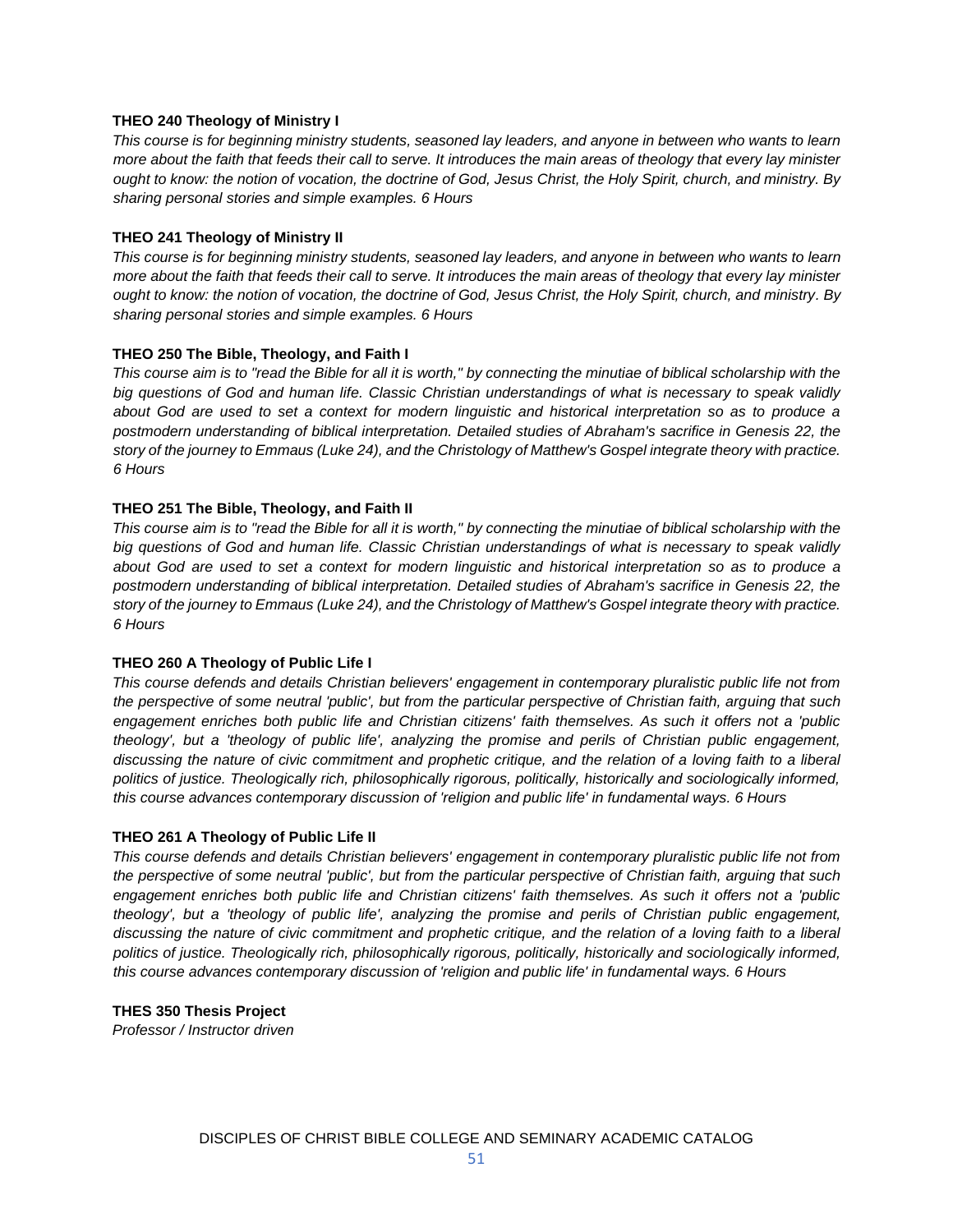# **Graduate Academic Program Overview**

# ACADEMIC PROGRAMS | GRADUATE **Graduate Program Curriculum**

With a mandate to raise up Christian leaders for the Church and community, Disciples of Christ Bible College and Seminary recognizes the revolutionary view of leadership presented by Christ. Scripture declares that leaders are first servants and humility is the true essence of ministry. So profound and significant is this truth and blueprint for ministry that the Gospels state it several times. We are repeatedly instructed to become servants if we desire to be leaders in the Kingdom of God. Thus, we must know that God is calling ministers to be His servants, and He has given us the unsurpassed model of His Son as an example to follow. Even as Christ faced death, He modeled obedience.

The curriculum of Disciples of Christ Bible College and Seminary Graduate Program has been developed to prepare ministry leaders with a strong vibrant knowledge of the Word of God. We intended to develop a thorough integration of biblical and theological knowledge with practical hands-on supervised ministry experience.

# **Course Formats**

- Classes: Courses are conveniently scheduled to enable students to work or participate in ministry.
- Online or Correspondence Courses: Students can work on their courses anytime day or night. Each course provides interaction with the professor or instructor and student colleagues. Courses may be taken online or through correspondence towards any Master's program.

The Disciples of Christ Bible College and Seminary exists to provide graduate professional training for the equipping of effective Spirit-filled leaders for ministry in the Church and their community. Our goal is to equip men and women to fulfill the Great Commission and calling God has placed upon their lives. Our goals are to integrate biblical and theological training with practical skills essential for effective ministry and to provide a scriptural balance of:

- Biblical exposition with prophetic insight;
- Sound theology with spiritual passion;
- Pastoral sensitivity with evangelistic fervor; and
- Commitment to character with a quest for the Charismatic.

# **Graduate Program Objectives**

Developing from the purpose and goals of the joint mission of the college and seminary, Disciples of Christ Bible College and Seminary purposes to fulfill its mission by:

- Providing classical, professional, theological training within an evangelical, Spirit-formed, and ecumenically sensitive ethos, with deep appreciation for our faith.
- Preparing men and women for servant-oriented, lay and credentialed ministry both in the congregation and broader society.
- Cultivating discerning leaders whose lifestyles reflect the ethical and moral vision of the Word of God.
- Developing leaders who understand and cultivate the corporate practice of spiritual gifts in relation to the maturation of their professional skills and the fulfillment of their unique ministry callings.
- Enabling students to integrate biblical, theological, and professional skills through reflective and supervised ministry experiences.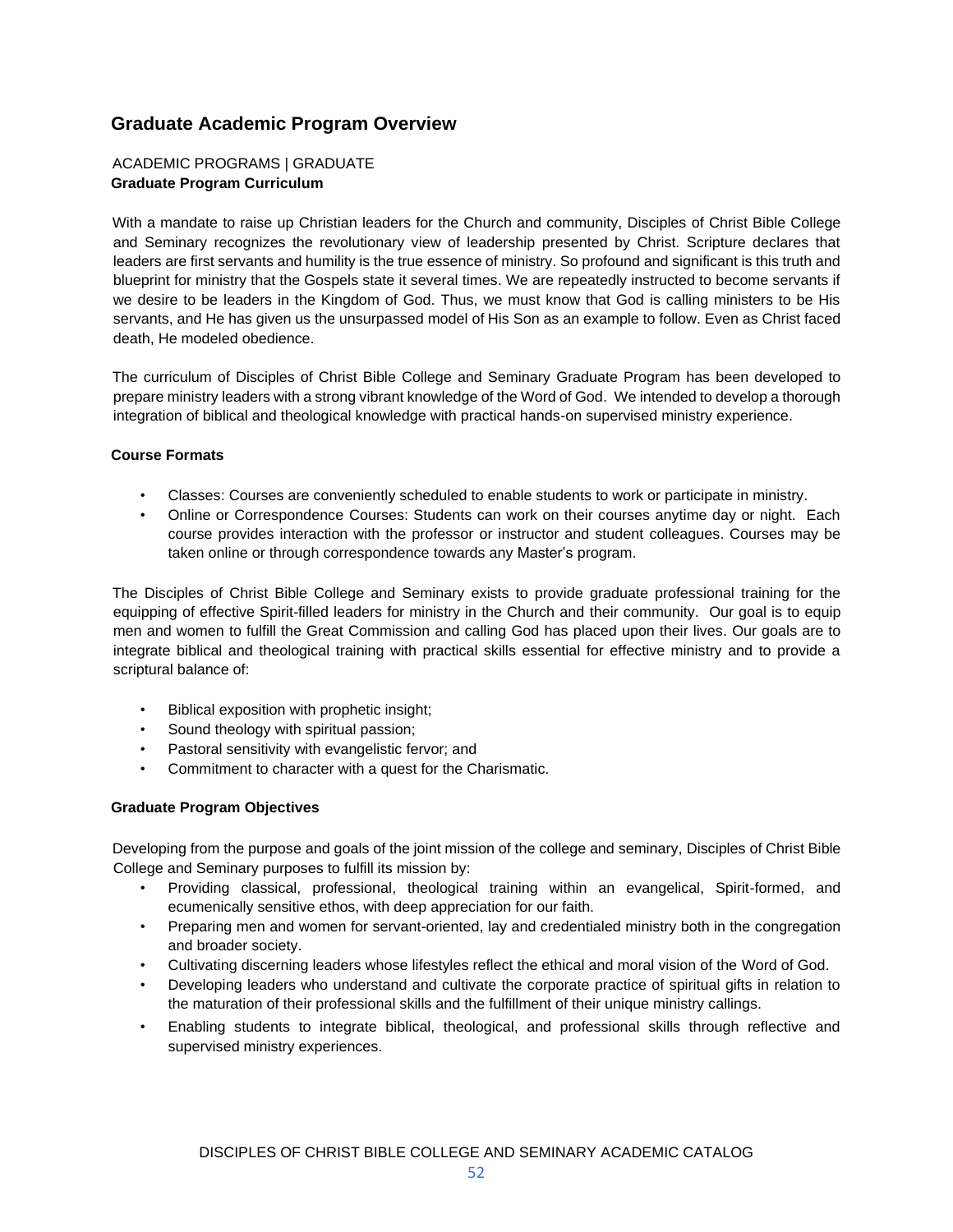# GRADUATE | MASTER'S DEGREE

# **MASTER OF CHRISTIAN EDUCATION**

The Master of Christian Education (MCED) is an advanced sixty (42) hour degree that equips students with the courses required to prepare fulfilling their calling into the ministry.

#### **Program Objectives**

This degree seeks to:

- Equip students with self-awareness, global-awareness, and spiritual-awareness in order to prepare them to become effective ministry leaders;
- Prepare students to read, interpret, and conduct empirically based research; and
- Provide students with adequate understanding of various aspects of Christian Education.

# **Learning Outcomes**

Upon completion of this degree, students will be able to:

- Integrate empirically-based systemic treatment methods with a Christian worldview;
- Develop an ethical and legal understanding of Christian Education;
- Analyze counseling theories from a biblical worldview; and
- Apply empirically-based methods of best counseling practice.

#### **Graduation Requirements**

Students must complete a minimum of 42 semester hours of coursework, including all required courses in the degree plan with a minimum cumulative grade point average of 2.75 to graduate. Of these required courses, the student must complete a minimum of nine (9) credit hours of practicum.

# **MASTERS IN CHRISTIAN EDUCATION DEGREE PLAN**

|                                 |                                                 | <b>CREDIT HOURS</b> |
|---------------------------------|-------------------------------------------------|---------------------|
| <b>GENERAL COURSE: 30 hours</b> |                                                 |                     |
| <b>MEDU 301</b>                 | <b>Issues in Religious Education I</b>          | 3                   |
| <b>MEDU 311</b>                 | <b>Issues in Religious Education II</b>         | 3                   |
| <b>MEDU 315</b>                 | Religious and Spiritual Issues in Counseling I  | 3                   |
| <b>MEDU 316</b>                 | Religious and Spiritual Issues in Counseling II | 3                   |
| <b>MEDU 330</b>                 | Evangelical Identity and Centered Family Life   | 3                   |
| <b>CETH 301</b>                 | Christian Ethics, An Introduction               | 3                   |
| <b>MTHE 320</b>                 | <b>Biblically Foundations of Spiritually</b>    | 3                   |
| <b>BIBL 375</b>                 | 1 Corinthians                                   | 3                   |
| <b>BIBM 307</b>                 | Four Designated Books of the Bible              | 3                   |
| <b>RESEARCH COURSE 12</b>       |                                                 |                     |
| <b>REWT 301</b>                 | Research & Writing for Relig. Disciplines       | 3                   |
| <b>THES 350</b>                 | <b>Thesis Projects</b>                          | 3                   |
| <b>TOTAL REQUIREMENTS:</b>      |                                                 | 42                  |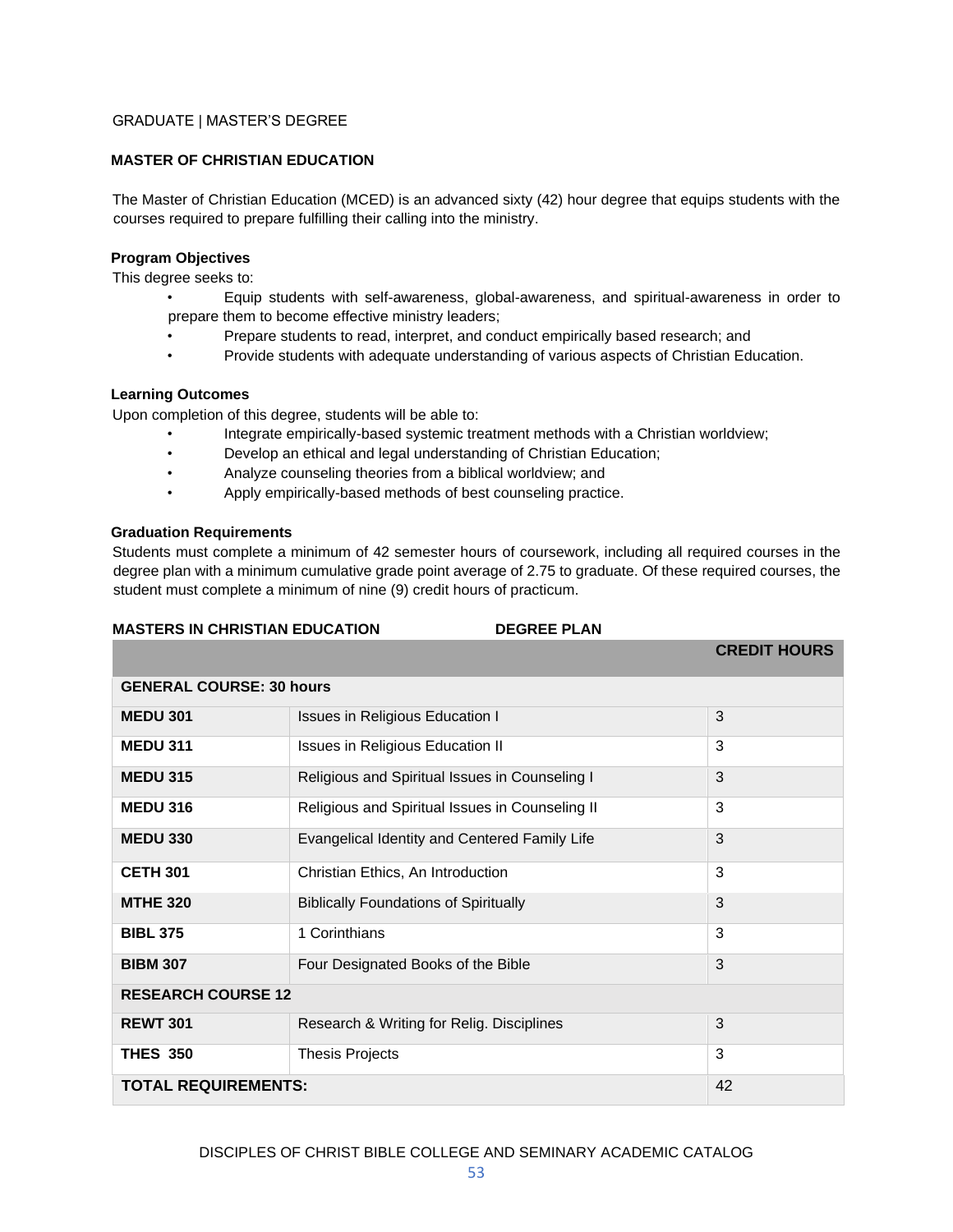# **MASTER OF CHRISTIAN MINISTRY**

The Master of Christian Ministry (MMIN) is an advanced sixty (48) hour degree that equips students with the courses required to prepare fulfilling their calling into the ministry.

# **Program Objectives**

This degree seeks to:

- Equip students with self-awareness, global-awareness, and spiritual-awareness in order to prepare them to become effective ministry leaders;
- Prepare students to read, interpret, and conduct empirically based research; and
- Provide students with adequate understanding of various aspects of Christian Ministry.

#### **Learning Outcomes**

Upon completion of this degree, students will be able to:

- Effectively understand and apply Church Administration;
- Develop an ethical and legal understanding of Discipleship Counseling;
- Analyze theories of Christian Ethics; and
- Apply empirically-based methods of Biblical Foundations of Spirituality.

#### **Graduation Requirements**

Students must complete a minimum of 48 semester hours of coursework, including all required courses in the degree plan with a minimum cumulative grade point average of 2.75 to graduate. Of these required courses, the student must complete a minimum of nine (9) credit hours of practicum.

# **MASTERS IN CHRISTIAN MINISTRY DEGREE PLAN**

|                            |                                                    | <b>CREDIT HOURS</b> |  |
|----------------------------|----------------------------------------------------|---------------------|--|
|                            | <b>GENERAL COURSE: 36 hours</b>                    |                     |  |
| <b>MMIN 300</b>            | <b>Church Administration</b>                       | 3                   |  |
| <b>MMIN 310</b>            | Discipleship Counseling I                          | 3                   |  |
| <b>MMIN 311</b>            | Discipleship Counseling II                         | 3                   |  |
| <b>MMIN 316</b>            | The Apostle Paul and his Letters I                 | 3                   |  |
| <b>MMIN 317</b>            | The Apostle Paul and his Letters II                | 3                   |  |
| <b>MMIN 325</b>            | The Multiplying Church the New Math                | 3                   |  |
| <b>MMIN 330</b>            | The Theology of the Pastoral Letter: New Testament | 6                   |  |
| <b>CETH 301</b>            | Christian Ethics, An Introduction                  | 3                   |  |
| <b>MTHE 320</b>            | <b>Biblical Foundations of Spirituality</b>        | 3                   |  |
| <b>BIBL 375</b>            | Four Designated Books of the Bible                 | 6                   |  |
| <b>RESEARCH COURSE 12</b>  |                                                    |                     |  |
| <b>REWT 301</b>            | Research & Writing for Relig. Disciplines          | 3                   |  |
| <b>THES 350</b>            | <b>Thesis Projects</b>                             | 3                   |  |
| <b>TOTAL REQUIREMENTS:</b> |                                                    | 48                  |  |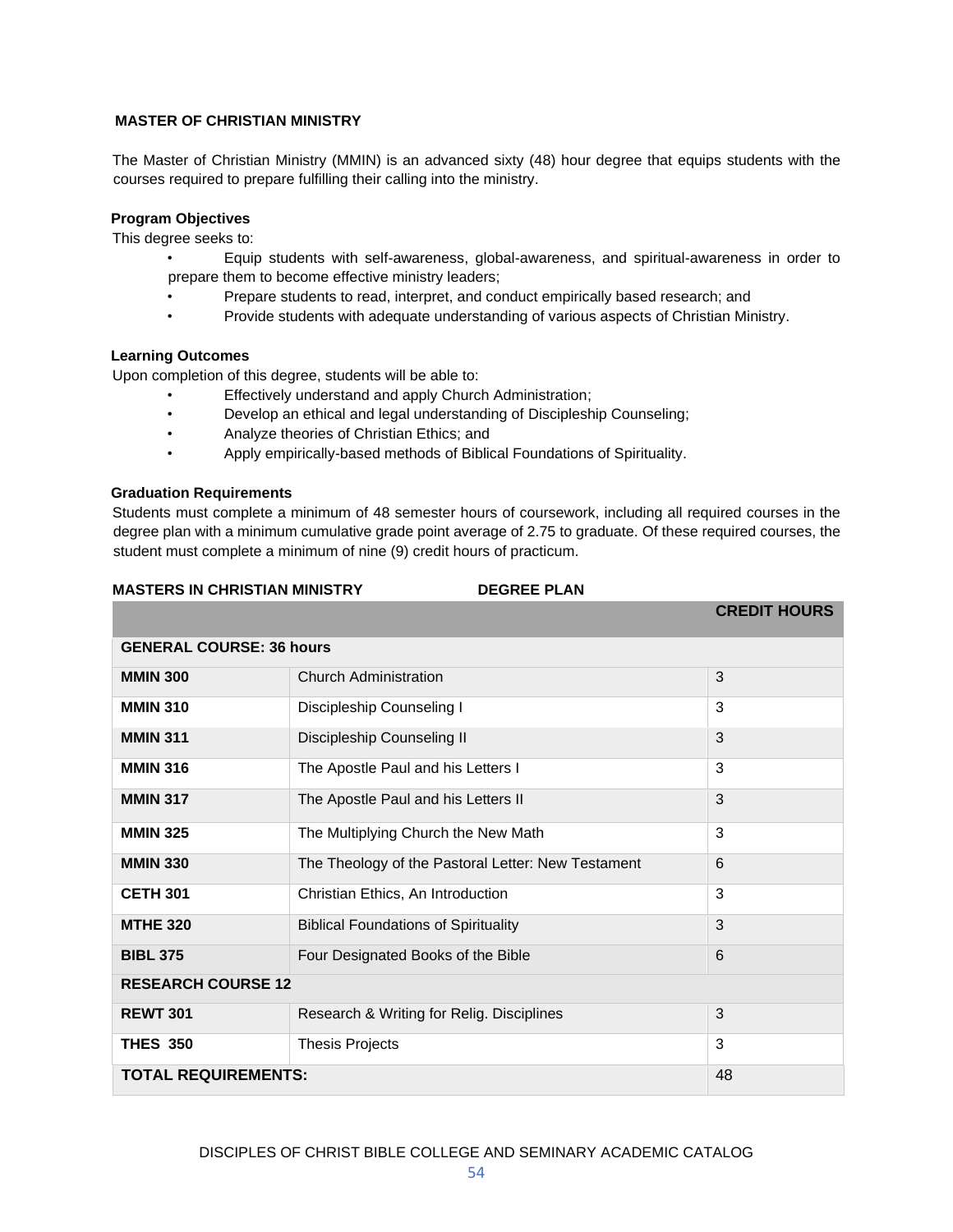# **MASTER OF CHRISTIAN RELIGION**

The Master of Christian Ministry (MREG) is an advanced sixty (39) hour degree that equips students with the courses required to prepare fulfilling their calling into the ministry.

# **Program Objectives**

This degree seeks to:

- Equip students with self-awareness, global-awareness, and spiritual-awareness in order to prepare them to become effective ministry leaders;
- Prepare students to read, interpret, and conduct empirically based research; and
- Provide students with adequate understanding of various aspects of Christian Religion.

#### **Learning Outcomes**

Upon completion of this degree, students will be able to:

- Effectively understand Jesus beyond the grave;
- Develop an ethical and legal understanding of Discipleship Counseling;
- Analyze theories of Christian Ethics; and
- Apply empirically-based methods of Biblical Foundations of Spirituality in regards to Christian Religion.

# **Graduation Requirements**

Students must complete a minimum of 39 semester hours of coursework, including all required courses in the degree plan with a minimum cumulative grade point average of 2.75 to graduate. Of these required courses, the student must complete a minimum of nine (9) credit hours of practicum.

| <b>MASTERS IN CHRISTIAN RELIGION</b> |                                             | <b>DEGREE PLAN</b> |                     |
|--------------------------------------|---------------------------------------------|--------------------|---------------------|
|                                      |                                             |                    | <b>CREDIT HOURS</b> |
| <b>GENERAL COURSE: 27 hours</b>      |                                             |                    |                     |
| <b>MREL 300</b>                      | The Empty Tomb Jesus Beyond the Grave       |                    | 3                   |
| <b>MREL 305</b>                      | The Miracle Ministry of the Prophet         |                    | 3                   |
| <b>MREL 315</b>                      | Introduction to Christianity I              |                    | 3                   |
| <b>MREL 316</b>                      | Introduction to Christianity II             |                    | 3                   |
| <b>MREL 319</b>                      | <b>Biblical Preaching</b>                   |                    | 3                   |
| <b>CETH 301</b>                      | Christian Ethics, An Introduction           |                    | 3                   |
| <b>MTHE 320</b>                      | <b>Biblical Foundations of Spirituality</b> |                    | 3                   |
| <b>BIBL 375</b>                      | Four Designated Books of the Bible          |                    | 6                   |
| <b>RESEARCH COURSE 12</b>            |                                             |                    |                     |
| <b>REWT 301</b>                      | Research & Writing for Relig. Disciplines   |                    | 3                   |
| <b>THES 350</b>                      | <b>Thesis Projects</b>                      |                    | 3                   |
| <b>TOTAL REQUIREMENTS:</b>           |                                             | 39                 |                     |
|                                      |                                             |                    |                     |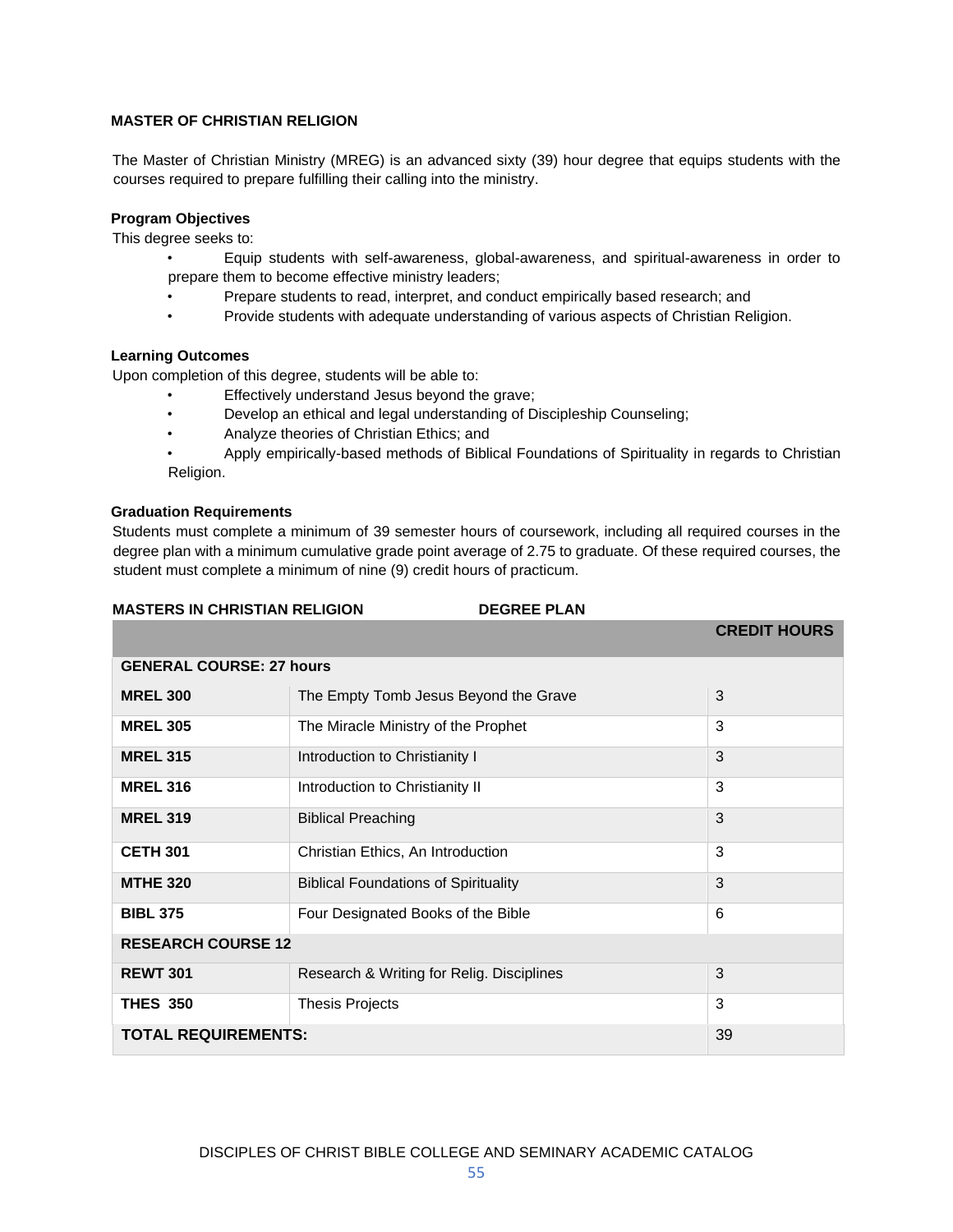# DISCIPLES OF CHRIST BIBLE COLLEGE | SCHOOL OF SEMINARY

# **MASTER OF DIVINITY**

The Master of Divinity (MDiv) integrates biblical, theological, historical, and practices of ministry studies with supervised ministry experience. The program is designed to equip seminarians for full-time vocational ministry as pastors, chaplains, missionaries, church associates, and leaders in para-church organizations.

# **Program Objectives**

The MDiv degree program seeks to:

- Prepare men and women for ministry both within their own particular communities of faith and cultures and also to the larger body of Christ;
- Provide students with knowledge of Scripture and the tools and methods to interpret Scripture;
- Equip candidates with practical ministry skills in leadership, preaching, worship, teaching, care-giving, and administration.
- Develop practical ministry skills through supervised ministry experiences;
- Encourage students to live a Spirit-empowered life, developing their unique spiritual gifts and callings.

#### **Learning Outcomes**

Upon completion of The MDiv degree, students will be able to:

- Demonstrate the ability to interpret and properly apply biblical texts using sound hermeneutical principles and exegetical methods;
- Demonstrate a knowledge of the heritage, traditions, and practices of the Church;
- Articulate a biblically-based and Spirit-empowered theology of ministry based on knowledge of the nature and mission of the Church;
- Apply biblical and theological knowledge with the practices of ministry;
- Communicate God's truth clearly, accurately, and convincingly to a single individual or a community;

#### **Graduation Requirements**

Students must successfully complete a minimum of 72 semester hours of coursework, including required courses with a minimum cumulative grade point average of 2.0 to graduate. They will have successfully completed Supervised Ministry, have filed their application for graduation by October preceding the May graduation, and fulfilled their financial obligation to the University.

# **MASTER OF DIVINITY DEGREE PLAN CREDIT HOURS GENERAL COURSE: 60 hours MDIV** Church Administration 3 **MDIV** Discipleship Counseling I/II **6** 6 **MDIV** Issues in Religious Education I/II **Internal Contract Contract Contract Contract Contract Contract Contract Contract Contract Contract Contract Contract Contract Contract Contract Contract Contract Contract Contract MDIV** Religious and Spiritual Issues in Counseling I/II **6** 6 **MDIV** The Apostle Paul and his Letters I/II **6** 6 **MDIV** The Theology of the Pastoral Letter: New Testament 6 **MDIV** Biblical Preaching 3 **MDIV** Public Theology 3

# DISCIPLES OF CHRIST BIBLE COLLEGE AND SEMINARY ACADEMIC CATALOG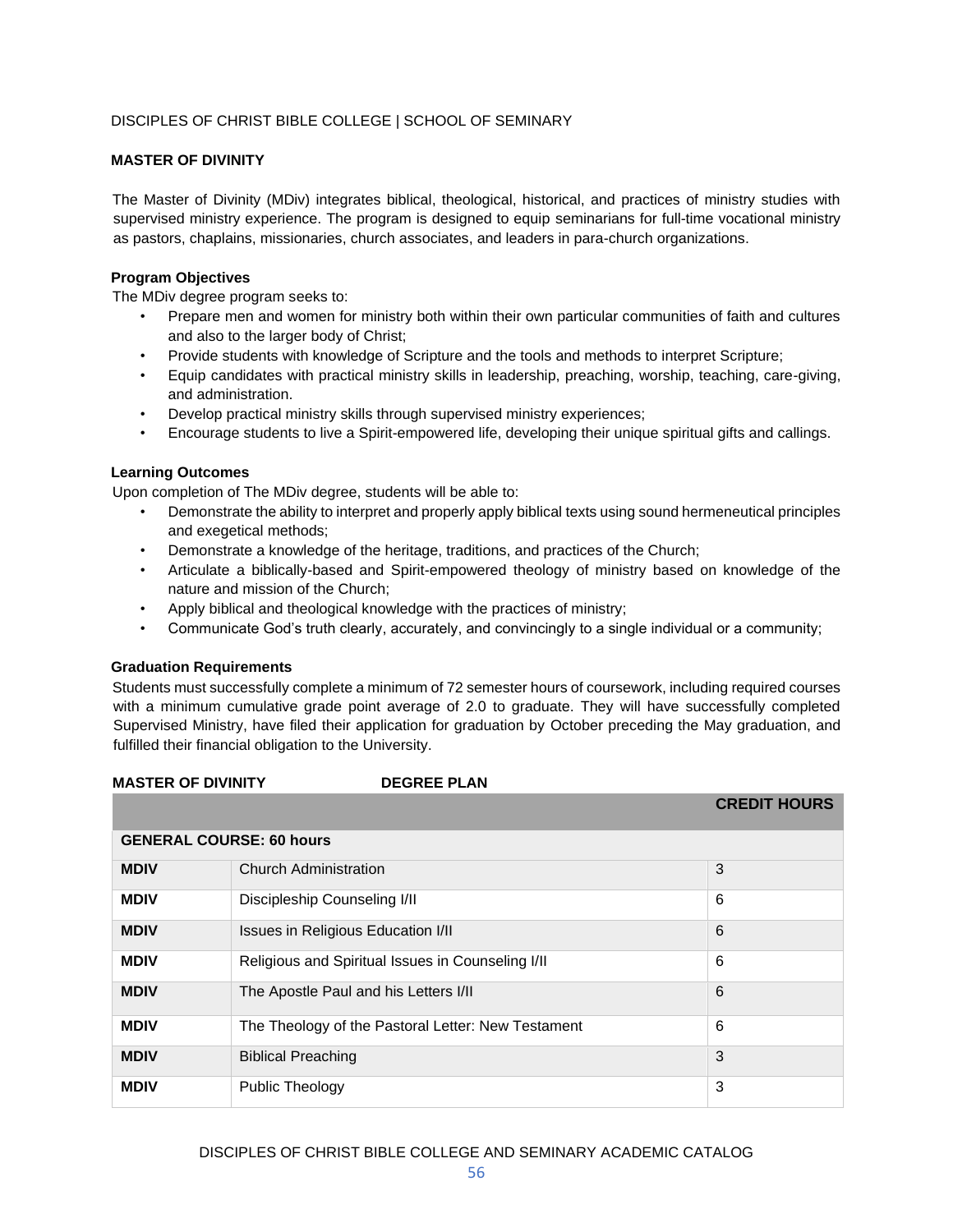| <b>MDIV</b>                | Four Designated Books of the Bible        | 12 |
|----------------------------|-------------------------------------------|----|
| <b>MDIV</b>                | What is Systematic Theology I/II          | 6  |
| <b>MDIV</b>                | Doctrine of the Christian Life            | 3  |
| <b>RESEARCH COURSE 12</b>  |                                           |    |
| <b>REWT 301</b>            | Research & Writing for Relig. Disciplines | 3  |
| <b>THES 350</b>            | <b>Thesis Projects</b>                    | 3  |
| <b>TOTAL REQUIREMENTS:</b> |                                           | 72 |

# **MASTER OF CHRISTIAN THEOLOGY**

The Master of Christian Theology is a specialized ministry program designed to equip our seminarians for effective Christian ministry in the local church and other ministry settings. The program seeks to cultivate maturity and skills in the practices of Christian Theology within the local church and includes significant flexibility to enable the student to design his or her own program according to his or her ministerial calling. The degree program provides a biblical and theological foundation while allowing the student, in consultation with a faculty advisor, to design a program that provides the specialized skills and preparation necessary for his/her calling.

# **Program Objectives**

The Masters in Christian Theology degree program seeks to:

- Prepare men and women for ministry both within their own communities of faith and cultures and also to the larger body of Christ.
- Equip students with the theories and practical skills necessary to perform effectively the ministry to which they are called;
- Increase biblical and theological understanding necessary to undergird these specialized ministries;
- Encourage students to live a Spirit-empowered life, developing their unique spiritual gifts and callings; and provide supervised ministry training for those entering specialized ministries.

# **Learning Outcomes**

Upon completion of the Master's in Christian Theology, students will be able to:

- Demonstrate knowledge of Scripture and the ability to properly use hermeneutical and exegetical principles to interpret and apply the Word of God in life and ministry;
- Survey the heritage and traditions of the Church and the Pentecostal/Charismatic Movements;
- Apply a biblically-based and Spirit-empowered theology of ministry based on knowledge of the nature and mission of the Church;
- Integrate biblical and theological knowledge in the specialized area of ministry; and
- Communicate the gospel clearly and effectively.

# **Graduation Requirements**

Students must successfully complete a minimum of 48 semester hours of coursework, including required courses with a minimum cumulative grade point average of 2.0 to graduate. They will have filed their application for graduation by October preceding the May graduation and fulfilled their financial obligation to the college.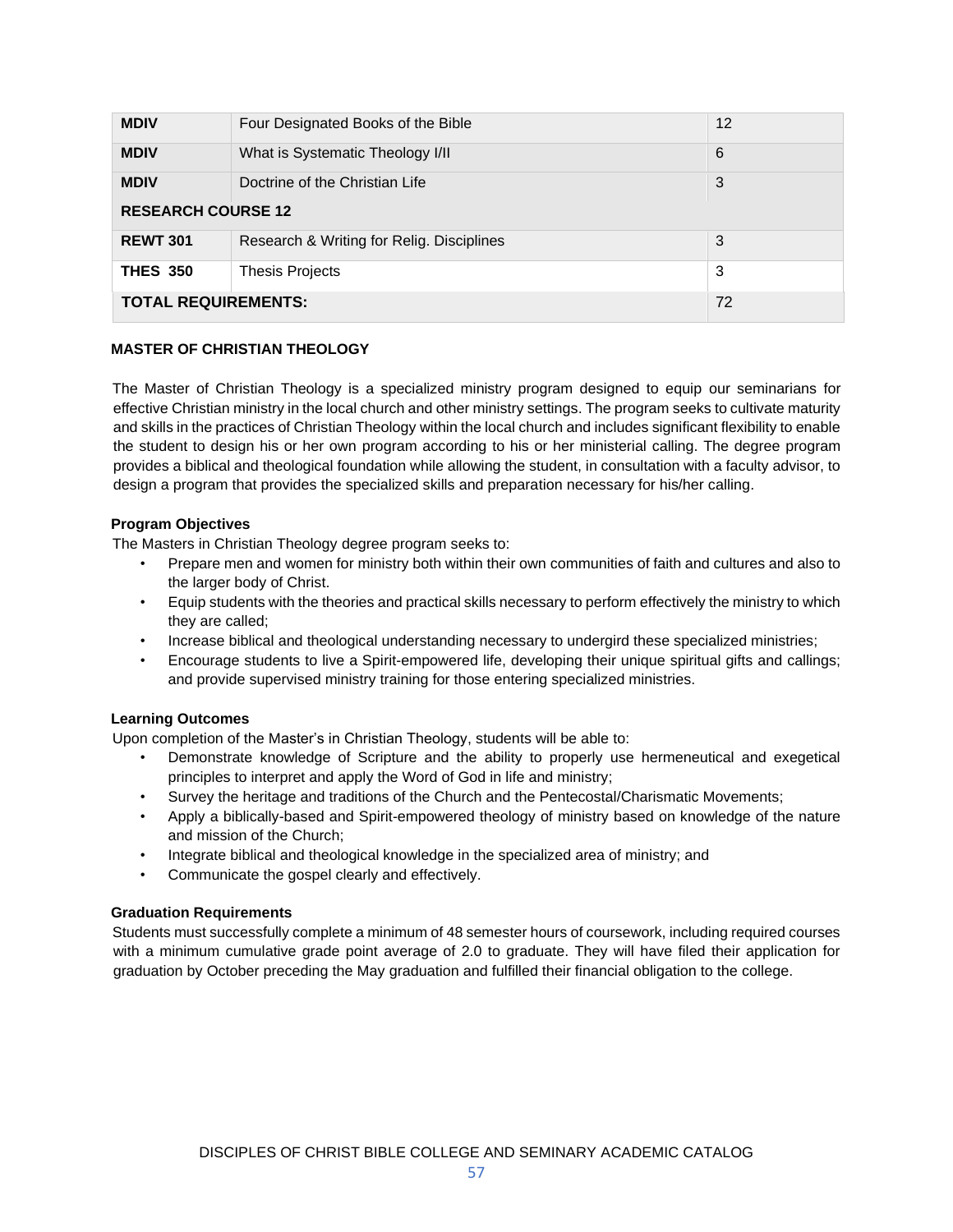**MASTERS OF THEOLOGY DEGREE PLAN** 

|                                 |                                             | <b>CREDIT HOURS</b> |
|---------------------------------|---------------------------------------------|---------------------|
| <b>GENERAL COURSE: 27 hours</b> |                                             |                     |
| <b>MTHE 310</b>                 | Theology Proper: The Doctrine of God        | 3                   |
| <b>MTHE 305</b>                 | <b>Public Theology</b>                      | 3                   |
| <b>MTHE 315</b>                 | What is Systematic Theology I               | 3                   |
| <b>MTHE 316</b>                 | What is Systematic Theology II              | 3                   |
| <b>CDOC 301</b>                 | Doctrine of the Christian Life              | 3                   |
| <b>CETH 301</b>                 | Christian Ethics, An Introduction           | 3                   |
| <b>MTHE 320</b>                 | <b>Biblical Foundations of Spirituality</b> | 3                   |
| <b>BIBL 375</b>                 | Four Designated Books of the Bible          | 6                   |
| <b>RESEARCH COURSE 12</b>       |                                             |                     |
| <b>REWT 301</b>                 | Research & Writing for Relig. Disciplines   | 3                   |
| <b>THES 350</b>                 | <b>Thesis Projects</b>                      | 3                   |
| <b>TOTAL REQUIREMENTS:</b>      |                                             | 39                  |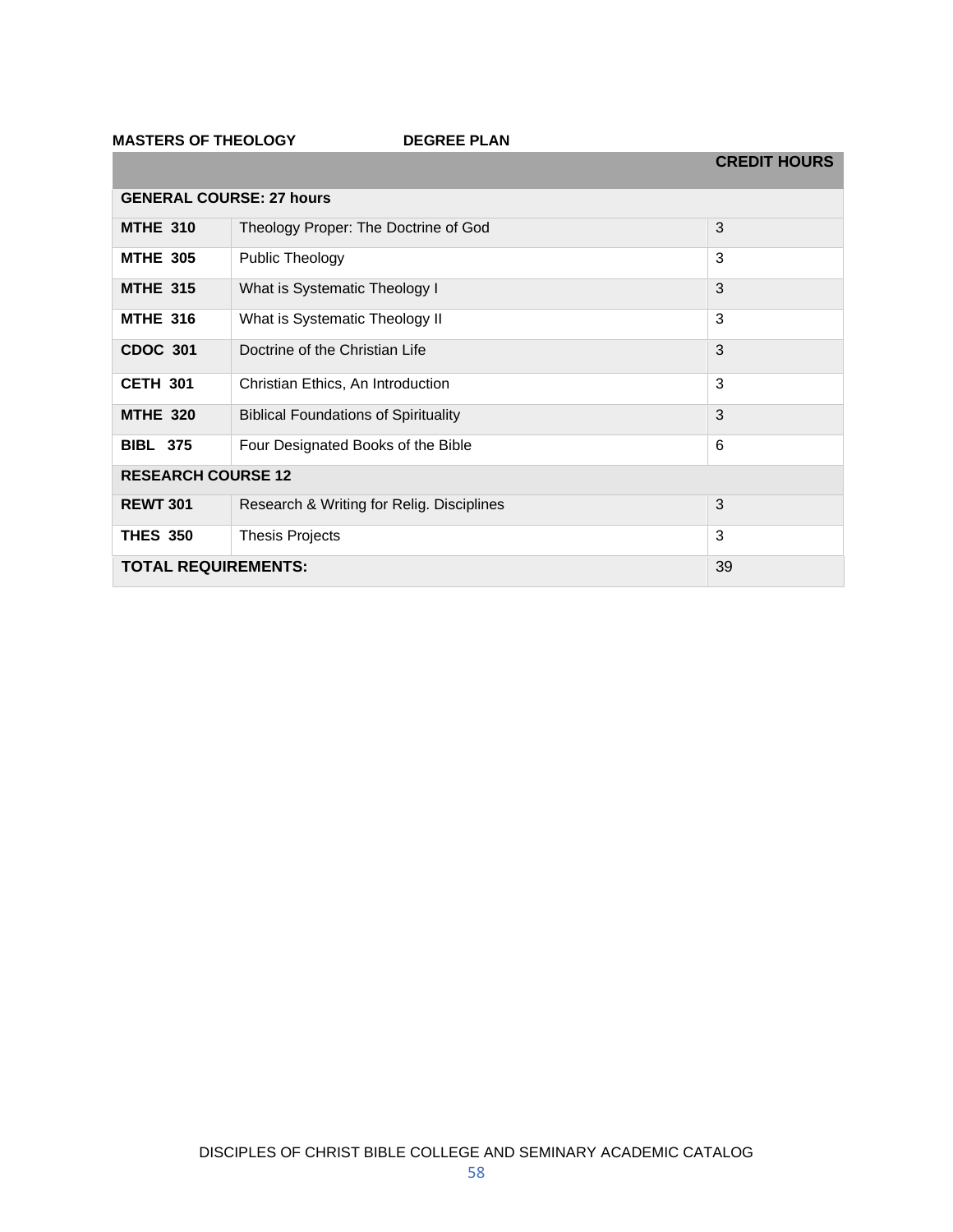# GRADUATE | DOCTORAL DEGREE

# **DOCTOR OF MINISTRY**

The Doctor of Ministry is an advanced professional program for those persons already successfully engaged in Christian ministry. The program is designed to enhance professional competence in the practice of ministry, to provide opportunity for the renewal of the minister's personal and spiritual life, and to stimulate growth in ministry. As an in-service professional ministry development program, the minister is able to remain in full-time ministry while engaged in this learning process. The Doctor of Ministry is not a research program, but it does require demonstration of critical thought and the highest academic standards.

The culmination of the Doctor of Ministry program is the Doctor of Ministry Capstone Project through which the student makes an important and needed contribution to Christian ministry in the Church.

#### **Program Objectives**

The Doctor of Ministry degree program seeks to:

- Prepare candidates for advanced roles of leadership within their own particular communities of faith and cultures;
- Help candidates renew their calling, purpose, and approach to ministry;
- Resource candidates with advanced research skills that foster critical thought and the ability to make informed decisions impacting their lives, ministries, and organizations;
- Provide opportunities to build relationships with peers, faculty and expert practitioners who can help expand their ministry network and cultivate life-long professional relationships;
- Offer a flexible approach to completing post-graduate education that utilizes innovative educational strategies.

#### **Learning Outcomes**

- At the conclusion of the Doctor of Ministry program, the student will be able to:
- Engage in Spirit-focused theological reflection and application of scriptural truth to ministry;
- Develop and practice Spirit-empowered approaches to spiritual formation and leadership development;
- Demonstrate the ability to foster Spirit-guided communities worldwide and to engage culture and contemporary worldviews;
- Assess ministry effectiveness by utilizing research methodologies and skills;
- Evaluate organizational culture in order to bring health and alignment for the accomplishment of mission.

#### **Graduation Requirements**

Before candidates for the Doctor of Ministry degree are graduated, they must successfully complete 46 semester hours of work with a minimum cumulative 3.0 grade average of B level or above. Candidates must complete a Professional Ministry Research Project and its successful defense. Candidates must submit their Application for Graduation by the deadlines outlined in the Graduation Information Packet, fulfill their financial obligations to the school, and participate in the graduation ceremonies.

| <b>DOCTOR OF MINISTRY</b>       | <b>DEGREE PLAN</b>                               |                     |  |
|---------------------------------|--------------------------------------------------|---------------------|--|
|                                 |                                                  | <b>CREDIT HOURS</b> |  |
| <b>GENERAL COURSE: 31 hours</b> |                                                  |                     |  |
| <b>DMIN</b>                     | History of the Christian Church                  | $\overline{4}$      |  |
| <b>DMIN</b>                     | Leadership in the Church for a People of Hope I  | 3                   |  |
| <b>DMIN</b>                     | Leadership in the Church for a People of Hope II | 3                   |  |
| <b>DMIN</b>                     | New Guidebook for Pastors                        | 4                   |  |

# DISCIPLES OF CHRIST BIBLE COLLEGE AND SEMINARY ACADEMIC CATALOG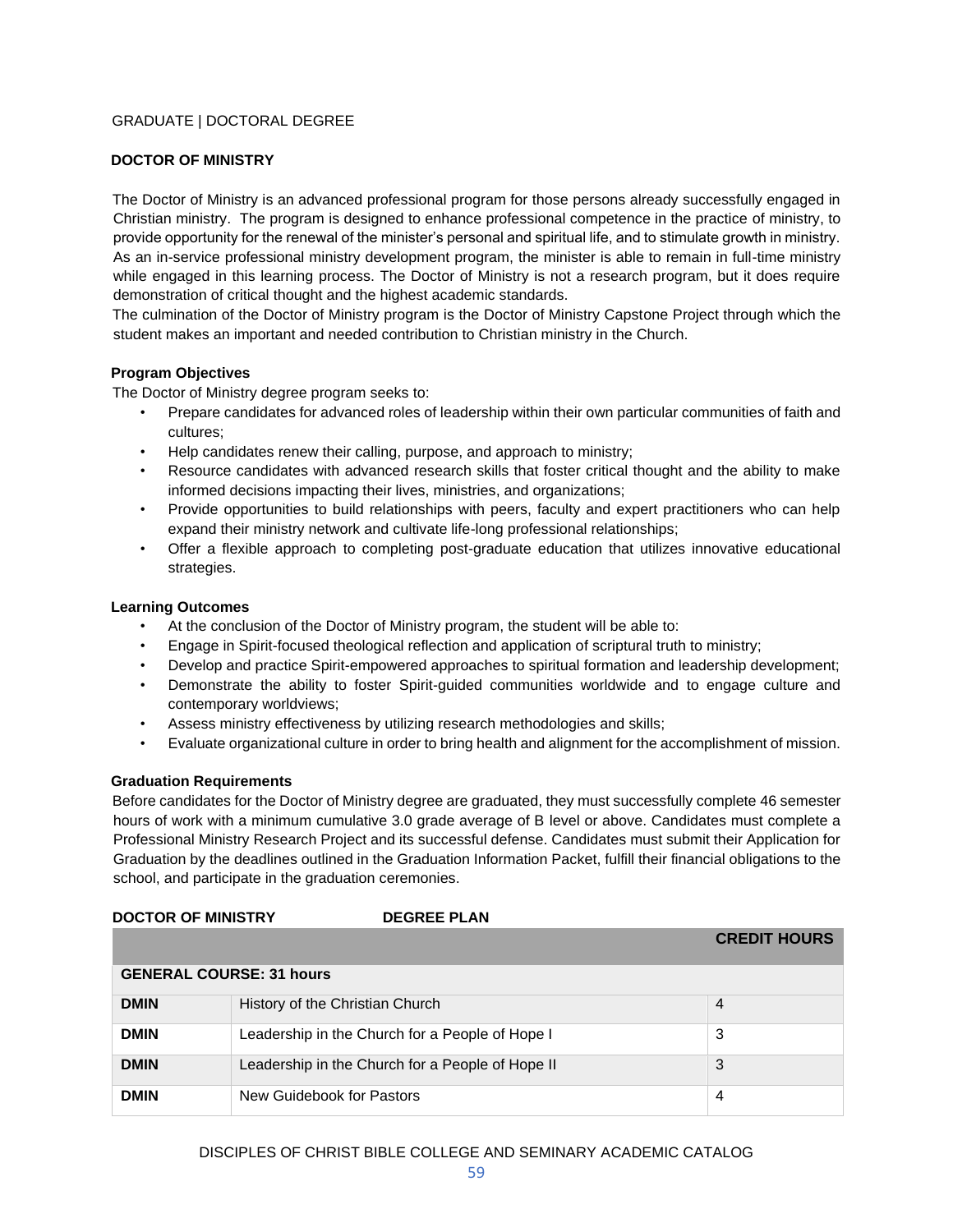| <b>DMIN</b>                | Being an Effective Bible Teacher              | 3  |
|----------------------------|-----------------------------------------------|----|
| <b>DMIN</b>                | The Divine Inspiration of the Bible           | 5  |
| <b>DMIN</b>                | Predestination Biblical and Theological Paths | 5  |
| <b>DMIN</b>                | Two Designated Books of the Bible             | 4  |
| <b>RESEARCH COURSE: 15</b> |                                               |    |
|                            | Dissertation Research & Writing I             | 5  |
|                            | Dissertation Research & Writing II            | 5  |
|                            | Dissertation Project (Defense)                | 5  |
| <b>TOTAL REQUIREMENTS:</b> |                                               | 46 |

# **DOCTOR OF THEOLOGY**

The Doctor of Theology is an advanced professional program for those persons already successfully engaged in Christian ministry. The degree of Doctor of Theology has been designed specifically for those ministry professionals who wish to pursue advanced studies relevant to their own particular denomination including theology, denominational history, liturgy, ecclesiology, polity, hymnody, and spirituality. The Doctor of Theology is not a research program, but it does require demonstration of critical thought and the highest academic standards. The culmination of the Doctor of Theology program is the Doctor of Theology Capstone Project through which the student makes an important and needed contribution to Christian ministry in the Church.

#### **Program Objectives**

The Doctor of Theology degree program seeks to:

- Prepare candidates for advanced roles of leadership within their own particular communities;
- Help candidates renew their calling, purpose, and approach to ministry;
- Resource candidates with advanced research skills that foster critical thought and the ability to make informed decisions impacting their lives, ministries, and organizations;
- Provide opportunities to build relationships with peers, faculty and expert practitioners who can help expand their ministry network and cultivate life-long professional relationships;
- Offer a flexible approach to completing post-graduate education that utilizes innovative educational strategies.

# **Learning Outcomes**

- At the conclusion of the Doctor of Theology program, the student will be able to:
- Engage in Spirit-focused theological reflection and application of scriptural truth to ministry;
- Develop Spirit-empowered approaches to spiritual formation and leadership development;
- Explore both the academic and spiritual aspects of biblical studies, history and theology to enhance their studies and research acumen;
- Develop familiarity with instructional planning, learner needs, teaching strategies, technological media and assessment techniques:
- Evaluate organizational culture in order to bring health and alignment for the Great Commission.

# **Graduation Requirements**

Before candidates for the Doctor of Theology degree are graduated, they must successfully complete 46 semester hours of work with a minimum cumulative 3.0 grade average of B level or above. Candidates must complete a Professional Ministry Research Project and its successful defense. Candidates must submit their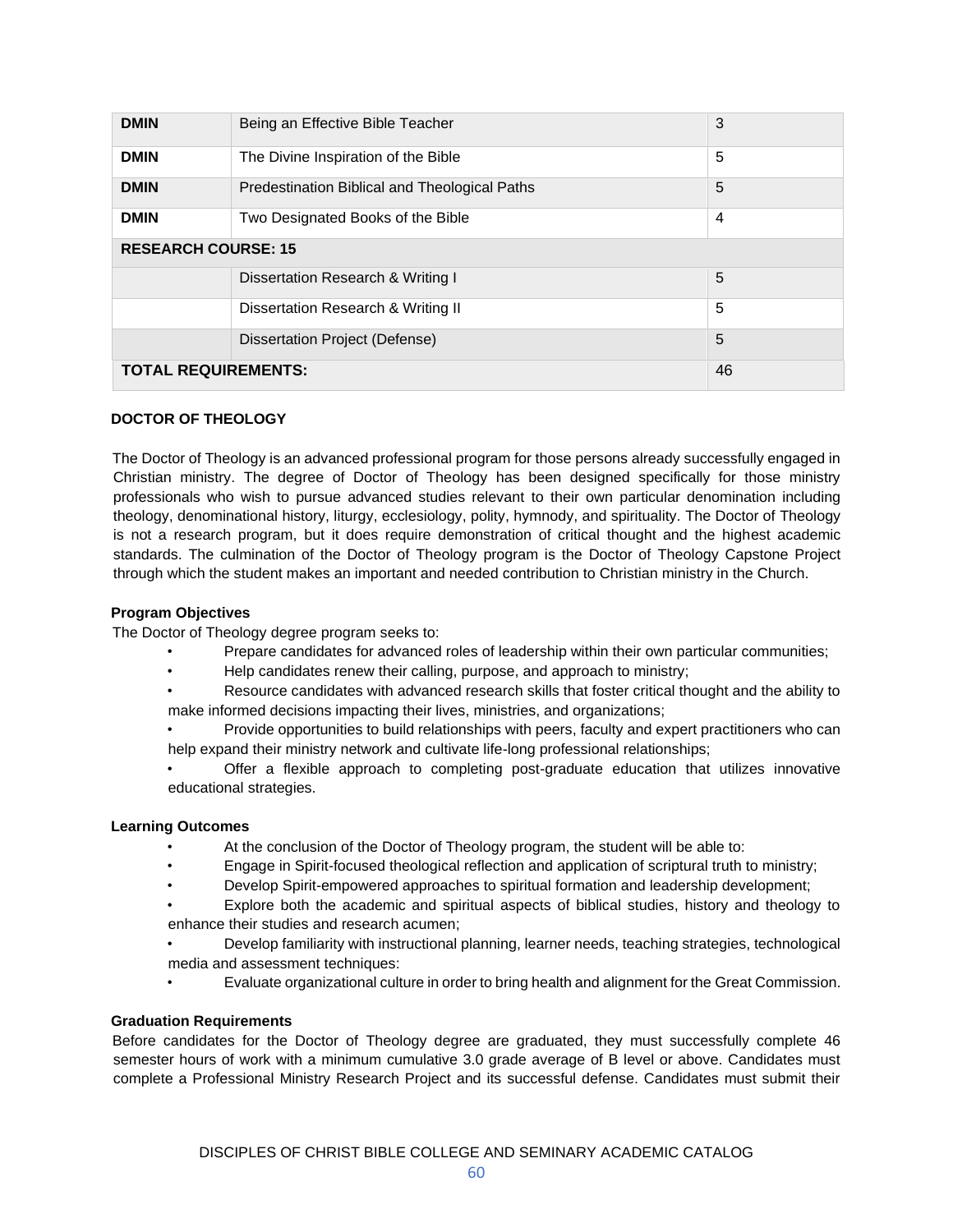Application for Graduation by the deadlines outlined in the Graduation Information Packet, fulfill their financial obligations to the school, and participate in the graduation ceremonies.

| <b>DOCTOR OF THEOLOGY</b>       | <b>DEGREE PLAN</b>                                          |                     |
|---------------------------------|-------------------------------------------------------------|---------------------|
|                                 |                                                             | <b>CREDIT HOURS</b> |
| <b>GENERAL COURSE: 31 hours</b> |                                                             |                     |
| <b>DTHE</b>                     | History of the Christian Church                             | $\overline{4}$      |
| <b>DTHE</b>                     | Leadership in the Church for a People of Hope I             | 3                   |
| <b>DTHE</b>                     | Leadership in the Church for a People of Hope II            | 3                   |
| <b>DTHE</b>                     | Being an Effective Bible Teacher                            | 4                   |
| <b>DTHE</b>                     | <b>Comparative Theology</b>                                 | $\overline{4}$      |
| <b>DTHE</b>                     | Intro to Apologetics: The Many Faces and Causes of Unbelief | 4                   |
| <b>DTHE</b>                     | OT Theology                                                 | $\overline{4}$      |
| <b>DTHE</b>                     | Sociology and Theology                                      | 4                   |
| <b>RESEARCH COURSE: 15</b>      |                                                             |                     |
|                                 | Dissertation Research & Writing I                           | 5                   |
|                                 | Dissertation Research & Writing II                          | 5                   |
|                                 | Dissertation Project (Defense)                              | 5                   |
| <b>TOTAL REQUIREMENTS:</b>      |                                                             | 45                  |

# **DOCTOR OF PHILOSOPHY IN THEOLOGY**

The Doctor of Philosophy Theology is an advanced professional program for those persons already successfully engaged in Christian ministry. The degree of Doctor of Philosophy in Theology has been designed specifically to guide ministry leaders in a major research project in the area of their major concentration. Our PhD program provides the fundamentals for teaching at a seminary, religious only college, or religious only university. The PhD in Theology is the highest degree our school offers. It also will prepare our ministry leaders for a vocation in theological teaching and scholarship.

The Doctor of Philosophy in Theology is a research program and requires a demonstration of critical thought and the highest academic standards. The culmination of the Doctor of Philosophy in Theology program is the Doctor of Philosophy in Theology Capstone Project through which the student makes an important and needed contribution to Christian ministry in the Church.

# **Program Objectives**

The Doctor of Philosophy in Theology degree program seeks to:

- Prepare candidates for advanced roles of leadership within their own particular communities;
- Equip ministry leaders with the essential tools for high-level scholarship;
- Resource candidates with advanced research skills that foster critical thought and the ability to make informed decisions impacting their lives, ministries, and organizations;
- Provide opportunities to build relationships with peers, faculty and expert practitioners who can help expand their ministry network and cultivate life-long professional relationships;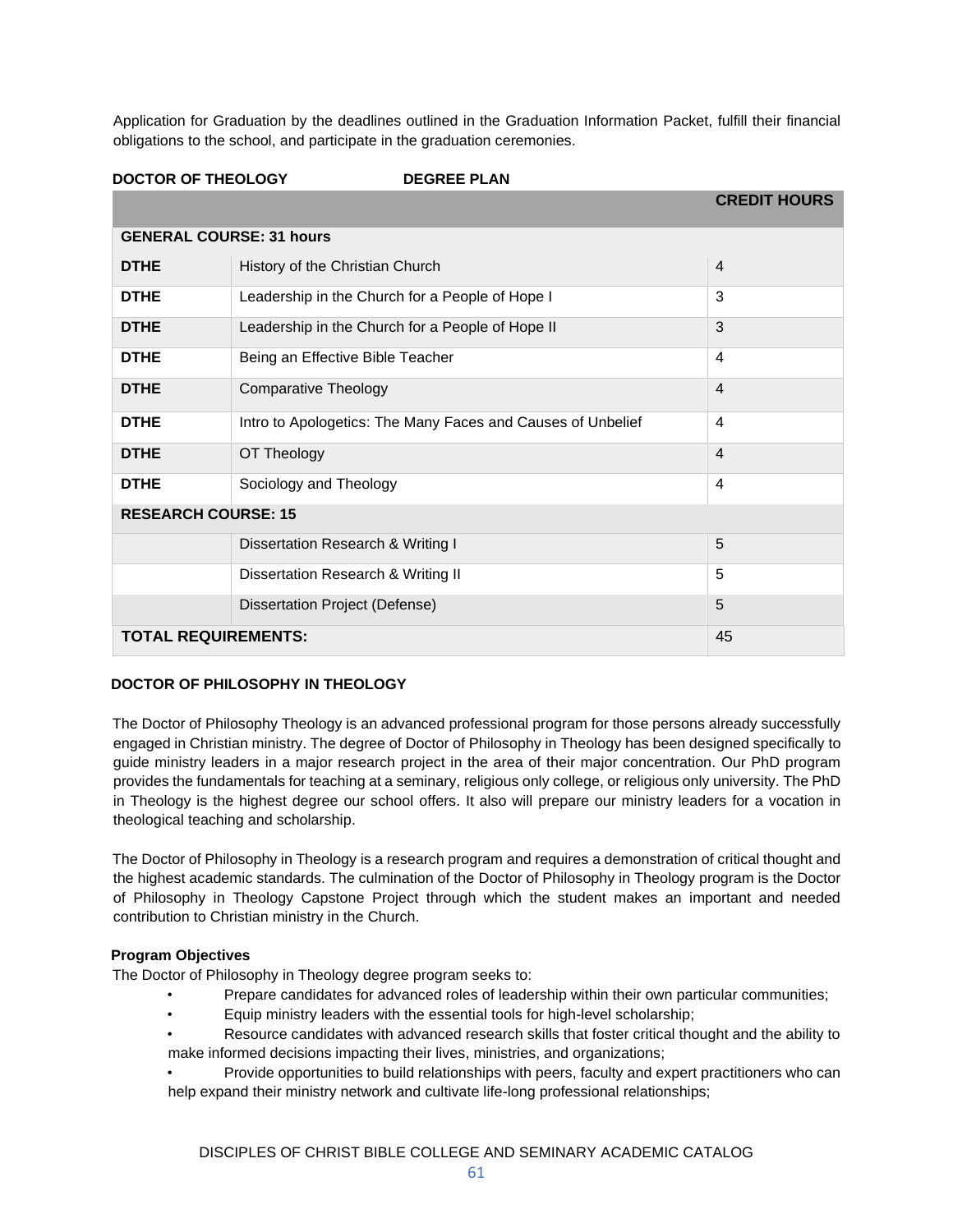• Offer a flexible approach to completing post-graduate education that utilizes innovative educational strategies.

# **Learning Outcomes**

- A comprehensive knowledge of the discipline of their study
- Research skills appropriate to their area of study, sufficient to engage in original research and writing that advances theological understanding in the service of the church, academy, and/or society
- Critical reflection on the vocation of theological scholarship, particularly with regard to teaching and learning, and research
- Capacities for the cultivation of theologically reflective practices of Christian discipleship
- Sympathetic and respectful understanding of positions held by diverse scholars

#### **Graduation Requirements**

Before candidates for the Doctor of Philosophy in Theology degree are graduated, they must successfully complete 46 semester hours of work with a minimum cumulative 3.0 grade average of B level or above. Candidates must complete a Professional Ministry Research Project and its successful defense. Candidates must submit their Application for Graduation by the deadlines outlined in the Graduation Information Packet, fulfill their financial obligations to the school, and participate in the graduation ceremonies.

#### **DOCTOR OF PHILOSOPHY IN THEOLOGY DEGREE PLAN**

|                                 |                                                  | <b>CREDIT HOURS</b> |  |
|---------------------------------|--------------------------------------------------|---------------------|--|
| <b>GENERAL COURSE: 30 hours</b> |                                                  |                     |  |
| <b>PHDT</b>                     | <b>Systematic Theology I</b>                     | 3                   |  |
| <b>PHDT</b>                     | <b>Systematic Theology II</b>                    | 3                   |  |
| <b>PHDT</b>                     | Leadership in the Church for a People of Hope I  | 3                   |  |
| <b>PHDT</b>                     | Leadership in the Church for a People of Hope II | 3                   |  |
| <b>PHDT</b>                     | Psychology for Christian Ministry                | 3                   |  |
| <b>PHDT</b>                     | Being an Effective Bible Teacher                 | 3                   |  |
| <b>PHDT</b>                     | Christian Philosophy                             | 3                   |  |
| <b>PHDT</b>                     | Philosophy of Religion                           | 3                   |  |
| <b>PHDT</b>                     | The Beginning of Christian Philosophy            | 3                   |  |
| <b>PHDT</b>                     | Pneumatology                                     | 3                   |  |
| <b>RESEARCH COURSE: 15</b>      |                                                  |                     |  |
|                                 | Dissertation Research & Writing I                | 5                   |  |
|                                 | Dissertation Research & Writing II               | 5                   |  |
|                                 | Dissertation Project (Defense)                   | 5                   |  |
| <b>TOTAL REQUIREMENTS:</b>      |                                                  | 45                  |  |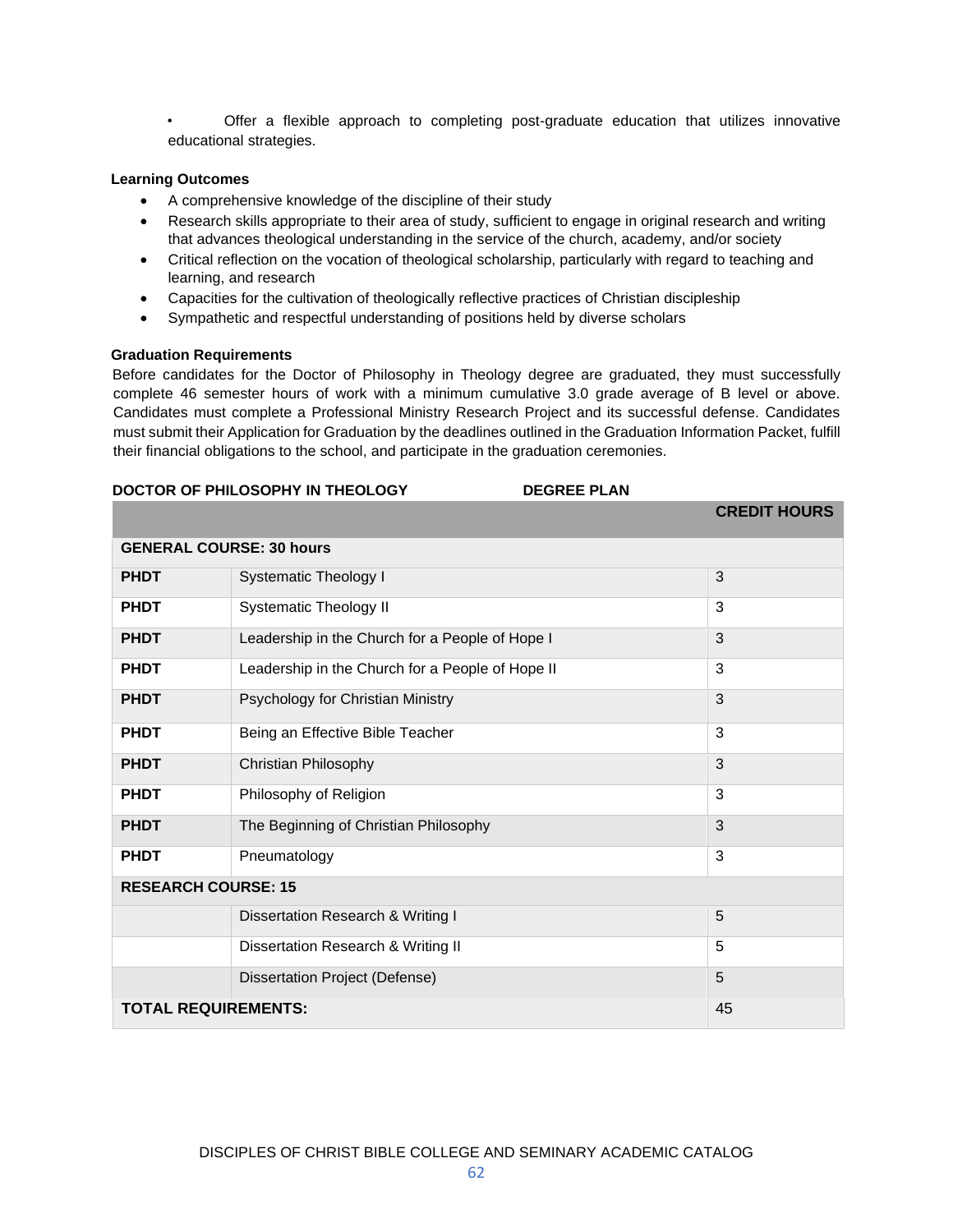# **Graduate Course Numbers**

Disciples of Christ Bible College and Seminary uses a system of letter prefixes to identify its courses in the academic catalog, course syllabus, and on transcripts. The letters designate the curriculum area or discipline.

# **Graduate Course Descriptions**

BIBLE

**BIBL 365 1 Corinthians** *An in depth look at the book of Corinthians. 3 Hours*

#### **BIBL 375 Four Designated Books Of The Bible**

*An in depth look at four designated books of the bible*. *6 Hours*

CHRISTAIN ETHICS

#### **CETH 301 Christian Ethics, An Introduction**

*Christian Ethics serves as a comprehensive work of reference for moral theology. Scholars will value the excellent collection of essays and the range of scholarship they represent. 3 Hours*

MASTER OF DIVINITY

#### **MDIV Church Administration**

*For churches and religious nonprofits, the business of business is not business - it is ministry. However, these organizations still have to plan. Because organization is needed to accomplish specific tasks, leadership must train and motivate workers for progress and effectiveness. Church Administration will assist pastors and church administrators in becoming effective and efficient leaders, managers, and administrators. 3 Hours*

#### **MDIV Discipleship Counseling I / II**

*This course provides clear information and excellent models to help you understand what discipleship counseling is all about. If you're a pastor, counselor or lay leader, this resource will make you more comfortable, confident and competent in your role as encourager. In turn, this will help our future ministry leaders to free people from their emotional pain and spiritual conflicts, as you guide them to a more complete understanding of who they are in Christ. 6 Hours*

#### **MDIV Issues in Religious Education I / II**

*This course is designed to give our students a contextual and theoretical background to religious education, by exploring and challenging assumptions about the place of religion in education. 6 Hours*

#### **MDIV Religious and Spiritual Issues in Counseling I / II**

*This course is a comprehensive resource for understanding and incorporating the spiritual dimension of a client's person, and to use this understanding in developing successful intervention strategies with clients. Including case studies and exercises for self-exploration, this book covers specific groups, such as the elderly, the homeless as well as multicultural populations. Human development concerns are integrated into the book and address the changing role that spirituality plays throughout the lifespan. 6 Hours*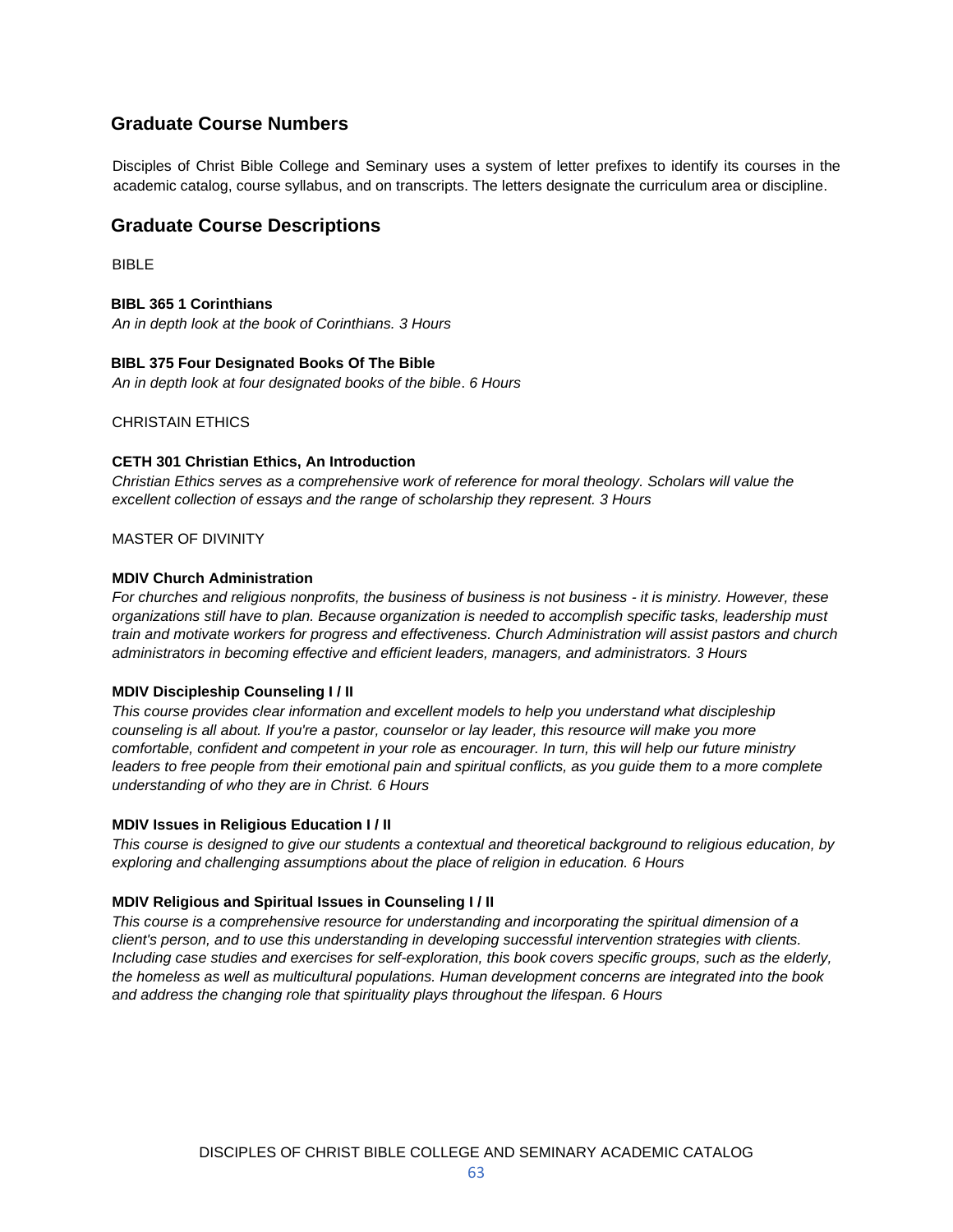#### **MDIV The Apostle Paul and his Letters I / II**

*This course is a detailed examination of the apostle's seminal writings in the Book of Acts. Paul was writing primarily to converts who had joined church communities only recently, mostly forsaking either Judaism or paganism. Paul's emphases on faithfulness toward God, the faithfulness of Jesus, and his moral teachings are always primary themes. This course discusses a range of topics: the circumstances that led Paul to write each letter; Paul's emphasis on the morality of the believers to whom he was writing; the influence of Old Testament, Qumran, and pagan writings on Paul's own; the intellectual and cultural context of the time; and how careful attention to Paul's language can shed light on his meaning. 6 Hours*

#### **MDIV The Theology of the Pastoral Letter: New Testament**

*This study attempts to re-read the Pastorals in their original setting, revising many of the standard scholarly*  assessments in the light of recent work (especially developments in sociological study of the New Testament), *and exploring the development of a tradition which proves to be theological in its fundamental structure and in its mode of addressing practical and organizational issues. The letters are then related to the very different context of the modern world. 6 Hours*

#### **MDIV Biblical Preaching**

*Provides a helpful method for preaching which ministry leaders can use when crafting sermons. 3 Hours*

#### **MDIV Public Theology**

*This course takes a unique look at issues facing public theology at the beginning of the 21st century. It combines retrospect and prospect, in that it reflects on the issues and approaches that have characterized public theology in the 20th century, especially its latter half, and attempts to anticipate those which will or should come to the fore in the 21st century, seeking to discern continuities and changes. These are followed by pairs of contributions relating public theology to more specific topics: History; Technology and Creation; Globalization; Spirituality; Punishment and Forgiveness; Medical Ethics; Tolerance and Human Rights; Social Exclusion and Equality. 3 Hours*

#### **MDIV Four Designated Books of the Bible**

*An in depth look at four designated books of the bible. 12 Hours*

# **MDIV What is Systematic Theology I / II**

*This course covers several distinctive features: A strong emphasis on the scriptural basis for each doctrine and teaching, Clear writing with technical terms kept to a minimum, A contemporary approach treating subjects of special interest to the church today and it looks at a friendly tone appealing to the emotions and the spirit as well as the intellect. 6 Hours*

#### **MDIV Doctrine of the Christian Life**

*This course focuses on biblical ethics, presenting a method for ethical decision-making, an analysis of biblical ethical teaching focusing on the Ten Commandments, and a discussion of the relation of Christ to human culture. 3 Hours*

#### **MEDU 310 Issues in Religious Education I**

*This course is designed to give our students a contextual and theoretical background to religious education, by exploring and challenging assumptions about the place of religion in education. 3 Hours*

#### **MEDU 311 Issues in Religious Education II**

*This course is designed to give our students a contextual and theoretical background to religious education, by exploring and challenging assumptions about the place of religion in education. 3 Hours*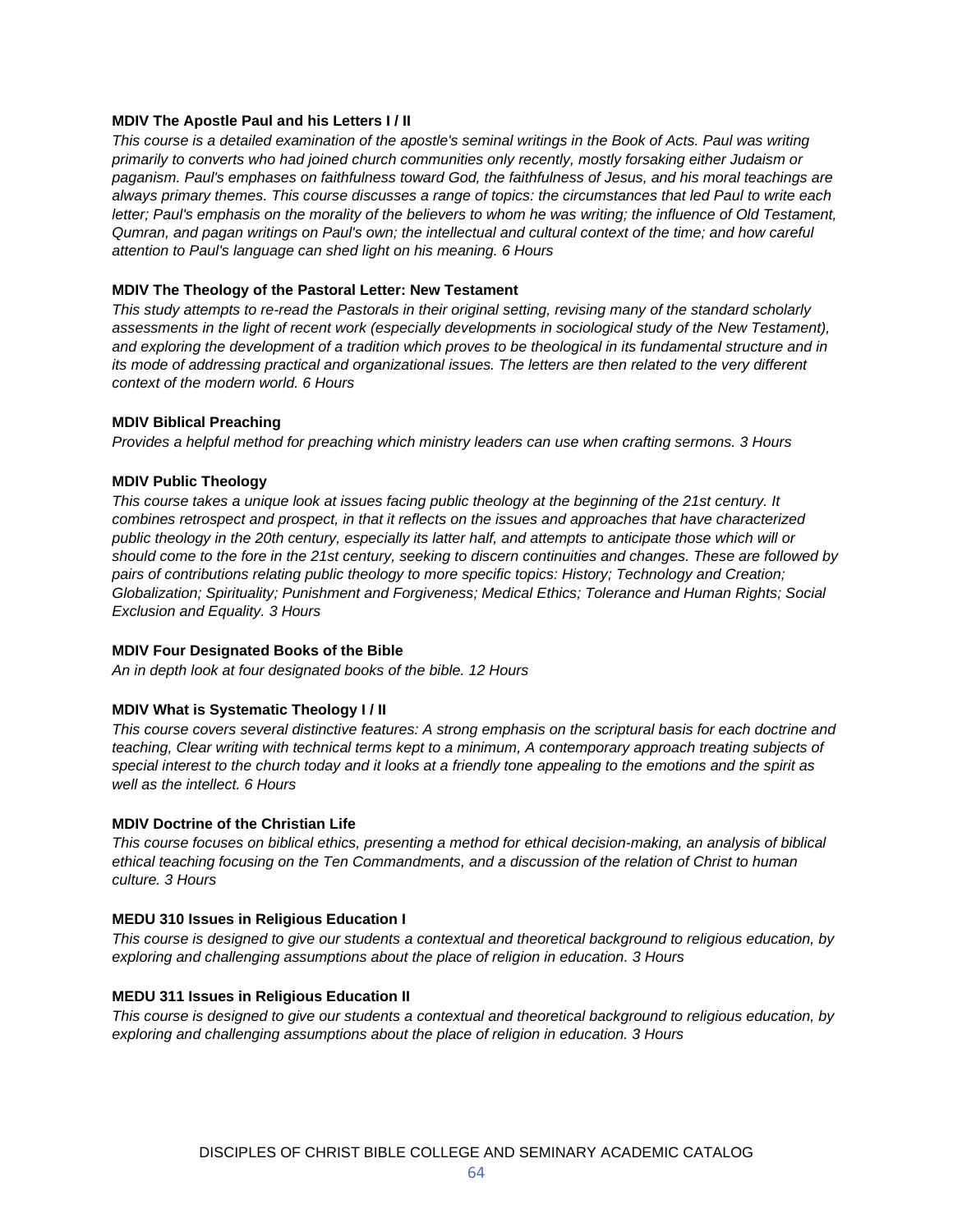# **MEDU 315 Religious and Spiritual Issues in Counseling I**

*This course is a comprehensive resource for understanding and incorporating the spiritual dimension of a client's person, and to use this understanding in developing successful intervention strategies with clients. Including case studies and exercises for self-exploration, this book covers specific groups, such as the elderly, the homeless as well as multicultural populations. Human development concerns are integrated into the book and address the changing role that spirituality plays throughout the lifespan. 3 Hours*

#### **MEDU 316 Religious and Spiritual Issues in Counseling II**

*This course is a comprehensive resource for understanding and incorporating the spiritual dimension of a client's person, and to use this understanding in developing successful intervention strategies with clients. Including case studies and exercises for self-exploration, this book covers specific groups, such as the elderly, the homeless as well as multicultural populations. Human development concerns are integrated into the book and address the changing role that spirituality plays throughout the lifespan. 3 Hours*

#### **MEDU 330 Evangelical Identity and Centered Family Life**

*This course provides a sociological and historical analysis of gender, family, and work among evangelical Protestants. In this innovative study, we will trace two lines of gender ideals—one of husbands' authority and leadership, the other of mutuality and partnership in marriage—from the Puritans to the Promise Keepers into the lives of ordinary evangelicals today. 3 Hours*

#### **MTHE 320 Biblical Foundations of Spirituality**

*This course invites our students to 'touch a finger to the flame' of the sacred text of the Bible by offering guidance on what to read, how to read, and why to read the Bible as a source of spiritual nourishment. It begins by exploring the nature and meaning of that all-too-difficult word spirituality and then leads our students through the entire Bible--from Genesis to Revelation--to develop a biblical spirituality that can serve as a guiding light in this age of spiritual seeking. 3 Hours*

#### **MMIN 300 Church Administration**

*For churches and religious nonprofits, the business of business is not business - it is ministry. However, these organizations still have to plan. Because organization is needed to accomplish specific tasks, leadership must train and motivate workers for progress and effectiveness. Church Administration will assist pastors and church administrators in becoming effective and efficient leaders, managers, and administrators. 3 Hours*

#### **MMIN 310 Discipleship Counseling I**

*This course provides clear information and excellent models to help you understand what discipleship counseling is all about. If you're a pastor, counselor or lay leader, this resource will make you more comfortable, confident and competent in your role as encourager. In turn, this will help our future ministry*  leaders to free people from their emotional pain and spiritual conflicts, as you guide them to a more complete *understanding of who they are in Christ. 3 Hours*

#### **MMIN 311 Discipleship Counseling II**

*This course provides clear information and excellent models to help you understand what discipleship counseling is all about. If you're a pastor, counselor or lay leader, this resource will make you more comfortable, confident and competent in your role as encourager. In turn, this will help our future ministry*  leaders to free people from their emotional pain and spiritual conflicts, as you guide them to a more complete *understanding of who they are in Christ. 3 Hours* 

#### **MMIN 316 The Apostle Paul and his Letters I**

*This course is a detailed examination of the apostle's seminal writings in the Book of Acts. Paul was writing primarily to converts who had joined church communities only recently, mostly forsaking either Judaism or paganism. Paul's emphases on faithfulness toward God, the faithfulness of Jesus, and his moral teachings are always primary themes. This course discusses a range of topics: the circumstances that led Paul to write each letter; Paul's emphasis on the morality of the believers to whom he was writing; the influence of Old Testament,*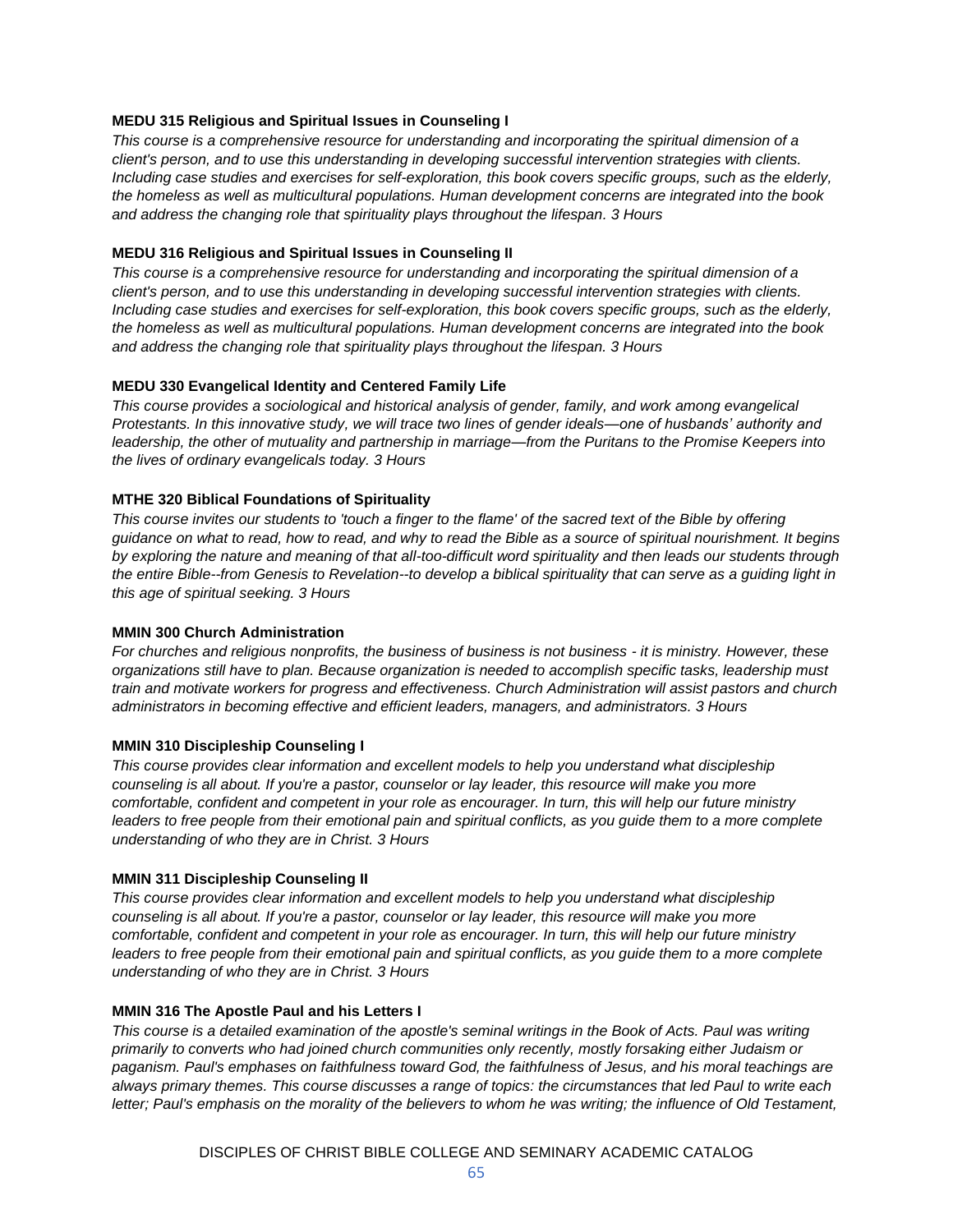*Qumran, and pagan writings on Paul's own; the intellectual and cultural context of the time; and how careful attention to Paul's language can shed light on his meaning. 3 Hours*

# **MMIN 317 The Apostle Paul and his Letters II**

*This course is a detailed examination of the apostle's seminal writings in the Book of Acts. Paul was writing primarily to converts who had joined church communities only recently, mostly forsaking either Judaism or paganism. Paul's emphases on faithfulness toward God, the faithfulness of Jesus, and his moral teachings are always primary themes. This course discusses a range of topics: the circumstances that led Paul to write each letter; Paul's emphasis on the morality of the believers to whom he was writing; the influence of Old Testament, Qumran, and pagan writings on Paul's own; the intellectual and cultural context of the time; and how careful attention to Paul's language can shed light on his meaning. 3 Hours*

# **MMIN 325 The Multiplying Church the New Math**

*This course is designed for pastors and lay leaders involved in, or wanting to learn about, the church multiplication groundswell in North America. It shows how multiplying churches should be a natural, regular function in the DNA of every church. 3 Hours*

# **MMIN 330 The Theology of the Pastoral Letter: New Testament**

*This study attempts to re-read the Pastorals in their original setting, revising many of the standard scholarly assessments in the light of recent work (especially developments in sociological study of the New Testament), and exploring the development of a tradition which proves to be theological in its fundamental structure and in its mode of addressing practical and organizational issues. The letters are then related to the very different context of the modern world. 6 Hours*

# **MREL 300 The Empty Tomb Jesus Beyond the Grave**

*This course scrutinizes the claims of leading Christian apologists and critiques their view of the resurrection as the best historical explanation. The contributors include New Testament scholars, philosophers, historians, and*  leading nontheists. This course will focus on the key questions relevant to assessing the historicity of the *resurrection: What did the authors of the New Testament mean when they said Jesus rose from the dead? What historical evidence is needed to establish the resurrection? If there is a God, why would He resurrect Jesus? Was there an empty tomb? What should we make of the appearance stories? Apart from historical evidence, is belief in the resurrection justified? The course provides a sober, objective response to arguments offered in defense of Christianity's central claim. 3 Hours*

# **MREL 305 The Miracle Ministry of the Prophet**

*This course discovers the ministry of the Prophet. 3 Hours* 

# **MREL 315 Introduction to Christianity I**

*This course approaches and puts the question of God and the question about Christ in the very center, which leads to a narrative Christology and demonstrates that the place for faith is in the Church. Thus, this*  remarkable elucidation of the Apostle's Creed gives an excellent, modern interpretation of the foundations of *Christianity. This profound treatment of Christianity's basic truths combines a spiritual outlook with a deep knowledge of Scripture and the history of theology. 3 Hours*

# **MREL 316 Introduction to Christianity II**

*This course approaches and puts the question of God and the question about Christ in the very center, which*  leads to a narrative Christology and demonstrates that the place for faith is in the Church. Thus, this remarkable elucidation of the Apostle's Creed gives an excellent, modern interpretation of the foundations of *Christianity. This profound treatment of Christianity's basic truths combines a spiritual outlook with a deep knowledge of Scripture and the history of theology. 3 Hours*

# **MREL 319 Biblical Preaching**

*Provides a helpful method for preaching which ministry leaders can use when crafting sermons. 3 Hours*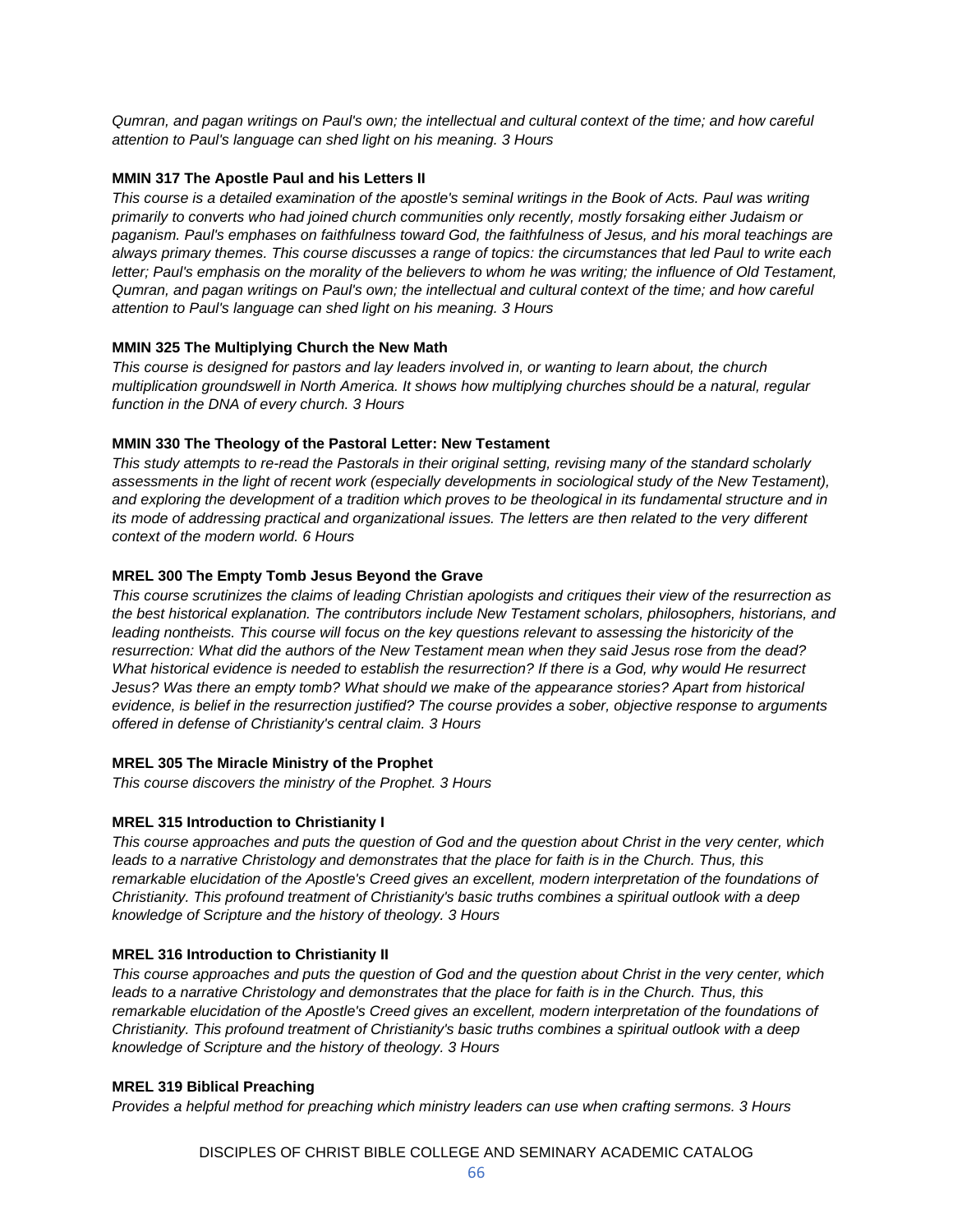#### **Doctoral Course Numbers**

**Disciples of Christ Bible College and Seminary uses a system of letter prefixes to identify its courses in the academic catalog, course syllabus, and on transcripts. The letters designate the curriculum area or discipline.**

# **Doctoral Course Descriptions**

# **DMIN History of the Christian Church**

*This course endeavors to treat the vast field of the story of the church so as to make evident, as far as it is*  able, the circumstances of its origin, its early development, the changes which led to the Reformation, as well *as the course of that tremendous upheaval, and those influences which have resulted in the present situation and tendencies of the life of the church. 4 Hours*

#### **DMIN Leadership in the Church for a People of Hope I**

*This course explores Church leadership in the context of the 21st century and to ask how it must change and adapt while being true to its roots; it brings together insights from theology, history and the social sciences in a way that will show that it has much to learn from contemporary leadership studies while also being different in important ways. 3 Hours*

#### **DMIN Leadership in the Church for a People of Hope II**

*This course explores Church leadership in the context of the 21st century and to ask how it must change and adapt while being true to its roots; it brings together insights from theology, history and the social sciences in a way that will show that it has much to learn from contemporary leadership studies while also being different in important ways. 3 Hours*

#### **DMIN New Guidebook for Pastors**

*This course offers a fresh experience-based encouragement to all pastors in their pursuit of excellence and development in their God-called profession. 4 Hours*

#### **DMIN Being an Effective Bible Teacher**

*This course will provide the ministry leader with the knowledge and methods needed to effectively communicate the message of the Bible. The course offers concrete guidance for mastering a biblical text, interpreting it, and applying its relevance to life. Ministry leaders will learn how to develop the "big idea" of a passage and allow the text itself to suggest creative teaching methods. 3 Hours*

#### **DMIN The Divine Inspiration of the Bible**

*This course is a defense of God as Author of the Bible and it examines evidences for the trustworthiness of Scripture and what belief in inspiration means. 5 Hours*

# **DMIN Predestination Biblical and Theological Paths**

*This course argues that Christian theological reflection needs to continue to return to the topic of predestination. 5 Hours*

# **DMIN Two Designated Books of the Bible**

*An in depth look at Two designated books of the bible. 4 Hours*

# **DTHE History of the Christian Church**

*This course endeavors to treat the vast field of the story of the church so as to make evident, as far as it is*  able, the circumstances of its origin, its early development, the changes which led to the Reformation, as well *as the course of that tremendous upheaval, and those influences which have resulted in the present situation and tendencies of the life of the church. 4 Hours*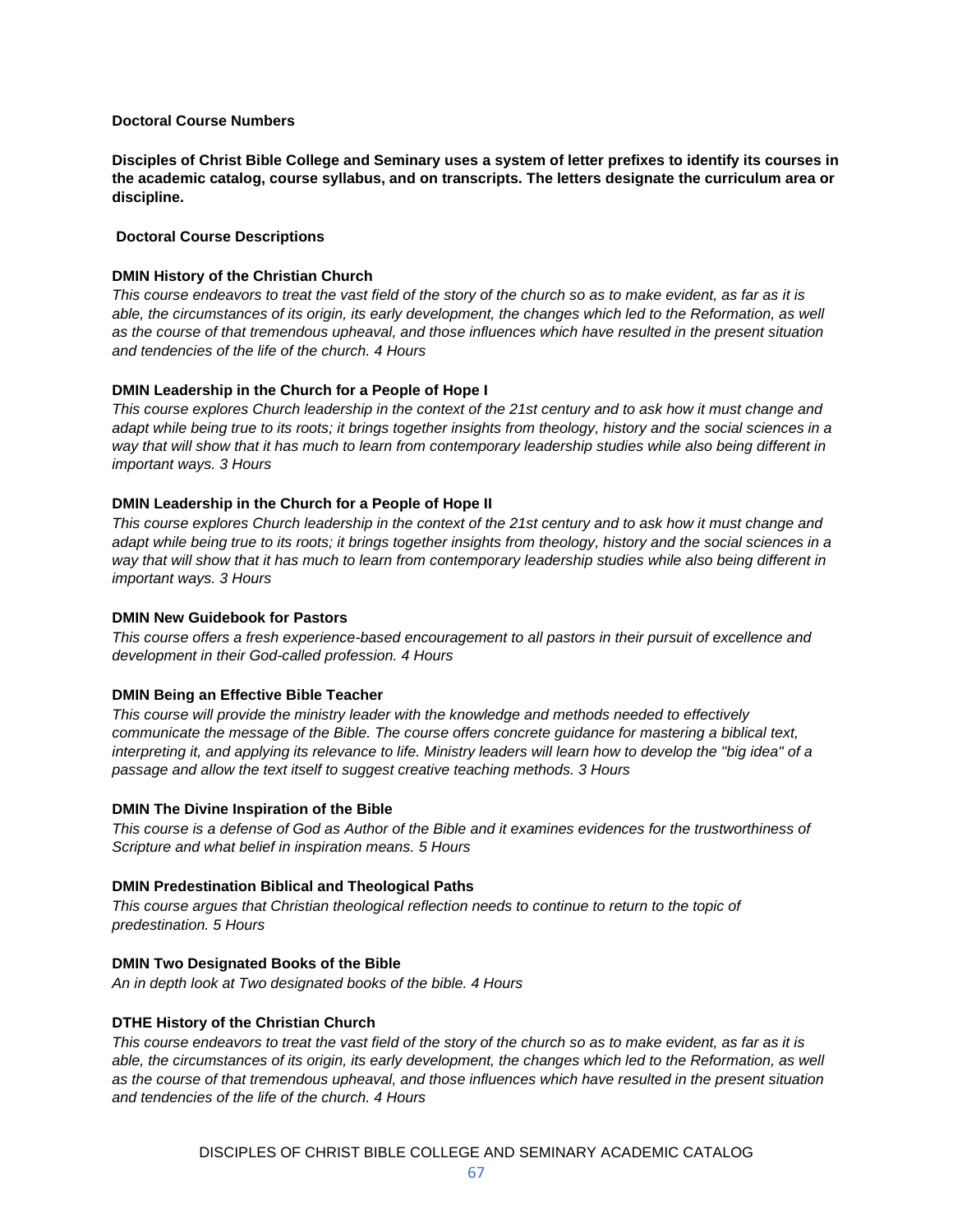### **DTHE Leadership in the Church for a People of Hope I**

*This course explores Church leadership in the context of the 21st century and to ask how it must change and adapt while being true to its roots; it brings together insights from theology, history and the social sciences in a way that will show that it has much to learn from contemporary leadership studies while also being different in important ways. 3 Hours*

#### **DTHE Leadership in the Church for a People of Hope II**

*This course explores Church leadership in the context of the 21st century and to ask how it must change and adapt while being true to its roots; it brings together insights from theology, history and the social sciences in a way that will show that it has much to learn from contemporary leadership studies while also being different in important ways. 3 Hours*

#### **DTHE Being an Effective Bible Teacher**

*This course will provide the ministry leader with the knowledge and methods needed to effectively communicate the message of the Bible. The course offers concrete guidance for mastering a biblical text, interpreting it, and applying its relevance to life. Ministry leaders will learn how to develop the "big idea" of a passage and allow the text itself to suggest creative teaching methods. 4 Hours*

#### **DTHE Comparative Theology**

*This course is a pertinent and comprehensive introduction to the field, which offers a clear guide to the ministry leader, enabling them to engage in comparative study. This course will also provide examples of how comparative theology works in the new global context of human religiosity. 4 Hours*

#### **DTHE Intro to Apologetics The Many Faces and Causes of Unbelief**

*This course will cover the various reasons for a world system and people's personal unbelief. 4 Hours*

#### **DTHE OT Theology**

*This course offers a creative example of theological interpretation, modeling a way of doing Old Testament theology that takes seriously both the nature of the biblical text as ancient text and also the questions and difficulties that arise as believers read this text in a contemporary context. It also offers an in-depth study of key Old Testament passages, highlighting enduring existential issues in the Hebrew Bible and discussing Jewish readings alongside Christian readings. 4 Hours*

#### **DTHE Sociology and Theology**

*This course offers our ministry leaders a reflection on sociological methods, explore social theories of the human agent, and offer a theological transformation of sociology. Spanning such developments as local, nonstipendiary ministries, the identification of the roots of church growth, and giving voice to gay and lesbian Christians, this collection of innovative essays provides a fascinating and important dialogue on how the seemingly disparate fields of sociology and theology can illuminate and enrich one other. 4 Hours*

#### **PHDT Systematic Theology I**

*This course covers several distinctive features: A strong emphasis on the scriptural basis for each doctrine and teaching, Clear writing with technical terms kept to a minimum, A contemporary approach treating subjects of special interest to the church today and it looks at a friendly tone appealing to the emotions and the spirit as well as the intellect. 3 Hours*

#### **PHDT Systematic Theology II**

*This course covers several distinctive features: A strong emphasis on the scriptural basis for each doctrine and teaching, Clear writing with technical terms kept to a minimum, A contemporary approach treating subjects of special interest to the church today and it looks at a friendly tone appealing to the emotions and the spirit as well as the intellect. 3 Hours*

**PHDT Leadership in the Church for a People of Hope I**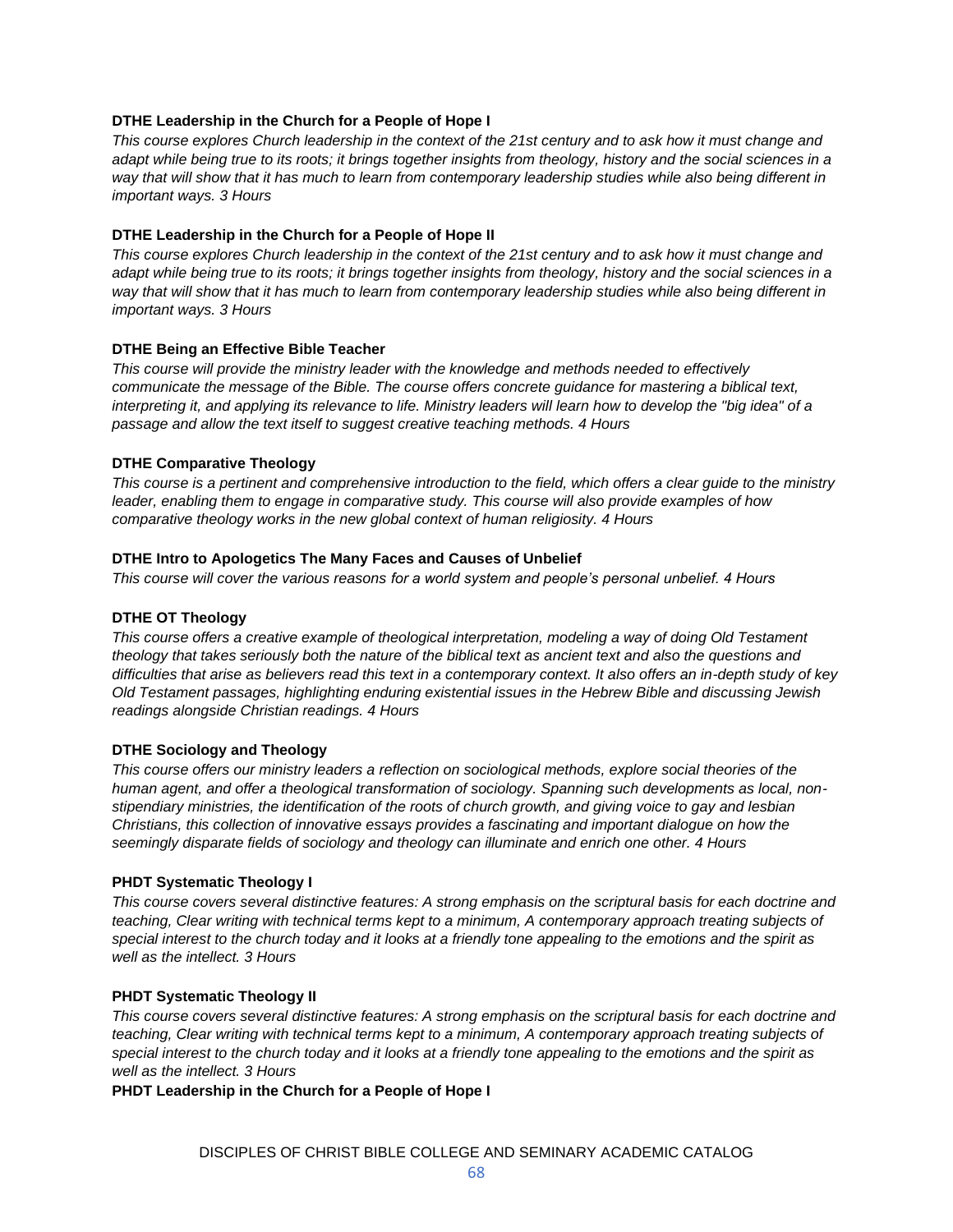*This course explores Church leadership of the 21st century and asks how it must change and adapt while being true to its roots; it brings together insights from theology, history and the social sciences to show that it has much to learn from contemporary leadership studies while also being different in important ways. 3 Hours*

# **PHDT Leadership in the Church for a People of Hope II**

*This course explores Church leadership of the 21st century and asks how it must change and adapt while being true to its roots; it brings together insights from theology, history and the social sciences to show that it has much to learn from contemporary leadership studies while also being different in important ways. 3 Hours*

# **PHDT Psychology for Christian Ministry**

*This course is an introduction to psychology for those training for and working in the clergy. Ideal both as a professional handbook and a textbook, it covers social, developmental, educational, occupational and counselling psychology, as well as the psychology of religion. It carefully considers the processes of personal change and growth central to religion. 3 Hours*

# **PHDT Being an Effective Bible Teacher**

*This course will provide the ministry leader with the knowledge and methods needed to effectively communicate the message of the Bible. The course offers concrete guidance for mastering a biblical text, interpreting it, and applying its relevance to life. Ministry leaders will learn how to develop the "big idea" of a passage and allow the text itself to suggest creative teaching methods. 3 Hours*

# **PHDT Christian Philosophy**

*This course offers a comprehensive narrative of philosophical thought from a distinctly Christian perspective. After exploring the interaction among Scripture, worldview, theology, and philosophy, this course tells the story of philosophy from ancient Greece through postmodern times, positioning the philosophers in their historical contexts and providing Christian critique along the way. It will also emphasize the Reformed philosophical tradition without neglecting other historical trajectories and show how philosophical thought relates to contemporary life. 3 Hours*

# **PHDT Philosophy of Religion**

*This course provides a critical examination of some fundamental questions posed by religious belief: What does belief in God amount to? Can God's existence be proved? Is there life after death? This course will explain how a range of thinkers have approached the subject -- including Anselm, Aquinas, Descartes, Leibniz, Hume, and Kant. 3 Hours*

# **PHDT The Beginning of Christian Philosophy**

*This course examines the problems which Christians faced in the second-century world, with its variety of religious beliefs and how we have a close relation to those which confront them today. This course looks at the arguments of this most creative period of Christian thought that were of a more general and philosophical kind than the discussions of dogmatic issues in the fourth and fifth centuries and are properly regarded as the beginning of Christian philosophy. This course will elucidate specific questions which occupied four major writers from different centuries of early Christianity: Justin, Irenaeus, Tertullian and Clement of Alexandria. Is there one God and can one speak of him? Is man free and has he any link with God? Why has a good God made a world in which evil is so evident? Has history a meaning? Who is Jesus Christ? 3 Hours*

# **PHDT Pneumatology**

*This course aims to elaborate and constructively engage some of the ongoing dogmatic challenges within the field of Christian pneumatology. Rather than a strict survey, this course largely represents a collection of working proposals on a number of relevant themes, including cosmology, mediation, the nature and role of Spirit-baptism, and discernment. For those who have found pneumatology frustrating and confusing, this course can serve as an aid to clarify some of the most crucial matters at stake in the doctrine of the Holy Spirit and in turn provide some ways forward amidst the morass of possibilities available. 3 Hours*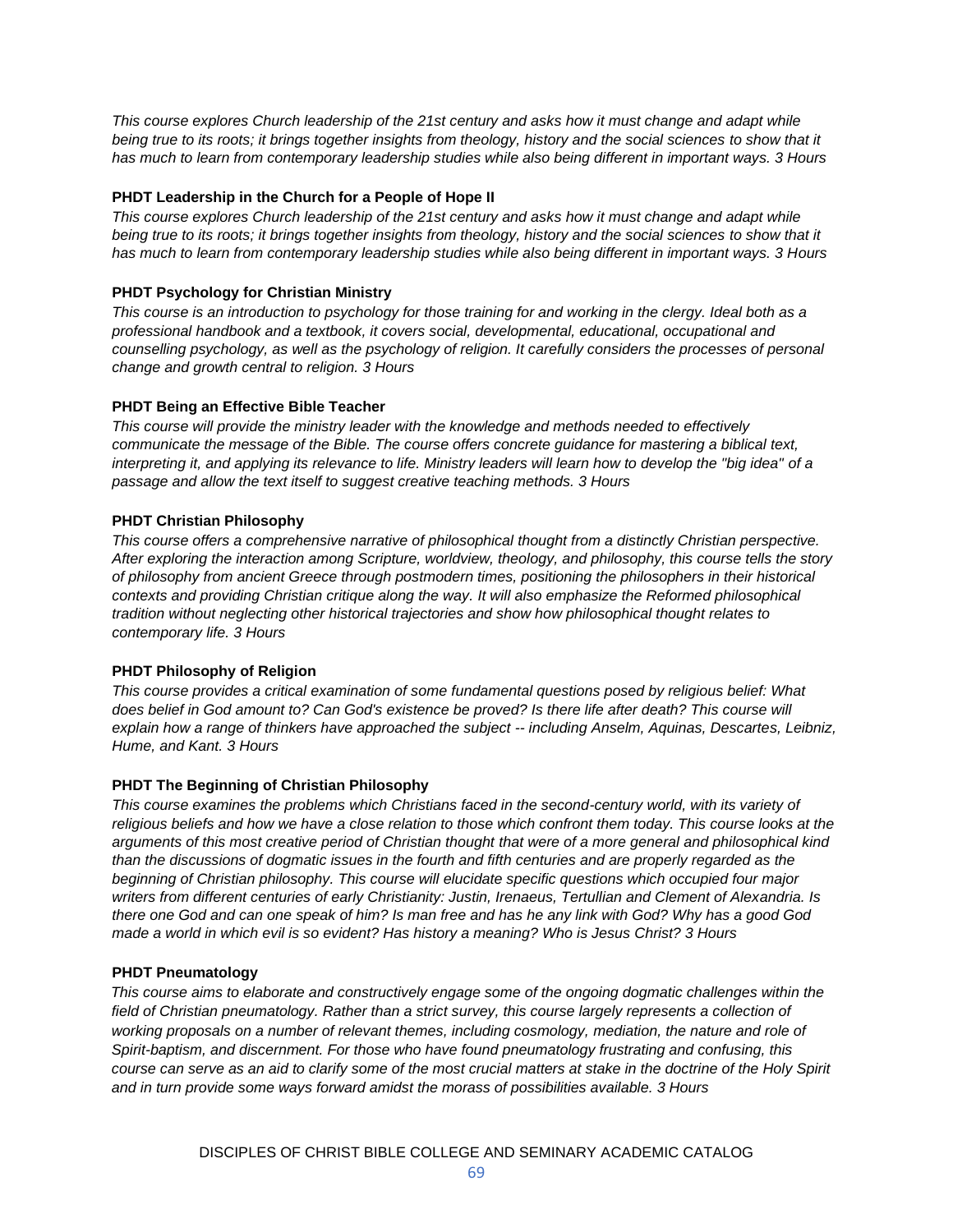# **BIBLE CERTIFICATE PROGRAM**

#### **Why a Bible Certificate?**

No matter what your Christian education career goals are, a Bible Certificate provides every Christian with a solid, Biblical foundation to start with, for life. Is your future unclear? Do you wonder what God's will is for your life? The Bible Certificate program is designed for you! It is a wise pursuit if you are undecided about a vocation, if you want to become more useful in your local church, or if you seek personal spiritual growth.

#### **Bible & Gen. Ed. Certificate**

Coursework for the Bible Certificate Program mirrors the first four core classes of each of our bachelor programs (Christian Education, Christian Ministry, Christian Religion, and Christian Theology). If you decide to return to complete your Bachelors after graduating with this certificate, the courses you have completed will go towards your degree and you will be right on track.

#### **Requirements: 4 Courses**

**Cost: \$507**

#### **Bible Certificate / General Core Classes**

- A Christian Faith for Today
- Christian apologetic as Cross-Cultural Dialogue
- Old Testament Survey
- New Testament Survey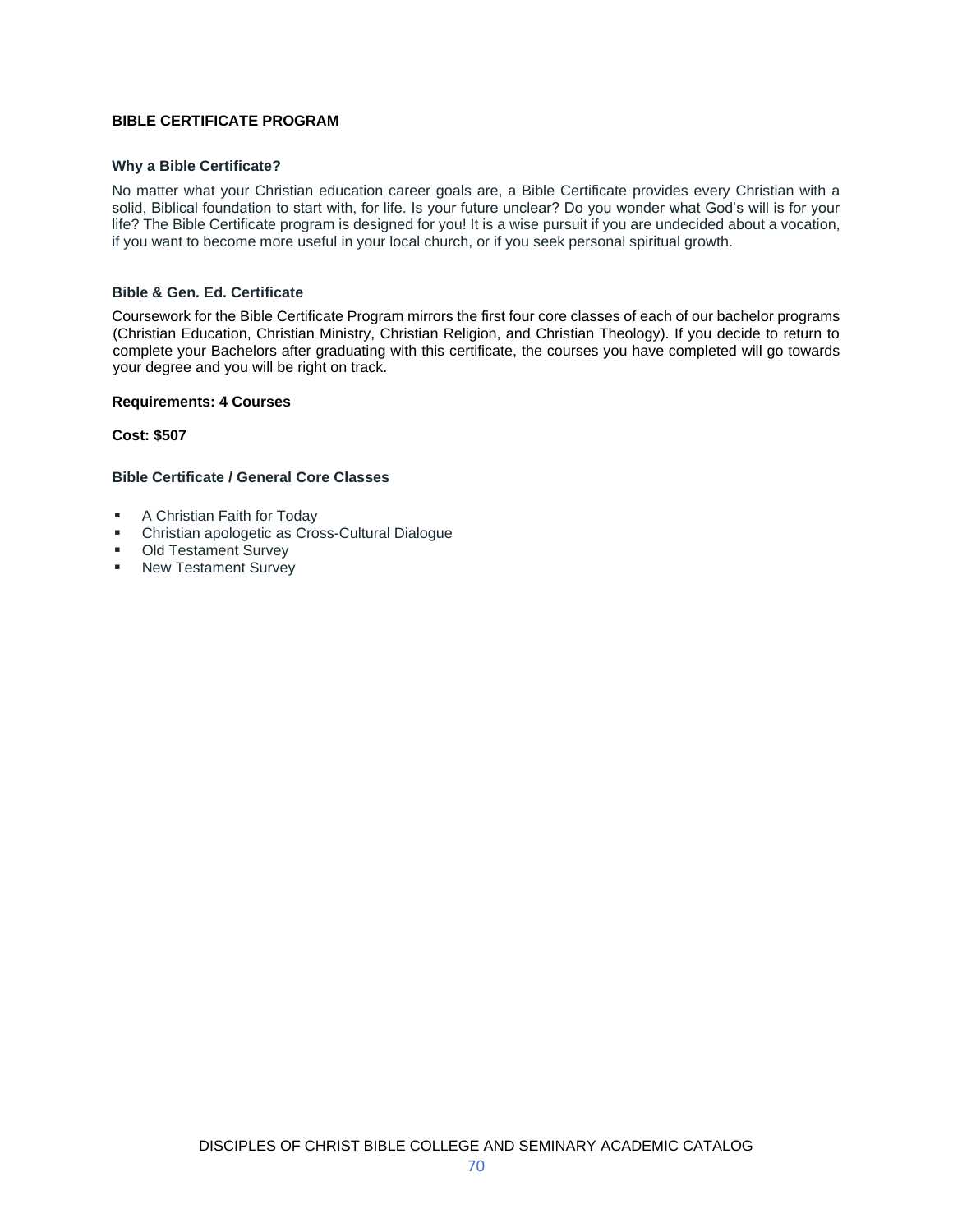### **CHAPLAIN MINISTRY CERTIFICATE PROGRAM**

#### **Program Course Information**

The Chaplain Ministry Certificate Program is presently offering five basic courses and one elective. This program is a basic chaplaincy certificate program and the electives are offered for those who want to specialize in a particular area of the chaplaincy. Chaplains will be licensed and ordained through the Seminary. The Chaplain Ministry Certificate Program will provide practical community support and spiritual comfort to those in need and those persons in transition by meeting their needs.

# CHAPLAIN MINISTRY CERTIFICATE PROGRAM (CMCP)

*Disciples of Christ Bible College and Seminary Chaplain Certificate Program.*

| Course<br>No.  | Course                                                       | Credits        |                                                       | Date Taken |
|----------------|--------------------------------------------------------------|----------------|-------------------------------------------------------|------------|
|                | The Chaplaincy (Seminar)*                                    | 5              |                                                       |            |
| <b>CHA9520</b> | <b>Communicating Forgiveness</b>                             | $\overline{7}$ | <b>Required Core Courses</b><br>44 credits needed     |            |
| <b>CHA9521</b> | A Christian Response to Addiction                            | $\overline{7}$ |                                                       |            |
| <b>CHA9522</b> | Chaplaincy Ministry: A Rainbow of Hope                       | $\overline{7}$ |                                                       |            |
| <b>CHA9532</b> | Toward A Theology of The Ministry of Presence In Chaplaincy  | $\overline{7}$ |                                                       |            |
| <b>CHA9535</b> | Spiritual Care PTSD Handbook                                 | $\overline{7}$ |                                                       |            |
|                | <b>Total Required Credits</b>                                | 40             |                                                       |            |
|                | Elective Courses (choose one) OPTIONAL                       |                |                                                       |            |
| <b>CHA9523</b> | Prison Ministry: Understanding Prison Culture Inside and Out | 3              | <b>Elective</b><br><b>Courses</b><br>3 credits needed |            |
| <b>CHA9524</b> | Professional Spiritual & Pastoral Care                       | 3              |                                                       |            |
| <b>CHA9525</b> | <b>Compassionate Caregiving</b>                              | 3              |                                                       |            |
| <b>CHA9533</b> | <b>Comfort for Grieving Hearts</b>                           | 3              |                                                       |            |
| CHA9601        | The Spiritual Side of Mental Illness                         | 3              |                                                       |            |
|                | <b>Total Program Credits Needed</b>                          | 40             |                                                       |            |

## **Program Course**

The Chaplain Ministry Certificate Program is presently offering four basic courses and one elective. This program is a basic chaplaincy certificate program and the electives are offered for those who want to specialize in a particular area of the chaplaincy. Chaplains will be licensed and ordained through the Seminary.

**CHA9520 Communicating Forgiveness 7 Credits** A study of the scriptural meaning of forgiveness and the many ways this truth can be communicated vividly and meaningfully by God's messengers.

**CHA9521 A Christian Response to Addiction 7 Credits** An examination of addictions from a scriptural perspective, concentrating on the prevention and treatment of addictions.